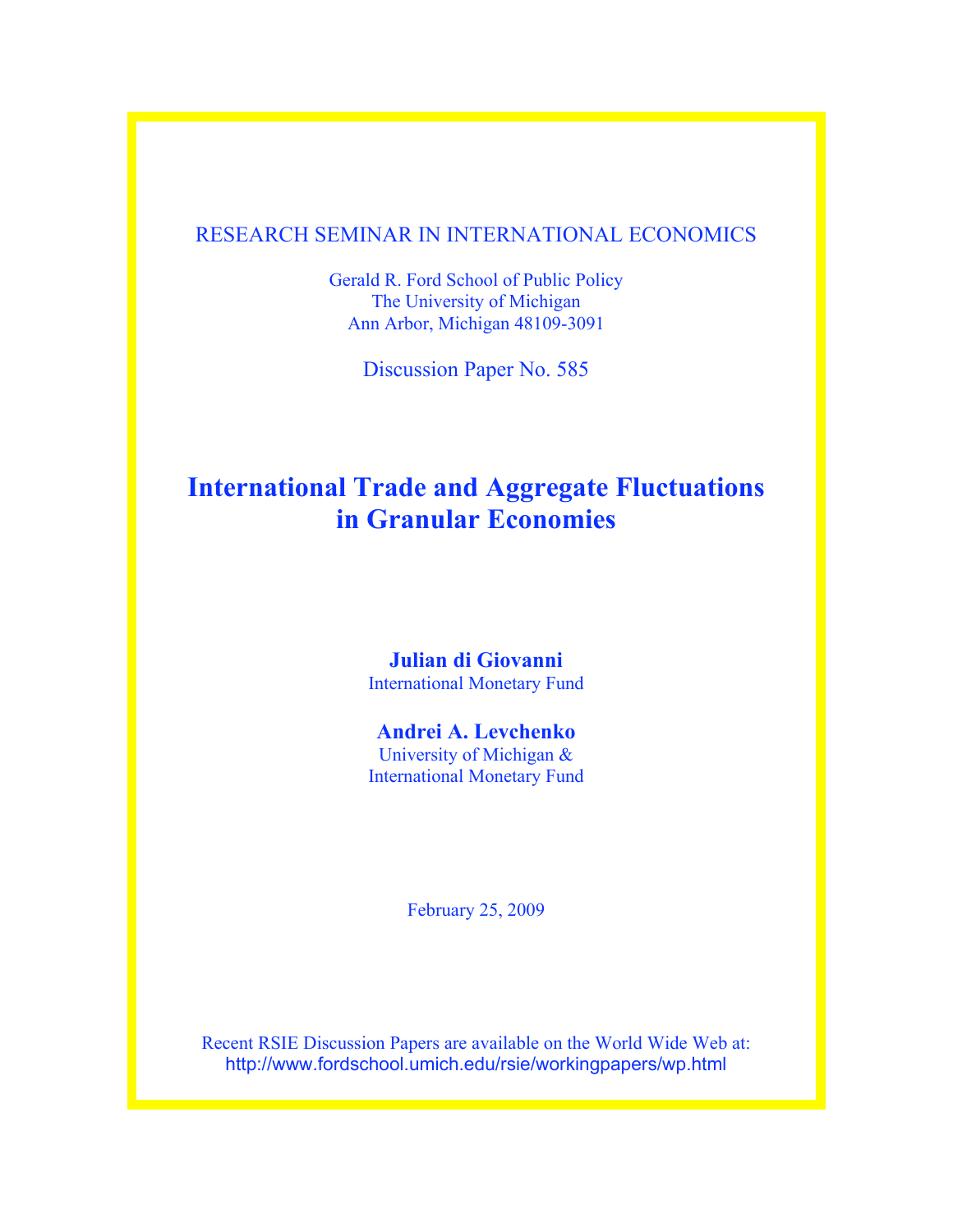# International Trade and Aggregate Fluctuations in Granular Economies<sup>∗</sup>

Julian di Giovanni International Monetary Fund

Andrei A. Levchenko University of Michigan & International Monetary Fund

February 25, 2009

#### Abstract

This paper proposes a new channel through which international trade affects macroeconomic volatility. We study a multi-country model with heterogeneous firms that are subject to idiosyncratic firm-specific shocks. When the distribution of firm sizes follows a power law with exponent sufficiently close to  $-1$ , the idiosyncratic shocks to large firms have an impact on aggregate volatility. Opening to trade increases the importance of large firms to the economy, thus raising macroeconomic volatility. We next explore the quantitative properties of the model calibrated to data for the 50 largest economies in the world. Our simulation exercise shows that the contribution of trade to aggregate fluctuations depends strongly on country size: in an economy such as the U.S., that accounts for one-third of world GDP, international trade increases volatility by about 3.5%. By contrast, trade increases aggregate volatility by some 30% in a small open economy, such as Belgium or Poland. The model performs well in matching the elasticity of macroeconomic volatility with respect to country size observed in cross-country data.

JEL Classifications: F12, F15, F41

Keywords: Macroeconomic Volatility, Firm-Specific Idiosyncratic Shocks, Large Firms, International Trade

<sup>∗</sup>We are grateful to Stijn Claessens, Fabio Ghironi, Gordon Hanson, Sam Kortum, Marc Melitz, Andy Rose and workshop participants at the IMF, University of Michigan, the New Economic School, Federal Reserve Bank of New York, Penn State, University of British Columbia, Federal Reserve Bank of San Francisco, U.C. Berkeley, U.C. Irvine, University of Montréal, U.C. San Diego IR/PS, U.C. Davis, McGill University, and Dartmouth for helpful suggestions, and to Romain Rancière for generously sharing his data. The views expressed in this paper are those of the authors and should not be attributed to the International Monetary Fund, its Executive Board, or its management. Correspondence: International Monetary Fund, 700 19th Street NW, Washington, DC 20431, USA. E-mail (URL): JdiGiovanni@imf.org (http://julian.digiovanni.ca), alev@umich.edu (http://alevchenko.com).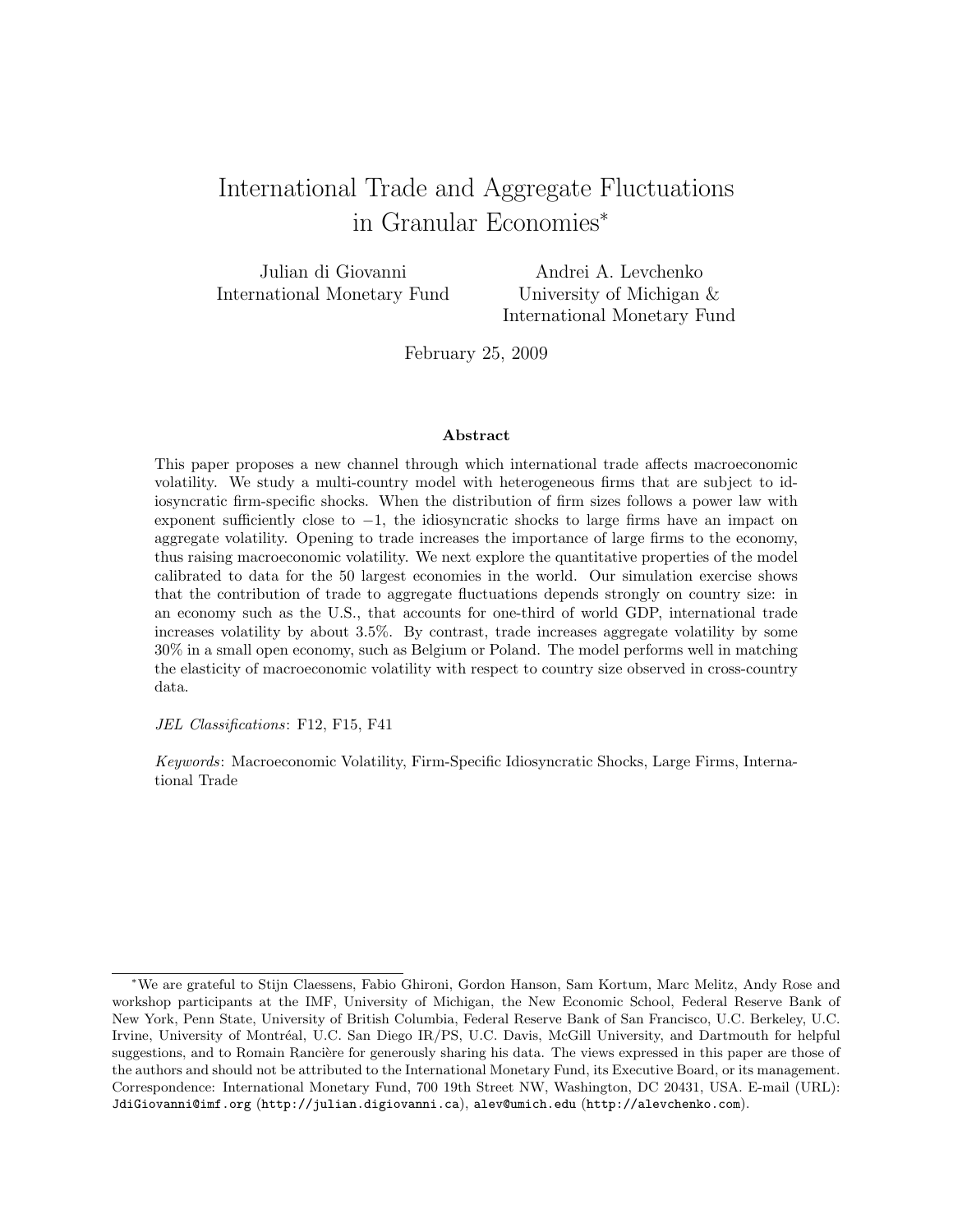## 1 Introduction

Macroeconomic volatility varies substantially across economies. Over the past 35 years, the standard deviation of per capita GDP growth is 2.5 times higher in non-OECD countries compared to the OECD countries. Understanding the sources of these differences is important, as aggregate volatility itself has an impact on a wide variety of economic outcomes.<sup>1</sup> In particular, it has been suggested that openness to trade may contribute to macroeconomic volatility.<sup>2</sup> Indeed, greater volatility and increased insecurity are often invoked as a negative consequence of globalization (Rodrik 1997, ILO 2004). As world trade experienced dramatic growth in recent decades, understanding the impact of trade openness on macroeconomic fluctuations has become increasingly important.

This paper proposes a new link between trade openness and macroeconomic volatility, that focuses on the role of large exporters. Empirical evidence reveals that the distribution of firm size is very fat-tailed – the typical economy is dominated by a few large firms (Axtell 2001). In a recent contribution, Gabaix (2005) demonstrates that under these conditions, idiosyncratic shocks to individual firms do not average out and can instead generate aggregate fluctuations (see also Delli Gatti et al., 2005). The economy is "granular," rather than smooth. Gabaix (2005) provides both statistical and anecdotal evidence that even in the largest and most diversified economy in the world – the United States – the biggest firms can appreciably affect macroeconomic fluctuations.

How would international trade affect macroeconomic volatility in such economies? Seminal contributions by Melitz (2003) and Bernard, Eaton, Jensen and Kortum (2003b) build models of production and trade in which the unit of observation is a firm. The main prediction of these models is that only the largest and most productive firms export. When a country opens to trade, the largest firms become even larger, as they take advantage of export opportunities and grow to a size not attainable in autarky. On the other hand, smaller ones shrink or disappear.

The main idea of this paper is that trade openness increases volatility by making the economy more granular. This is the straightforward consequence of the effect described above: after trade opening, the biggest firms become even larger relative to the size of the economy, thus contributing more to the overall GDP fluctuations.

Anecdotal evidence on the importance of large firms for aggregate fluctuations abounds. Here, we would like to describe two examples in which the role of international trade is especially evident. In New Zealand one firm, Fonterra, is responsible for a full one-third of global dairy exports (it is the

<sup>&</sup>lt;sup>1</sup>Numerous studies identify its effects on long-run growth (Ramey and Ramey 1995), welfare (Pallage and Robe 2003, Barlevy 2004), as well as inequality and poverty (Gavin and Hausmann 1998, Laursen and Mahajan 2005).

<sup>&</sup>lt;sup>2</sup>A number of empirical studies show that trade openness is associated with higher volatility in a cross-section of countries (Easterly, Islam and Stiglitz 2001, Kose, Prasad and Terrones 2003), as well as at the industry level (di Giovanni and Levchenko 2007). Theoretical contributions include Newbery and Stiglitz (1984) and Kraay and Ventura (2007).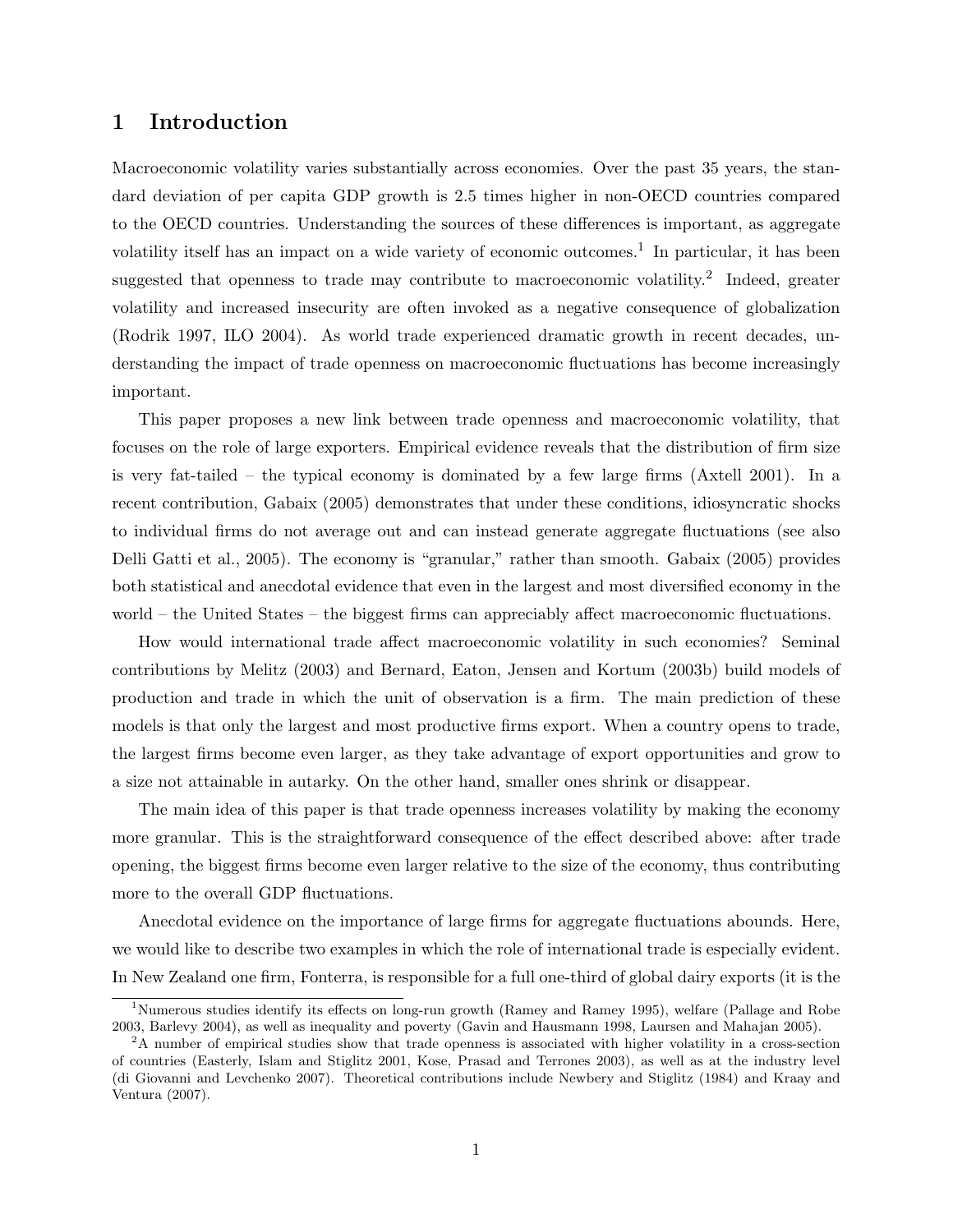world's single largest exporter of dairy products). Such a large exporter from such a small country would clearly matter for the macroeconomy. Indeed, Fonterra accounts for 20% of New Zealand's overall exports, and 7% of its GDP. Two additional points about this firm are worth noting. First, 95% of Fonterra's output is exported. Thus, international trade clearly plays a prominent role in making Fonterra as large as it is. And second, the distribution of firm size in the dairy sector is indeed highly skewed. The second largest producer of dairy products in New Zealand is 1.3% the size of Fonterra.<sup>3</sup> This phenomenon is not confined to commodity exporting countries. In Korea, a larger manufacturing-based economy, the 10 biggest business groups account for 54% of GDP and 51% of total exports. Even among the top 10, the distribution of firm size and total exports is extremely skewed. The largest one, Samsung, is responsible for 23% of exports and 14% of GDP (see Figure 1).<sup>4</sup>

To formally illustrate the idea that trade increases the importance of large firms in macroeconomic fluctuations, and assess its quantitative relevance, we build and calibrate a multi-country model of trade with heterogeneous firms in the spirit of Melitz (2003). Monopolistically competitive producers differ in their productivity, and face fixed costs to both setting up production and exporting. A firm decides to enter the domestic market if its variable profits cover the fixed costs of production, and it begins exporting if the variable export profits cover fixed costs of accessing a foreign market. As is the case in virtually every application of this type, only the largest/most productive firms export. Most of the recent implementations of heterogeneous firms models assume that the distribution of firm productivity is Pareto (see, e.g., Helpman, Melitz and Yeaple 2004, Ghironi and Melitz 2005, Chaney 2008, Arkolakis 2008, Eaton, Kortum and Kramarz 2008). It turns out that the Pareto distribution of productivity implies that distribution of firm sales follows a power law, which is a requirement derived by Gabaix (2005) for the economy to exhibit granular features. In this sense, the link between these two literatures is even more natural than first expected.

We calibrate a model world economy using data for the 50 largest countries in the world. The model matches quite well the overall and bilateral trade volumes for the countries in the sample. In addition, it matches the elasticity of aggregate volatility with respect to country size found in the literature (Canning, Amaral, Lee, Meyer and Stanley 1998). We show that international trade plays a crucial role in generating this relationship: without it, the model yields a much flatter relationship between country size and volatility. We then use our calibrated model to perform counterfactual

<sup>3</sup>These figures are obtained from http://www.maf.govt.nz/mafnet/rural-nz/profitability-andeconomics/contribution-of-land-based-industries-nz-economic-growth/contribution07.htm and http://tvnz.co.nz/view/page/423466/146647.

<sup>&</sup>lt;sup>4</sup>It turns out that the size distribution of firms is quite skewed even within business groups. For instance, breaking Samsung down into its constituent firms reveals that the sales of Samsung Electronics alone accounted for 7% of GDP and 15.5% of Korea's exports in 2006. We would like to thank Wonhyuk Lim of KDI for providing us with data on Korean firm and business group sales and exports.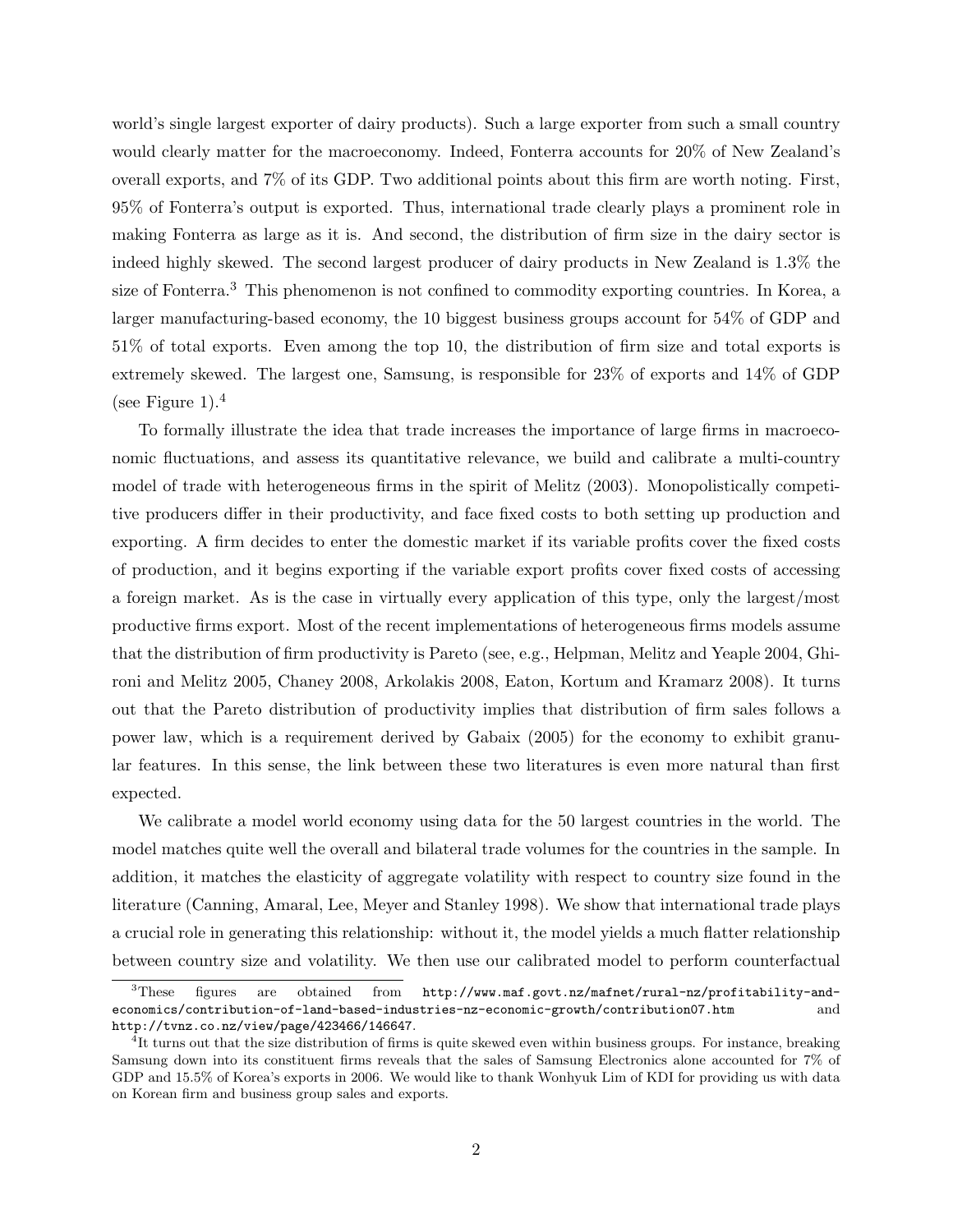exercises. The first reveals the contribution of international trade to aggregate volatility. We compute what aggregate volatility would be for each country in autarky, and compare it to the volatility under the current trade regime. This exercise shows that the importance of trade for aggregate volatility varies greatly depending on country characteristics. In the largest economies like the U.S. or Japan, aggregate volatility is only 3.5-4% higher than it would have been in complete autarky. In small, but remote economies such as South Africa or New Zealand, trade raises volatility by 15% compared to autarky. Finally, in small, highly integrated economies such as Belgium or Poland, international trade raises aggregate volatility by some 30%.

We then compute the change in aggregate volatility that would occur if trade costs decreased below their current levels. Our simulations show that a 50% reduction in international trade costs will lead to an average 21% increase in aggregate volatility in our set of countries, but the implied impact varies a great deal. Small, remote countries such as New Zealand or Chile are predicted to experience an increase in volatility of as much as 30% as a result of further trade opening. By contrast, the largest countries such as the U.S. or Japan show the lowest increase, of as little as 9%.

The theoretical link between trade openness and volatility studied in this paper has not previously been proposed. Traditional explanations have focused on the propagation of global demand or supply shocks (Newbery and Stiglitz 1984), or on the notion that a more open economy is specialized in fewer sectors. Kraay and Ventura (2007) argue that developing countries are more volatile than developed ones because their comparative advantage is in goods with more elastic product demand and factor supply. We show that trade can increase volatility even if the nature of shocks affecting the firms is unchanged upon opening. Our model also reveals that what matters is not only diversification across sectors, but also across firms within the economy. Finally, our mechanism does not rely on cross-country differences in elasticities in goods and factor markets.

This paper is part of a small but growing literature that studies the relationship between international trade, the production structure, and the macroeconomy. In our previous work (di Giovanni and Levchenko 2007), we use sector-level data to demonstrate that trade openness has a robust positive effect on sector-specific volatility, and that it results in greater sectoral specialization. In di Giovanni and Levchenko (2008), we argue that countries specializing in especially risky sectors will experience higher macroeconomic volatility than countries exporting in less volatile sectors. While the results in these two papers are informative, the use of sector-level data implies that we cannot be precise about the specific mechanisms at work in the trade-volatility link. Canals, Gabaix, Vilarrubia and Weinstein (2007) analyze sector-level export data and demonstrate that exports are highly undiversified, both across sectors and across destinations. Furthermore, they show that this feature of export baskets can explain why aggregate macroeconomic variables cannot account for much of the movements in the current account. Ghironi and Melitz (2005) use the heterogeneous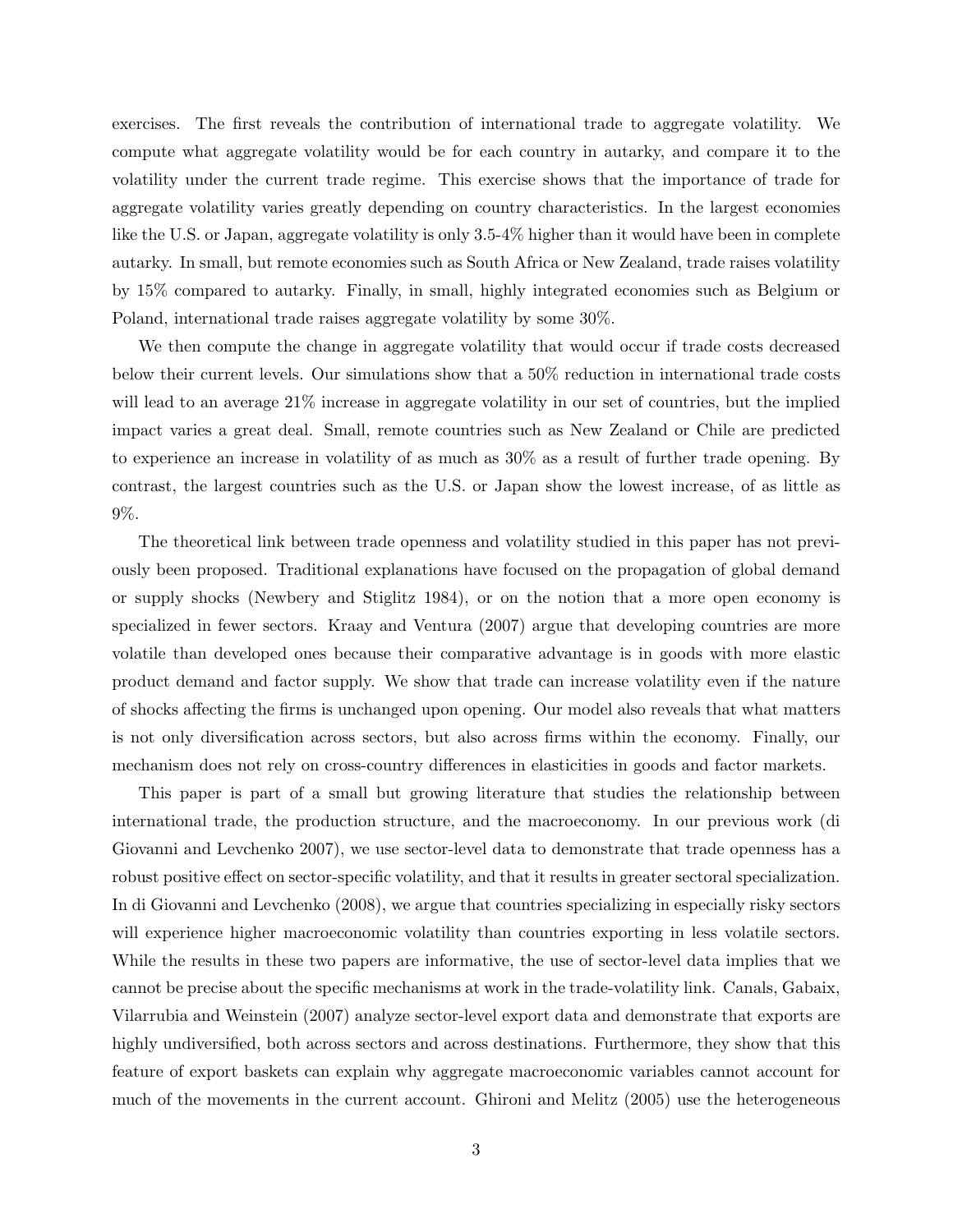firms model to help account for several puzzles in international finance. Our paper differs from this contribution in its focus on aggregate volatility instead of the behavior of prices. In addition, while the Ghironi and Melitz model analyzes the consequences of a persistent aggregate shock, in this paper we study firm-level idiosyncratic shocks instead. Finally, while Ghironi and Melitz build a two-country model and confirm its quantitative relevance by generating impulse response functions matched to U.S. data, our multi-country model and quantitative approach seek to explain cross-country differences.<sup>5</sup>

The rest of the paper is organized as follows. Section 2 presents the theoretical framework. Section 3 simulates the model economy and presents the main quantitative and empirical results. Section 4 presents robustness checks and results based on model perturbations. Section 5 concludes.

## 2 Theoretical Framework

Consider a model in the spirit of Melitz (2003), but with a discrete number of goods as in Krugman (1980). The world is comprised of N countries, indexed by  $i, j = 1, \ldots, N$ . In country i, consumers maximize

$$
\max \left[ \sum_{k=1}^{J_i} c_i(k)^{\frac{\varepsilon-1}{\varepsilon}} \right]^{\frac{\varepsilon}{\varepsilon-1}}
$$
  
s.t.  

$$
\sum_{k=1}^{J_i} p_i(k) c_i(k) = X_i,
$$

where  $c_i(k)$  is consumption of good k in country i,  $p_i(k)$  is the price of this good,  $X_i$  is total expenditure in the economy, and  $J_i$  is the number of varieties consumed in country i, coming from all countries. It is well known that demand for variety  $k$  is equal to

$$
c_i(k) = \frac{X_i}{P_i^{1-\varepsilon}} p_i(k)^{-\varepsilon}
$$
 (1)

in country  $i$ , where  $P_i$  is the ideal price index in this economy,

$$
P_i = \left[\sum_{k=1}^{J_i} p_i(k)^{1-\varepsilon}\right]^{\frac{1}{1-\varepsilon}}.\tag{2}
$$

There is one factor of production, labor, with country endowments given by  $L_i$ ,  $i = 1, ..., N$ . Each country has a fixed number of potential (but not actual) entrepreneurs  $\bar{I}_i$ .<sup>6</sup> Each potential

<sup>&</sup>lt;sup>5</sup>Alessandria and Choi (2007) provide another analysis of the impact of firm entry and exit decisions on the macroeconomy. They build a two-country model calibrated to the U.S. data, and analyze the impact of an aggregate shock on the extensive margin of exports. In their model, firm-specific productivity displays no persistence, and the economy is not granular: idiosyncratic shocks to firms average out completely.

<sup>&</sup>lt;sup>6</sup>For analytical convenience, we adopt a fixed number of potential entrants as in Chaney (2008) rather modeling free entry as in Melitz (2003). This is because with free entry, one would have to solve jointly for the wages and the equilibrium number of firms in each country, doubling the number of equations and unknowns.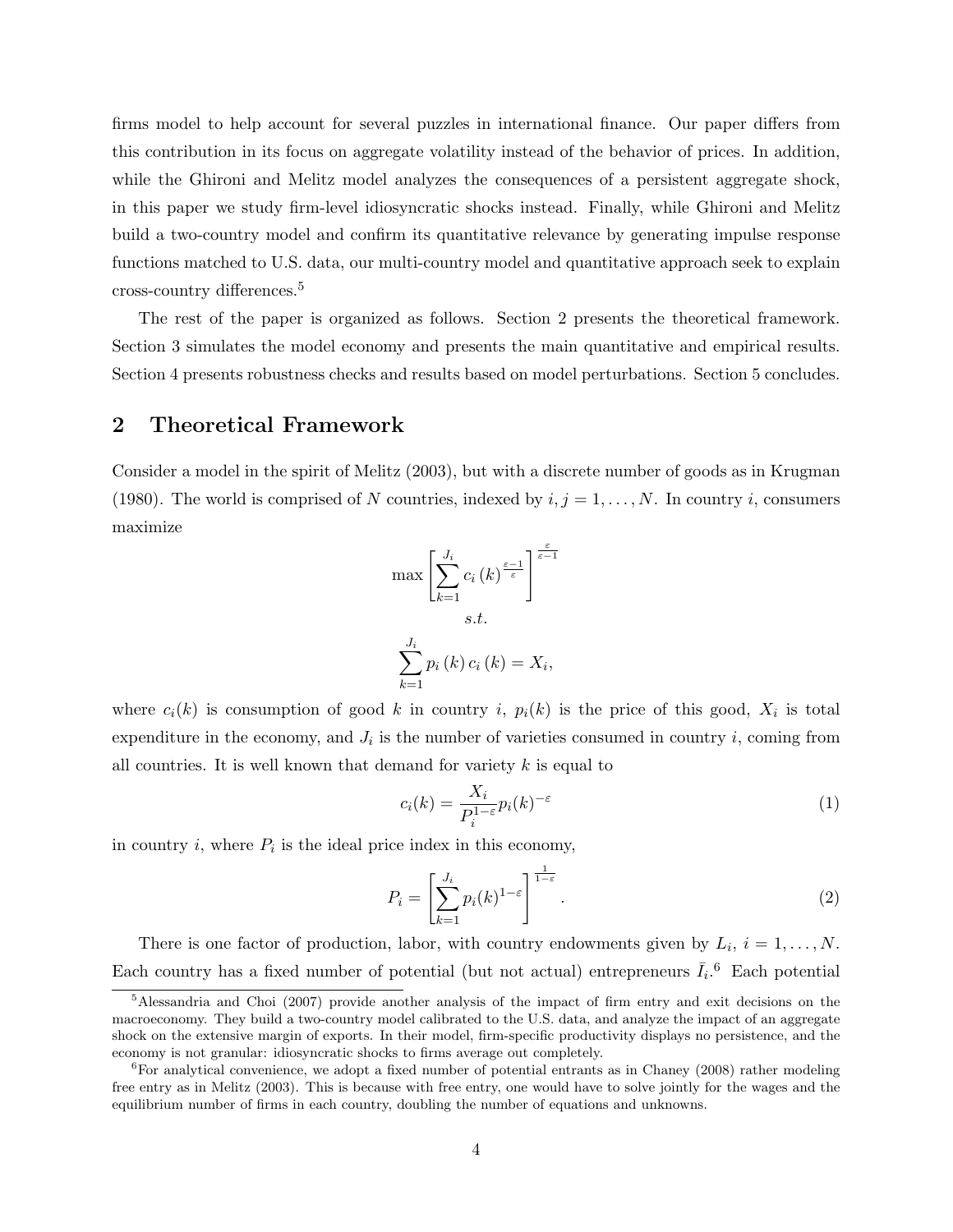entrepreneur can produce a unique CES variety, and thus has some market power: it faces the demand for its variety given by (1). There are both fixed and variable costs of production and trade. The timing in this economy is given in Figure 2. At the beginning of the period, each potential entrant  $k = 1, \ldots, \bar{I}_i$  in each  $i = 1, \ldots, N$  learns its type, which is the marginal cost  $a(k)$ . On the basis of this cost, each entrepreneur in country i decides whether or not to pay the fixed cost of production  $f_{ii}$ , and which, if any, export markets to serve. To start exporting from country j to country i, a firm must pay the fixed cost  $f_{ij}$ , and an iceberg per-unit cost of  $\tau_{ij} > 1$ .<sup>7</sup> We normalize the iceberg cost of domestic sales to one:  $\tau_{ii} = 1$ . Having paid the fixed costs of entering these markets, the firm learns the realization of transitory shock  $z(k)$ .<sup>8</sup> We assume that  $z(k)$  are i.i.d. across firms. Once all of the uncertainty has been realized, each firm produces with a marginal cost  $a(k)z(k)$ , markets clear, and consumption takes place.

Note that the assumptions we put on the timing of events, namely that the decision to enter markets takes place before  $z(k)$  is realized, implies that the realization of the firm-specific transitory shock does not affect the equilibrium number of firms in each market. This simplification lets us analyze the equilibrium production allocation as an approximation around a case in which the variance of z is zero. That is, we abstract from the extensive margin of exports, and entry and exit of firms in response to transitory shocks.<sup>9</sup> This simplification delivers substantial analytical convenience, while it is unlikely to affect the results. This is because the focus of the paper is on the role of the largest firms in generating aggregate volatility, and the largest firms are inframarginal: their entry decision is unlikely to be affected by the realization of the transitory shock. Note also that this timing assumption implies that our analytical approach is akin to the common one of analyzing the response to shocks in deviations from a non-stochastic steady state.

Let  $w_j$  be the wage paid to workers in country j. Firm k from country j selling to country i faces a demand curve given by (1), and has a marginal cost  $\tau_{ij}w_j a(k)z(k)$  of serving this market. As is well known, profit maximizing price is a constant markup over marginal cost,  $p_i(k) = \frac{\varepsilon}{\varepsilon - 1} \tau_{ij} w_j a(k) z(k)$ , the quantity supplied is equal to  $\frac{X_i}{P_i^{1-\varepsilon}}$  $\left(\frac{\varepsilon}{\varepsilon-1}\tau_{ij}w_j a(k)z(k)\right)^{-\varepsilon}$ , and the total ex-post variable profits are:

$$
\pi_{ij}^V(a(k)z(k)) = \frac{X_i}{\varepsilon P_i^{1-\varepsilon}} \left(\frac{\varepsilon}{\varepsilon - 1} \tau_{ij} w_j a(k) z(k)\right)^{1-\varepsilon}.
$$
\n(3)

Note that these are variable profits of a firm in country  $j$  from selling its good to country  $i$  only. These expressions are valid for each country pair  $i, j$ , including domestic sales:  $i = j$ .

The production structure of the economy is pinned down by the number of firms from each

<sup>&</sup>lt;sup>7</sup>That is, the firm in country j must ship  $\tau_{ij} > 1$  units to country i in order for one unit of the good to arrive there.

<sup>&</sup>lt;sup>8</sup>The assumption that  $z(k)$  is transitory is not crucial for the basic qualitative results in this paper. We adopt it mainly for analytical convenience.

 $9$ The adjustment in the extensive margin in response to shocks has been studied by Ghironi and Melitz (2005) and Alessandria and Choi (2007).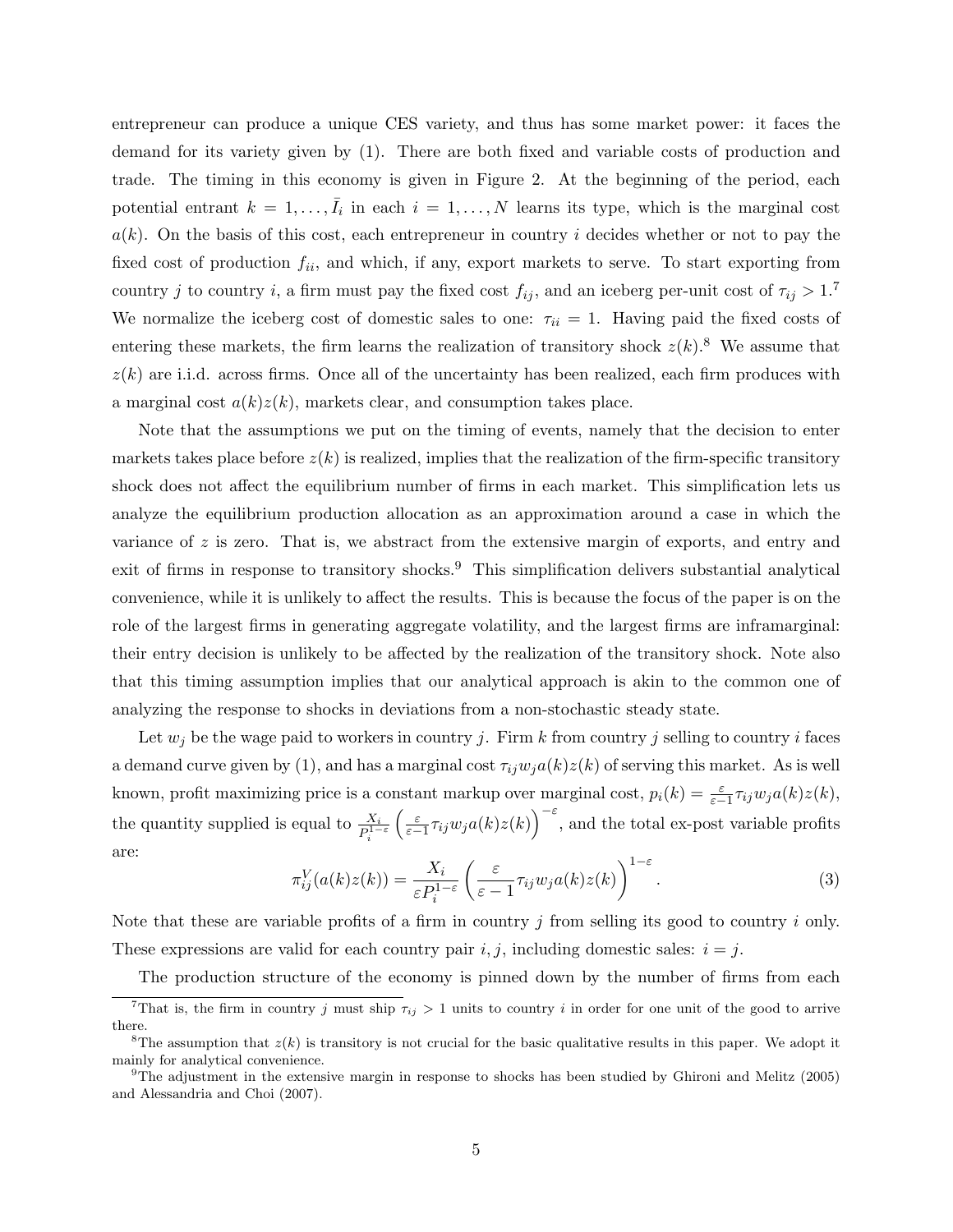country that enter each market. In particular, there is a cutoff marginal cost  $a_{ij}$ , above which firms in country j do not serve market i. We assume (and later verify in the calibration exercise), that all firms that decide to export abroad are sufficiently productive to also serve their domestic markets. On the other hand, there is a range of productivities for which firms serve their domestic markets, but choose not to export. In this case, firms with marginal cost above  $a_{ii}$  in country i do not operate at all. Assuming that the firm maximizes expected profits, the cutoff  $a_{ij}$  is given by the following condition:

$$
\mathbf{E}\left[\pi_{ij}^V(a(k)z(k)) - w_jf_{ij} \mid a = a_{ij}\right] = 0.
$$

To go forward with the analysis, we make the following two assumptions:

**Assumption 1** The marginal entrepreneur is small enough that it ignores the impact of its own realization of  $z(k)$  on the total expenditure  $X_i$  and the price level  $P_i$  in all potential destination markets  $i = 1, \ldots, N$ .

#### **Assumption 2** The marginal entrepreneur treats  $X_i$  and  $P_i$  as fixed (non-stochastic).

The first assumption is not controversial, and has been made in the literature since Dixit and Stiglitz (1977) and Krugman (1980). The second assumption allows us to take  $X_i$  and  $P_i$  outside of the expectation operator. It amounts to assuming that the entrepreneur ignores the volatility of GDP and inflation when deciding to enter a market.<sup>10</sup> Under these two assumptions, plugging in the variable profits  $(3)$  and taking the expectation over z, the zero cutoff profit condition for serving market  $i$  from country  $j$  reduces to:

$$
a_{ij} = \frac{\varepsilon - 1}{\varepsilon} \frac{P_i}{\tau_{ij} w_j} \left(\frac{X_i}{\varepsilon w_j f_{ij}}\right)^{\frac{1}{\varepsilon - 1}} \left[E_z \left(z^{1-\varepsilon}\right)\right]^{\frac{1}{\varepsilon - 1}} = \frac{\varepsilon - 1}{\varepsilon} \frac{P_i}{\tau_{ij} w_j} \left(\frac{X_i}{\varepsilon w_j f_{ij}}\right)^{\frac{1}{\varepsilon - 1}},\tag{4}
$$

where the second equality comes from normalizing the transitory shocks z such that  $E_z(z^{1-\epsilon}) = 1$ .

Closing the model involves finding expressions for  $a_{ij}$ ,  $P_i$ , and  $w_i$  for all  $i, j = 1, ..., N$ . The price level for country i can be expressed as follows:

$$
P_i^{1-\varepsilon} = \sum_{j=1}^N \sum_{k=1}^{I_{ij}} \left[ \frac{\varepsilon}{\varepsilon - 1} \tau_{ij} w_j a(k) z(k) \right]^{1-\varepsilon},
$$

where  $I_{ij}$  is the number of varieties exported from country j to country i. As an approximation, we solve for the equilibrium production allocation and the price levels ignoring firm-specific transitory shocks. Taking the expectations over  $a(k)$  and  $z(k)$ , and using the fact that  $E_z(z^{1-\epsilon}) = 1$ , the price level becomes:

$$
P_i^{1-\varepsilon} = \left(\frac{\varepsilon}{\varepsilon-1}\right)^{1-\varepsilon} \sum_{j=1}^N I_{ij} \left(\tau_{ij} w_j\right)^{1-\varepsilon} \mathcal{E}_a \left(a(k)^{1-\varepsilon} \mid a < a_{ij}\right). \tag{5}
$$

 $10$ This assumption may be questioned given the focus on large firms in this paper. However, what is crucial in solving for equilibrium is the behavior of the marginal firm, which is small.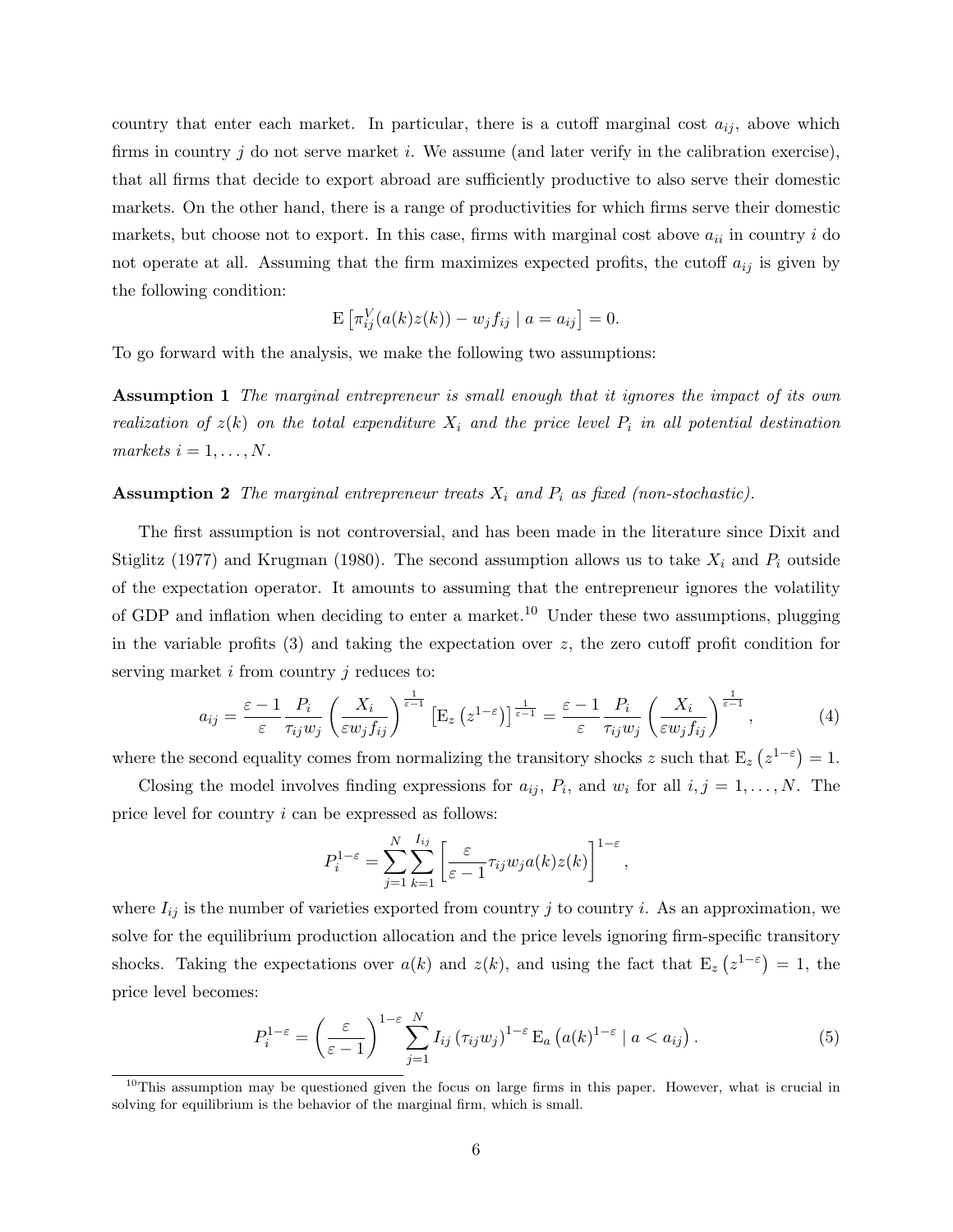In order to solve the model, we must make a distributional assumption on the  $a$ 's:

**Assumption 3** Labor productivity,  $1/a$ , is Pareto(b,  $\theta$ ), where b is the minimum value labor productivity can take, and  $\theta$  regulates dispersion.

It is then straightforward to show that the marginal cost, a, has a distribution function  $G(a) = (ba)^{\theta}$ . Furthermore, following Helpman et al. (2004), we define  $V(y) = \int_0^y a^{1-\varepsilon} dG(a) = \frac{b^{\theta} \theta}{\theta - (\varepsilon - 1)} y^{\theta - (\varepsilon - 1)}$ . The expression  $V(a_{ij})$  is useful for writing the price levels and total profits in the economy. This implies that  $\mathbb{E}_a\left(a(k)^{1-\varepsilon} \mid a < a_{ij}\right) = \frac{V(a_{ij})}{G(a_{ij})}$  $\frac{V\left(a_{ij}\right)}{G\left(a_{ij}\right)}$ .

The number of actual entrants into market i from market j is  $I_{ij} = \bar{I}_jG(a_{ij})$ . As a result, the price level can be written as:

$$
P_i^{1-\varepsilon} = \sum_{j=1}^N \left( \frac{\varepsilon}{\varepsilon - 1} \tau_{ij} w_j \right)^{1-\varepsilon} \bar{I}_j \frac{b^\theta \theta}{\theta - (\varepsilon - 1)} a_{ij}^{\theta - (\varepsilon - 1)},
$$

which, after plugging in the expression for  $a_{ij}$  in (4), becomes:

$$
P_i = \frac{1}{b} \left[ \frac{\theta}{\theta - (\varepsilon - 1)} \right]^{-\frac{1}{\theta}} \frac{\varepsilon}{\varepsilon - 1} \left( \frac{X_i}{\varepsilon} \right)^{-\frac{\theta - (\varepsilon - 1)}{\theta(\varepsilon - 1)}} \left( \sum_{j=1}^N \bar{I}_j \left( \frac{1}{\tau_{ij} w_j} \right)^{\theta} \left( \frac{1}{w_j f_{ij}} \right)^{\frac{\theta - (\varepsilon - 1)}{\varepsilon - 1}} \right)^{-\frac{1}{\theta}}.
$$
 (6)

Having expressed  $P_i$ , and  $a_{ij}$  in terms of  $X_i$  and  $w_i$ , for all  $i, j = 1, \ldots, N$ , it remains to close the model by solving for the  $X_i$ 's and  $w_i$ 's. To do this, we impose balanced trade for each country, and use the convenient property that total profits in the economy are a constant multiple of  $X_i$ .

Proposition 1 Total profits of firms based in country i are a constant multiple of total expenditure:  $\Pi_i = \frac{\varepsilon - 1}{\theta \varepsilon} X_i.$ 

Proof: See Appendix A. ■

Since by definition  $X_i = w_i L_i + \Pi_i$ , each country's GDP is a constant multiple its total labor income:

$$
X_i = \frac{1}{1 - \frac{\varepsilon - 1}{\varepsilon \theta}} w_i L_i.
$$
\n<sup>(7)</sup>

The total sales from country  $i$  to country  $j$  can be written as:

$$
X_{ji} = \frac{X_j}{P_j^{1-\varepsilon}} \left( \frac{\varepsilon}{\varepsilon - 1} \tau_{ji} w_i \right)^{1-\varepsilon} \bar{I}_i \frac{b^\theta \theta}{\theta - (\varepsilon - 1)} a_{ji}^{\theta - (\varepsilon - 1)}.
$$

Using the expression for  $a_{ji}$  in (4), and  $P_j$  in (6), the total exports from i to j become:

$$
X_{ji} = \frac{\bar{I}_i X_j \left(\frac{1}{\tau_{ji} w_i}\right)^{\theta} \left(\frac{1}{w_i f_{ji}}\right)^{\frac{\theta - (\varepsilon - 1)}{\varepsilon - 1}}}{\sum_{l=1}^N \bar{I}_l \left(\frac{1}{\tau_{jl} w_l}\right)^{\theta} \left(\frac{1}{w_l f_{jl}}\right)^{\frac{\theta - (\varepsilon - 1)}{\varepsilon - 1}}}.
$$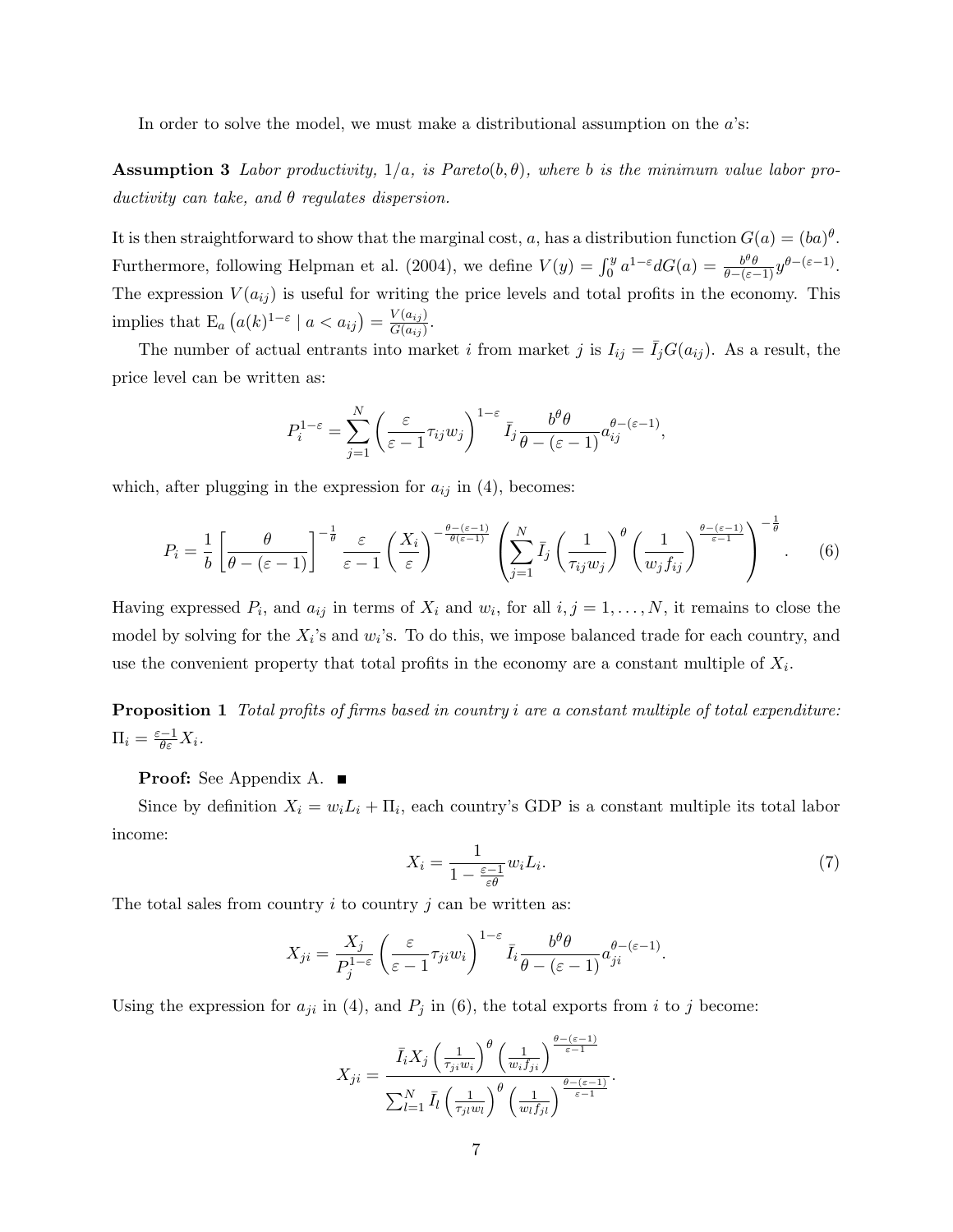Using the trade balance conditions,  $X_i = \sum_{j=1}^{N} X_{ji}$  for each  $i = 1, ..., N$ , as well as the expression for total GDP  $X_i$  leads to the following system of equations in  $w_i$ :

$$
w_i L_i = \sum_{j=1}^N \frac{\bar{I}_i w_i^{-\left(\frac{\theta \varepsilon}{\varepsilon - 1} - 1\right)} \tau_{ji}^{-\theta} f_{ji}^{-\frac{\theta - (\varepsilon - 1)}{\varepsilon - 1}}}{\sum_{l=1}^N \bar{I}_l w_l^{-\left(\frac{\theta \varepsilon}{\varepsilon - 1} - 1\right)} \tau_{jl}^{-\theta} f_{jl}^{-\frac{\theta - (\varepsilon - 1)}{\varepsilon - 1}} w_j L_j},\tag{8}
$$

 $i = 1, \ldots, N$ . There are  $N-1$  independent equations in this system, which can be solved numerically for wages in  $N-1$  countries given a numéraire wage in the remaining country. We will solve it numerically in order to carry out the main quantitative exercise in this paper.

### 2.1 Power Law in Firm Size, Granularity, and Aggregate Volatility

This economy is granular, that is, idiosyncratic shocks to firms result in aggregate fluctuations, if the distribution of firm size follows a power law with the exponent sufficiently close to 1 in absolute value. Denote by lower case  $x(a(k), z(k))$  the sales of an individual firm k. Firm sales x in the economy must conform to:

$$
\Pr(x > s) = cs^{-\zeta},\tag{9}
$$

where  $\zeta$  is close to 1.

It turns out that the baseline Melitz-Pareto model delivers a power law in firm size. In this section, we demonstrate the power law in an autarkic economy, and then discuss how the distribution of firm size is affected by international trade. In our model, the expected sales of a firm as a function of its marginal cost are:  $x(a) = Ca^{1-\epsilon}$ , where the constant C reflects the size of domestic demand, and we drop the country subscripts. Under the assumption that  $1/a \sim \text{Pareto}(b, \theta)$ ,  $Pr(1/a < y) = 1 - \left(\frac{b}{y}\right)$  $\left(\frac{b}{y}\right)^{\theta}$ . Therefore, the power law follows:

$$
\Pr(x > s) = \Pr(Ca^{1-\varepsilon} > s) = \Pr\left(a^{1-\varepsilon} > \frac{s}{C}\right) =
$$
\n
$$
\Pr\left(\left(\frac{1}{a}\right)^{\varepsilon-1} > \frac{s}{C}\right) = \Pr\left(\frac{1}{a} > \left(\frac{s}{C}\right)^{\frac{1}{\varepsilon-1}}\right) = \left(\frac{b^{\varepsilon-1}C}{s}\right)^{\frac{\theta}{\varepsilon-1}} = \left(b^{\varepsilon-1}C\right)^{\frac{\theta}{\varepsilon-1}} s^{-\frac{\theta}{\varepsilon-1}}
$$

satisfying (9) for  $c = (b^{\varepsilon-1}C)^{\frac{\theta}{\varepsilon-1}}$  and  $\zeta = \frac{\theta}{\varepsilon-1}$ . This relationship is depicted in Figure 3. In addition, this calculation shows that  $x \sim \text{Pareto} \left( b^{\varepsilon - 1} C, \frac{\theta}{\varepsilon - 1} \right)$ . Thus, our economy will be granular if  $\frac{\theta}{\varepsilon-1}$  is close enough to 1, which appears to be the case in practice (see Axtell 2001).

We now derive the expression for aggregate volatility in our economy. Note that there are no aggregate shocks in the model, only the firm-specific idiosyncratic shocks. A firm with marginal cost a and realization of transitory shock z has sales of

$$
x(a,z) = \frac{X}{P^{1-\varepsilon}} \left(\frac{\varepsilon}{\varepsilon - 1} az\right)^{1-\varepsilon} = \frac{X}{P^{1-\varepsilon}} \left(\frac{\varepsilon}{\varepsilon - 1} a\right)^{1-\varepsilon} \tilde{z},\tag{10}
$$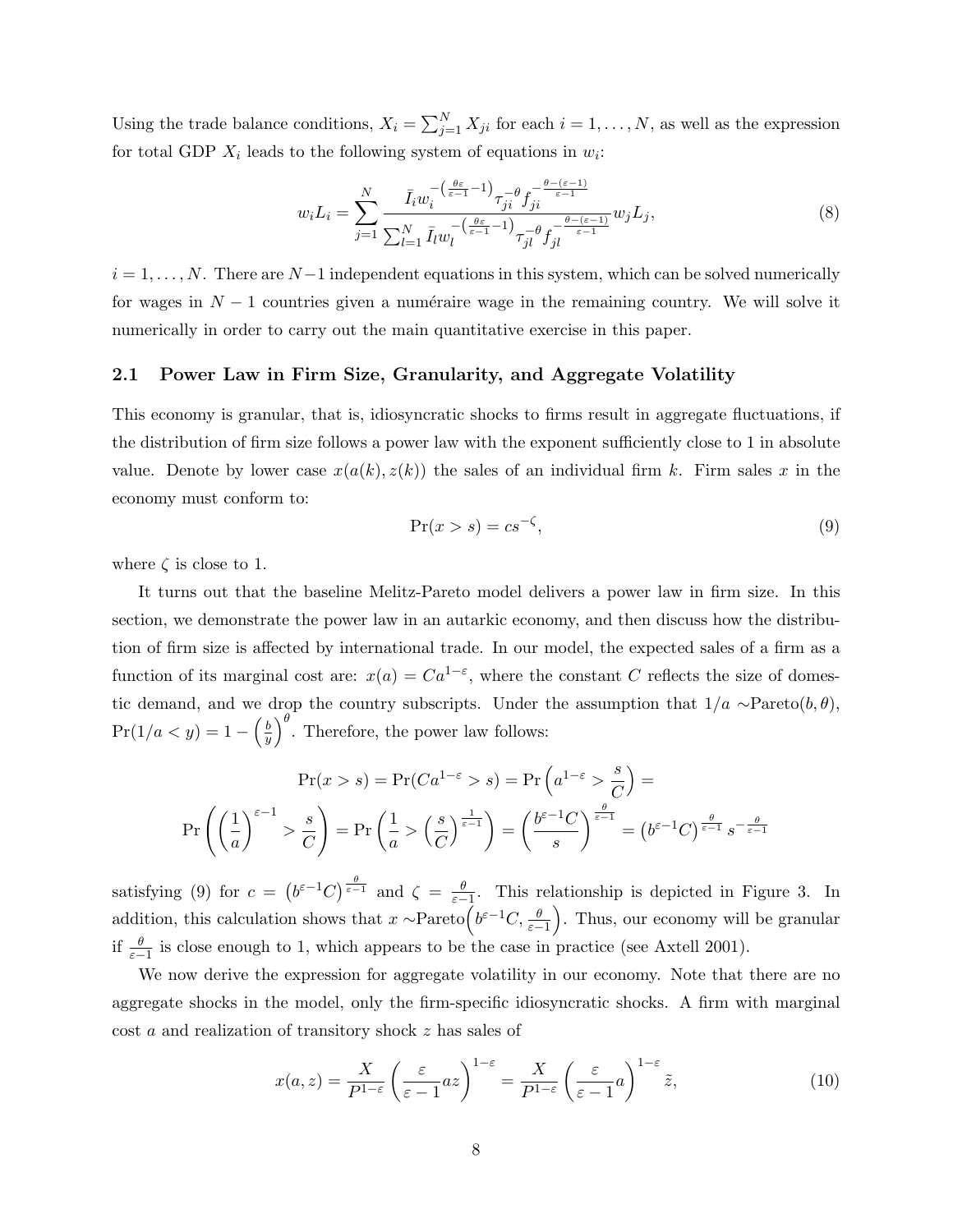where  $\tilde{z} \equiv z^{1-\varepsilon}$ . We already assumed that  $E_z(\tilde{z}) = 1$ , and now we further suppose that  $Var_z(\tilde{z}) =$  $\sigma^2$ . Expected sales for the firm with productivity a are:

$$
E_z[x(a,z)] = \frac{X}{P^{1-\varepsilon}} \left(\frac{\varepsilon}{\varepsilon - 1}a\right)^{1-\varepsilon}.
$$
\n(11)

The total sales in the economy is defined by:

$$
X = \sum_{k=1}^{I} x(a(k), z(k)).
$$
\n(12)

Appendix B shows that the variance of the growth rate of aggregate sales, or more precisely of the deviation from the expected aggregate sales, is equal to:

$$
\text{Var}_z\left(\frac{\Delta X}{\mathcal{E}_z(X)}\right) = \sigma^2 h,\tag{13}
$$

where h is the Herfindahl index of production shares of firms in this economy,  $h = \sum_{k=1}^{I} h(k)^2$ . This is a familiar expression for the variance of a sum of random variables, and is the same as the one used by Gabaix (2005).

Note that granular volatility only has a chance to be quantitatively relevant if the distribution of firm size is sufficiently fat-tailed. In this case, Gabaix (2005) shows that the conventional Law of Large Numbers fails, and asymptotics are instead governed by a version of Levy's Theorem, with much slower convergence as the number of firms increases. This implies that idiosyncratic shocks to individual (large) firms average out much more slowly. In the simulation below, we calibrate the exponent of the power law distribution in firm size to available estimates. Equation (13) forms the basis of the quantitative exercise below. We will simulate the world economy with a large number of firms in each country, and calculate how the Herfindahl indices change due to international trade. This will reveal the contribution of international trade to aggregate (granular) volatility of individual countries as a function of their characteristics.

How does international trade affect the distribution of firm size and therefore aggregate volatility? As first demonstrated by Melitz (2003), the distribution of firm size becomes more unequal under trade: compared to autarky, the least productive firms exit, and only the most productive firms export abroad. Due to competition from foreign varieties, domestic sales and profits decrease. Thus, as a country opens to trade, sales of most firms shrink, while the largest firms grow larger as a result of exporting.<sup>11</sup> Figure 3 depicts this effect. In the two-country case, there is a single productivity cutoff, above which firms export abroad. Compared to autarky, there is a higher

<sup>&</sup>lt;sup>11</sup>Firm-level studies of dynamic adjustment to trade liberalization appear to find empirical support for these predictions. Pavcnik (2002) provides evidence that trade liberalization led to a shift in resources from the least to the most productive firms in Chile. Bernard, Jensen and Schott (2003a) show that a fall in trade costs leads to both exit by the least productive firms and entry by firms into export markets. In addition, existing exporters ship more abroad.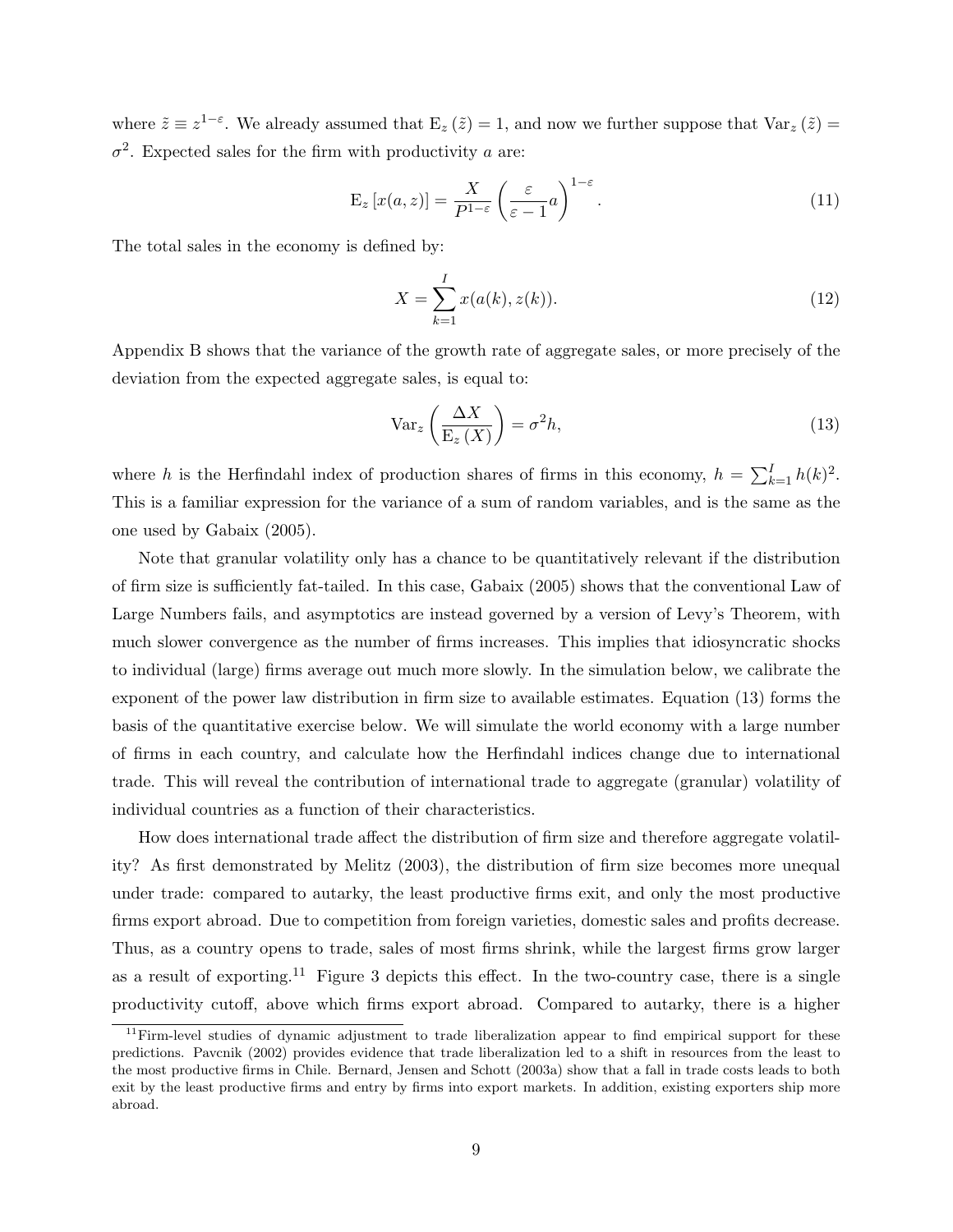probability of finding larger firms above this cutoff. In the N-country case, with multiple export markets there will be cutoffs for each market, with progressively more productive firms exporting to more and more markets and growing larger and larger relative to domestic GDP. Thus, if the distribution of firm sales follows a power law and the economy is granular, international trade has the potential to increase the size of the largest firms, in effect creating a "hyper-granular" economy, with clear implications for the relationship between trade openness and aggregate volatility. While qualitatively this result is a straightforward consequence of the baseline model of trade with heterogeneous firms, the key question is how important this mechanism is quantitatively. This is what we turn to in the next section.

Before describing the simulation results, it is important to discuss the empirical validity of the assumption embedded in equation (13), namely that the volatility of the proportional change in firm sales,  $\sigma$ , is invariant to the firm size x. If the volatility of sales decreases sufficiently fast in firm size, larger firms will be so much less volatile that they will not impact aggregate volatility. In fact, an economy in which larger firms are just agglomerations of smaller units each subject to i.i.d. shocks is not granular: shocks to firms cannot generate aggregate fluctuations. Several papers estimated the relationship between firm size and firm volatility of the type  $\sigma = Ax^{-\xi}$  using Compustat data (see, e.g., Stanley et al. 1996 and Sutton 2002). The benchmark case in which larger firms are simply collections of independent smaller firms would imply a value of  $\xi = 1/2$ , and the absence of granular fluctuations. Instead, the typical estimate of this parameter is about 1/6, implying that larger firms are not that much less volatile than smaller ones. Gabaix (2005) argues that these estimates may not be reliable, since they are obtained using only data on the largest listed firms. In addition, it is not clear whether estimates based on the U.S. reliably reflect the experience of other countries. Hence, our baseline analysis sets  $\xi = 0$ , and a value of  $\sigma$  based on the largest 100 listed firms in the U.S. In other words, we assume that all firms in the economy have a volatility as low as largest firms in the economy. However, in the robustness Section 4, we perform our analysis under the assumption that  $\xi = 1/6$ , and show that it does not appreciably affect our results.  $^{12}$ 

 $12A$  related point concerns multi-product firms: if large firms sell multiple imperfectly correlated products, then the volatility of the total sales for multiproduct firms will be lower than the volatility of single product firms. Evidence suggests, however, that even in multiproduct firms the bulk of sales and exports is accounted for by a single product line. Sutton (2002) provides evidence that in large corporations, the constituent business units themselves follow a power law, with just a few very large business units and many much smaller ones. Along similar lines, Adalet (2008) shows that in the census of New Zealand firms, only about 6.5% to 9.5% of output variation is explained by the extensive margin (more products per firm), with the rest explained by the intensive margin (greater sales per product).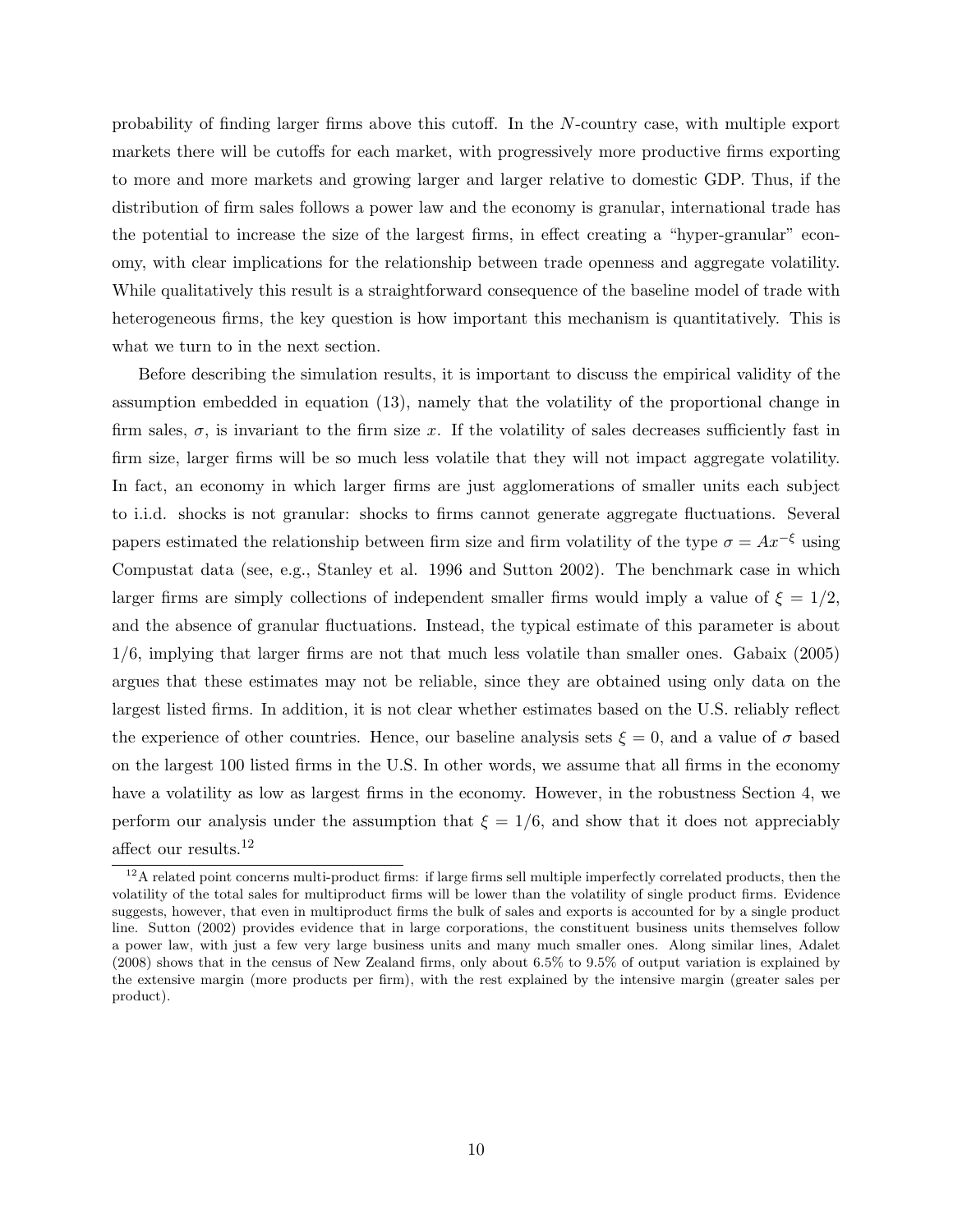## 3 Quantitative Evidence

### 3.1 A Model with Symmetric Countries

The solution to the multi-country model above is particularly simple when the countries are symmetric. Suppose that, for simplicity,  $L_i = L, \bar{I}_i = \bar{I}$ , and the domestic costs of entry are all the same as well:  $f_{ii} = f$ . Further, suppose that the trade costs are identical between each country-pair:  $\tau_{ij} = \tau \; \forall i, j$ , and  $f_{ij} = f^X \; \forall i, j$ , with  $\tau_{ii} = 1$  as a normalization. This is the setup considered in the original Melitz (2003) paper.

When countries are symmetric, wages in all countries are the same, and we can normalize all of them to 1:  $w_i \equiv 1 \; \forall i$ . As a consequence, the total market size  $X = \frac{1}{1-\epsilon}$  $\frac{1}{1-\frac{\varepsilon-1}{\varepsilon\theta}}wL$  is obviously the same in all countries as well. The price level in each country is then given by:

$$
P_i = P = \frac{1}{b} \left[ \frac{\theta - (\varepsilon - 1)}{\theta} \right]^{\frac{1}{\theta}} \frac{\varepsilon}{\varepsilon - 1} \left( \frac{X}{\varepsilon} \right)^{-\frac{\theta - (\varepsilon - 1)}{\theta(\varepsilon - 1)}} \bar{I}^{-\frac{1}{\theta}} \times \left[ f^{-\frac{\theta - (\varepsilon - 1)}{(\varepsilon - 1)}} + (N - 1)\tau^{-\theta} \left( f^{X} \right)^{-\frac{\theta - (\varepsilon - 1)}{(\varepsilon - 1)}} \right]^{-\frac{1}{\theta}}.
$$
\n(14)

A number of things are worth noting about this expression. First, the only difference between the multi-country price level and the autarky price level is the second term in the square brackets,  $(N-1)\tau^{-\theta}\left(f^X\right)^{-\frac{\theta-(\varepsilon-1)}{(\varepsilon-1)}}$ . Thus, since it is raised to a negative power, trade opening lowers the price level compared to autarky. Since the nominal GDP expressed in units of numéraire is unchanged, there are gains from trade. Note that the price level is ever lower, and the gains from trade ever greater, as we increase the number of equal-sized countries in the world, N.

Armed with this expression for the price level, we can proceed to the key outcomes for us, which are the cutoffs for domestic production and exporting. For domestic production, in each country  $i$ ,

$$
a_{ii} \equiv a_D = \frac{\varepsilon - 1}{\varepsilon} \times P \times \left(\frac{X}{\varepsilon f}\right)^{\frac{1}{\varepsilon - 1}},\tag{15}
$$

while the exporting cutoff is:

$$
a_{ij} \equiv a_X = \frac{\varepsilon - 1}{\varepsilon} \times \frac{P}{\tau} \times \left(\frac{X}{\varepsilon f^X}\right)^{\frac{1}{\varepsilon - 1}}.\tag{16}
$$

Note that since the nominal expenditure expressed in terms of wages is unchanged  $-X = \frac{1}{1-\varepsilon}$  $\frac{1}{1-\frac{\varepsilon-1}{\varepsilon\theta}}L$  – the only thing that changes the cutoffs as the country opens to trade or as the number of countries increases is the price level  $P$ . As we argued above,  $P$  falls as the country opens to trade, lowering the cutoff for domestic production. Since  $a_D$  is the marginal cost, this implies that the least productive firms stop operating when the country opens to trade – the well known Melitz effect. More importantly for us,  $a_D$  keeps falling – the domestic production cutoff becomes more and more stringent – as the number of countries increases.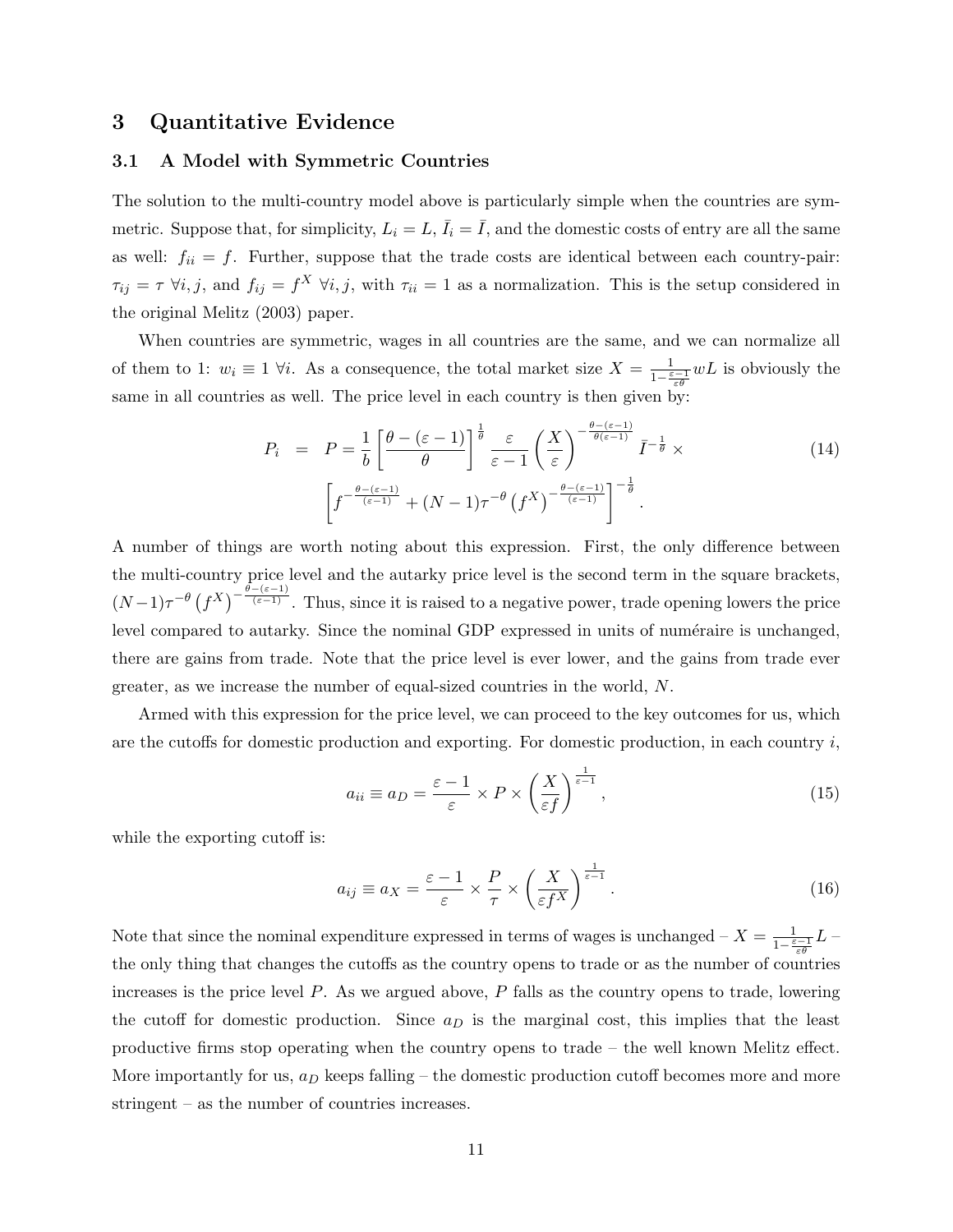Finally,  $a_X < a_D$ : only the most productive firms export. In the symmetric case, the expression for the share of operating firms that export,  $G(a_X)/G(a_D)$ , is particularly simple. Plugging in  $a_D$ and  $a_X$  from (15) and (16), it becomes:

$$
\frac{G(a_X)}{G(a_D)} = \tau^{-\theta} \left(\frac{f}{f^X}\right)^{\frac{\theta}{\varepsilon - 1}}.\tag{17}
$$

This relation will become useful when we calibrate the fixed cost of exporting  $f^X$  relative to the domestic entry cost f.

The world economy characterized by equations (14), (15), and (16) is particularly easy to implement numerically. We proceed as follows. For a choice of parameter values (described below), we obtain the cutoffs for producing and exporting. Then, we draw a marginal cost a for each of the I firms in the economy, and compute its expected sales, checking whether the firm with marginal cost a produces and/or exports. Based on the figures for expected sales of each firm, we then compute the Herfindahl index of the economy:

$$
h = \sum_{k=1}^{I} h(k)^2,
$$

where  $h(k)$  is the share of firm k in total sales in the economy. Assuming the shocks to firms are uncorrelated – there is no aggregate shock – the aggregate volatility in this economy is given by σ √ h, where, as above,  $\sigma$  is the standard deviation of the idiosyncratic shock to the firm,  $\tilde{z}$ . This is Gabaix's (2005) "granular" volatility. Since the simulation involves drawing firm productivities randomly from a highly skewed distribution, we repeat the exercise 1001 times, and take the medians of the values of interest.

We simulate the economy under the following parameter values (see Table 1 for a summary). The elasticity of substitution is  $\varepsilon = 6$ . Anderson and van Wincoop (2004) report available estimates of this elasticity to be in the range of 3 to 10, and we pick a value close to the middle of the range. The key parameter is  $\theta$ , as it governs the slope of the power law. As described above, in this model firm sales follow a power law with the exponent equal to  $\frac{\theta}{\varepsilon-1}$ . In the data, firm sales follow a power law with the exponent close to 1. Axtell (2001) reports the value of 1.06, which we use to find  $\theta$ given our preferred value of  $\varepsilon$ :  $\theta = 1.06 \times (\varepsilon - 1) = 5.3$ . We set  $\tau = 2.86$ , which is the average of  $\tau_{ij}$ 's calculated using estimates from Helpman, Melitz and Rubinstein (2008).<sup>13</sup>

We set the number of potential entrants  $\overline{I}$  as follows. The simulation with  $N = 3$  corresponds to a case in which each country accounts for 1/3 of world GDP, as does the United States in the data.

<sup>&</sup>lt;sup>13</sup>Though quite high, this value of  $\tau$  is in the same ballpark as the existing estimates of trade costs derived from gravity models. It is a well-known puzzle that trade cost estimates based on volumes of trade are always found to be larger than trade cost estimates based on price differences across locations (for a discussion, see Anderson and van Wincoop 2004). We choose gravity-based estimates because as we will see below, our quantitative model reproduces observed trade volumes quite successfully when we use these trade costs.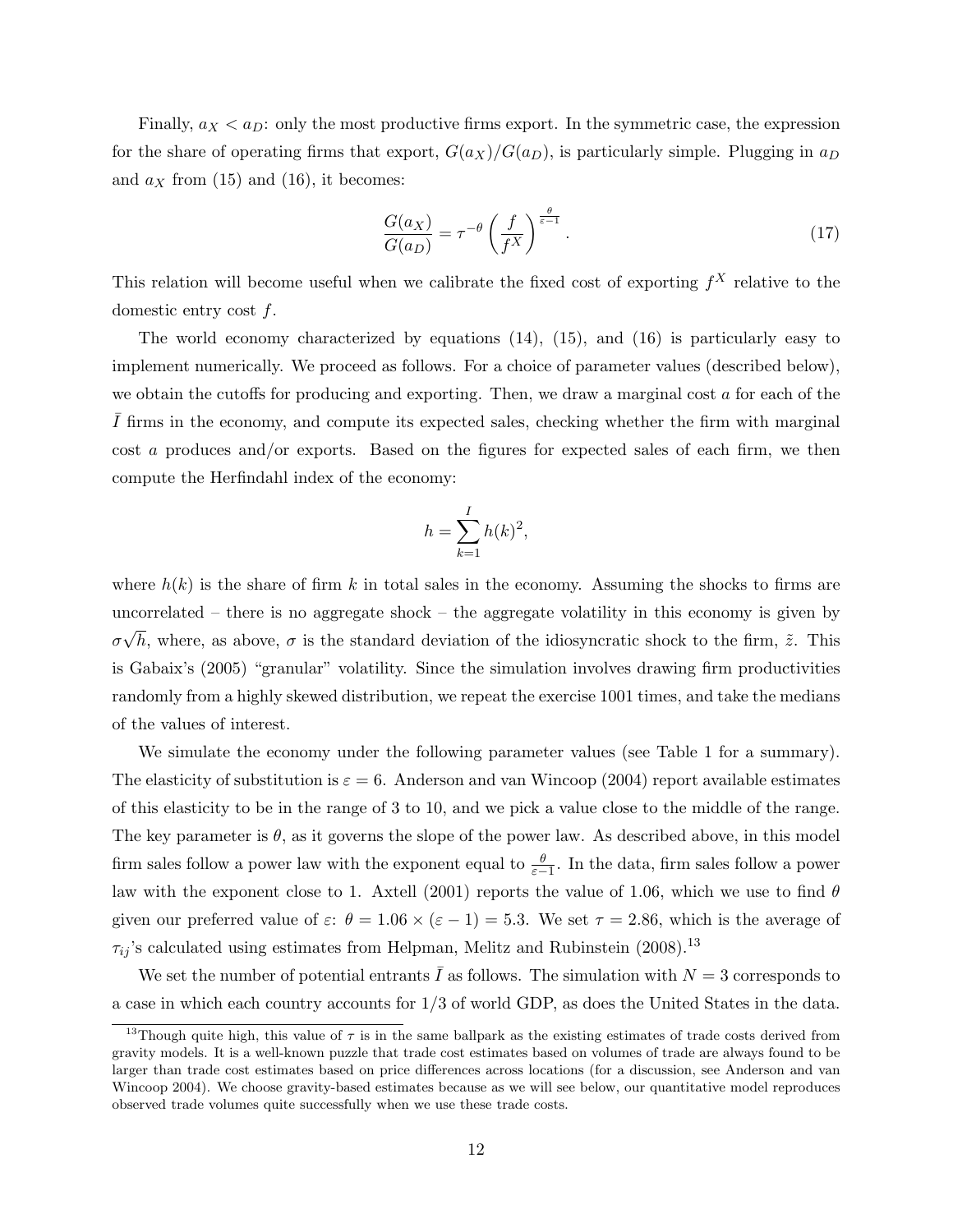When  $N = 3$ , we thus set  $\overline{I} = 10,000,000$ , that is, there are ten million potential firms in each country the size of the U.S. In this calibration it implies that there are about 9,500,000 operating firms there. According to the 2002 U.S. Economic Census, there were 6,773,632 establishments with a payroll in the United States. There are an additional 17,646,062 business entities that are not employers, but they account for less than 3.5% of total shipments. Thus, while the U.S. may have many more firms than what we assume here, ten million is a number sufficiently high as to let us consider consequences of granularity. That is, an economy with 9,500,000 equal-sized firms has a Herfindahl index of about 0.0000001, leaving no possibility for generating granular fluctuations. As we increase the number of countries, we do so without increasing the overall number of potential firms in the world. That is, in all simulations with  $N > 3$ ,  $\overline{I}$  is set to 10,000,000  $\times$  3/N. For simplicity, we set L to the same value as  $\overline{I}$  in each instance.

In order to ensure an interior solution, we must make sure that the least productive firm does not produce. This restriction boils down to

$$
f > \frac{L}{\bar{I}} \frac{\theta - (\varepsilon - 1)}{\theta \varepsilon - (\varepsilon - 1)}.
$$
\n(18)

We set f to be 0.003 above that. This restriction implies that f equals about 1.2% of per capita GDP. This is a low value of f. According to the World Bank's Doing Business Indicators Database (The World Bank 2007a), setting up a business entails a bureaucratic cost of 0.5% of per capita GDP in the United States. In most countries, however, this cost is considerably higher. Certainly, higher levels of f will result in less diversification and higher granular volatility. In this application, however, we choose to ignore the variation in fixed costs of entry, so that we can focus more squarely on the role of international trade. Given the values of  $\tau$  and  $f$ , we calibrate  $f^X$  to match the well known stylized fact that only about 20% of firms export (Bernard, Jensen, Redding and Schott 2007). Equation (17) allows us to set  $f^X$ . It is not clear how to pick b, which is the minimum value that productivity can take. We set  $b = 0.1$ , which implies that roughly 95% of potential entrepreneurs enter in autarky.

We simulate the model economy using these parameters for various numbers of countries, and compare volatilities to the autarky case. (This is an exercise in the spirit of Alvarez and Lucas 2007.) The results are presented in Table 2. The first column reports the number of countries; the second, the median square root of the Herfindahl index among the 1,001 simulations, and the third column reports the ratio of aggregate volatilities under trade compared to autarky. The last column assumes that the variance of firm-level shocks does not change as the country opens to trade, in order to focus exclusively on the effects of increased granularity.

As noted above, when  $N = 3$  each country accounts for about  $1/3$  of the world GDP, which is roughly the size of the United States relative to the rest of the world. The (square root of) sales Herfindahl in the U.S., as reported in Gabaix (2005), is 0.062, only slightly lower than the 0.067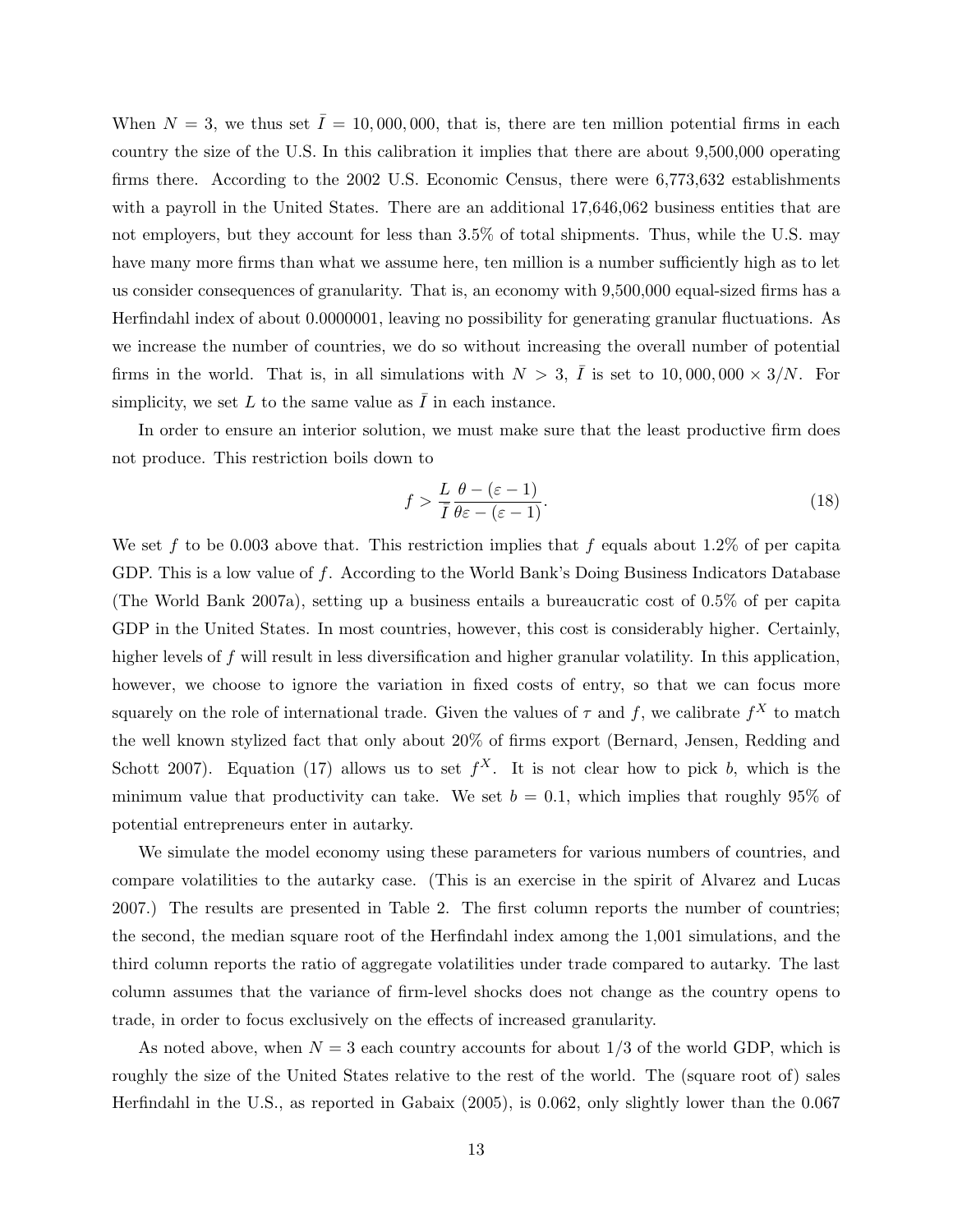implied by our parameterized model with  $N = 3$ , but very close to that value. Thus, in spite of the assumption of only 10,000,000 firms, the model can reproduce quite well the observed concentration of firm size.

It is clear that as the number of countries increases – that is, as the economy gets smaller relative to the rest of the world – the distribution of firms becomes more and more concentrated. The the square root of the median Herfindahl with three countries is about 0.067. With five countries, it rises by about 10% to 0.072. With 50 countries, it is 0.09, and with 200 countries, 0.12, or nearly twice as high as with  $N = 3$ . A striking feature of the results is that the contribution of international trade to macroeconomic volatility increases dramatically as a country gets smaller relative to the rest of the world. Our model implies that in a country like the U.S., macroeconomic volatility is only about 0.2% higher than what it would be in complete absence of trade. By contrast, a country that accounts for 1% of world GDP – which could be Belgium, South Korea, or Argentina – experiences volatility that is 1.1 times higher than what it would have been in autarky. A country that accounts for 0.5% of GDP – Norway, Poland, or South Africa – experiences macroeconomic volatility that is 1.18 times higher than without trade.

How do these results compare to the data? We estimated the relationship between macroeconomic volatility and the share of world GDP in a large sample of countries. We took real, local currency GDP per capita from the World Bank's World Development Indicators database (The World Bank 2007b), and computed the standard deviation of the annual growth rate of this variable over the period 1970-2006. The share of a country's GDP in world GDP is constructed based on the nominal US dollar total GDP series from the same database. We compute each country's share in world GDP for each year, and then take the average of this share over 1970-2006.

It turns out that doing the estimation in logs produces a better fit (see also Canning et al. 1998). The results are reported in Table 3. The univariate regression of log volatility on log world GDP share yields an  $R^2$  of 19%, and the coefficient is significant at the 1% level, with a t-statistic of 4.66. To ensure that we are not just picking up the well known negative relationship between per capita income and volatility, we condition on log per capita income in column  $2^{14}$ . This allows us to control for many variables outside the model, such as the role of macroeconomic policy and institutional quality, in a parsimonious way. It has been shown that these variables are important in explaining macroeconomic volatility (see, e.g., Acemoglu, Johnson, Robinson and Thaicharoen 2003), and are highly correlated with per-capita GDP.<sup>15</sup> The overall country size is still highly significant, though the magnitude of the coefficient is somewhat lower.

For maximum comparability to the non-symmetric multi-country simulation below, the above

<sup>&</sup>lt;sup>14</sup>See Acemoglu and Zilibotti (1997), among others, for explanations of this negative relationship.

<sup>&</sup>lt;sup>15</sup>Alternatively, we controlled for other possible covariates of macroeconomic volatility directly in addition to per capita income. We included measures of economic and political institutions, government size, inflation, financial development, and schooling. The results were robust to the inclusion of these additional controls.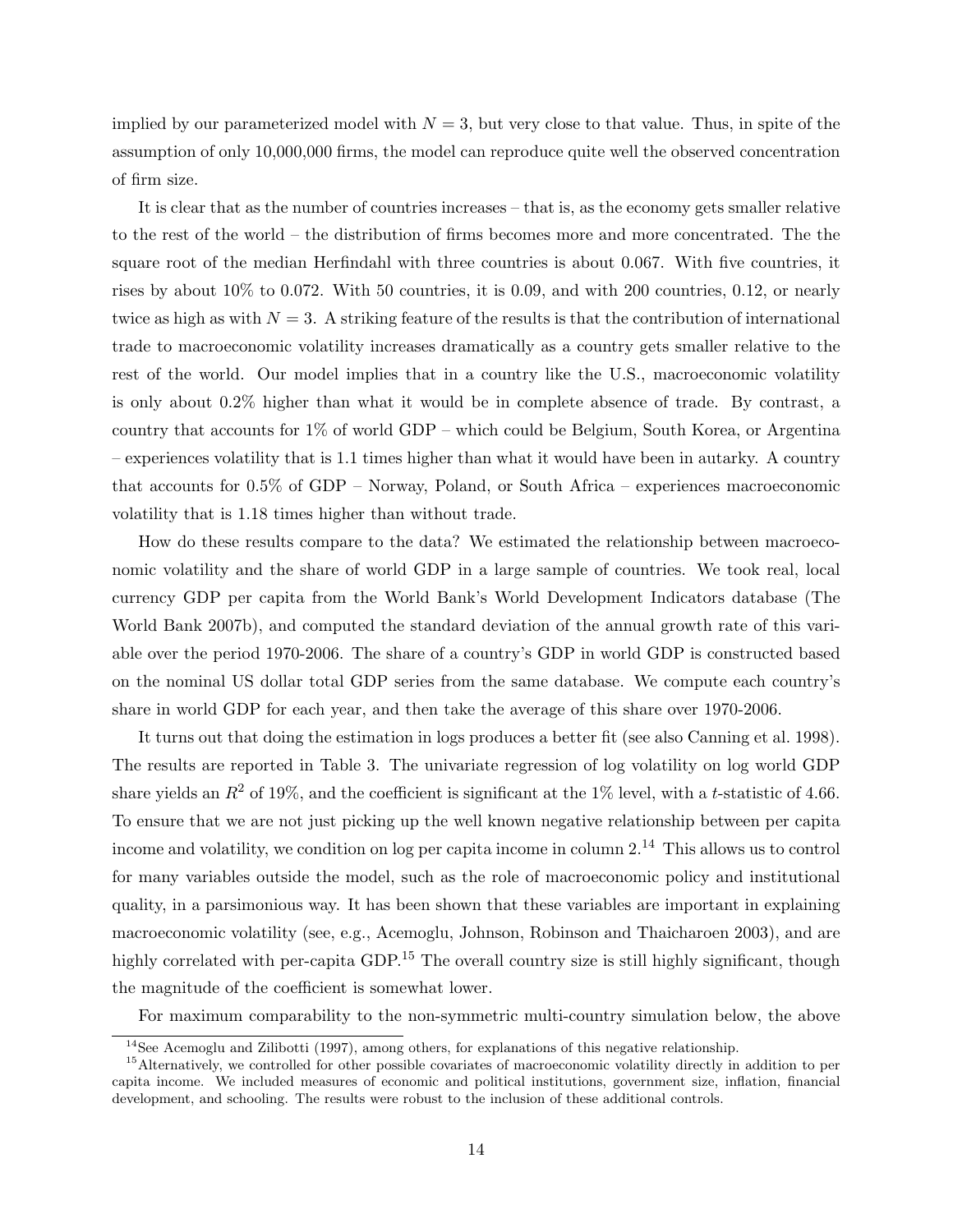regressions are estimated on the sample of 49 largest countries by total GDP. To check that the results are not unique to this particular sample, we re-estimated our specification on the largest 30, 75, and 100 economies by total GDP, as well as on the largest number of countries for which the data were available, 143. Columns 3-6 of Table 3 show that results are robust. In addition, we carried out non-parametric estimation to allow for a variable slope of this relationship, and the results were quite similar.

We can now compare the relationship between volatility and country size found in the model and the data. Figure 4 plots the estimated relationship between country size and volatility in the data (after conditioning for per-capita GDP), as well as the same relationship implied by the model. In both cases, the values are normalized by the implied volatility of the largest country, which is the U.S. in the data, and the country accounting for 1/3 of world output in the model.

It is clear that the model matches over four-fifths of the elasticity of volatility with respect to country size found in the data. In the model, this elasticity is  $-0.121$  ( $\sigma$ T), compared to  $-0.139$  $(\sigma_{\text{GDP}})$  in the data. In addition, this elasticity is quite close to what has been found in the literature. Canning et al. (1998) report an estimate of  $-0.15 \pm 0.03$ . Our model implies that a country accounting for 0.5% of world GDP has volatility about 1.75 times that of the U.S.

The negative relationship between volatility and country size is an intuitive consequence of trade opening in this model. When the economy opens to trade, the largest and most productive firms in both large and small economies will begin exporting and grow in size, making the economy more granular. However, firms based in large countries such as the U.S. already face a large home market, while in a small country the potential foreign market is far larger in size relative to the domestic demand. Thus, a typical large firm in a small country will expand production by more in response to trade opening than a corresponding firm located in a large country. As a result of this, the same trade opening increases granularity by more in smaller countries.

More interesting are the counterfactual experiments we can perform with this model. In particular, as we increase the number of countries, the country size as measured by both  $I$  and  $L$ decreases. Thus, the simulation conflates the role of country size *per se* and the role of openness. While there is no way to separate the two in the data, in the model we can calculate how much volatility would increase for smaller countries without any trade. Figure 4 plots the change in aggregate volatility as a function of country size in autarky. We can see that without trade, the model cannot match the observed relationship in the data. Instead of the elasticity of −0.121 in the model with trade, without trade the relationship is much flatter,  $-0.086$  ( $\sigma$ A). Without trade, the country that accounts for 0.5% of world GDP has volatility that is only 1.5 times higher than the U.S. Thus, it appears that trade plays an important role in generating the relationship between country size and volatility that we see in the real world.

To summarize, the model with a role for both country size and international trade matches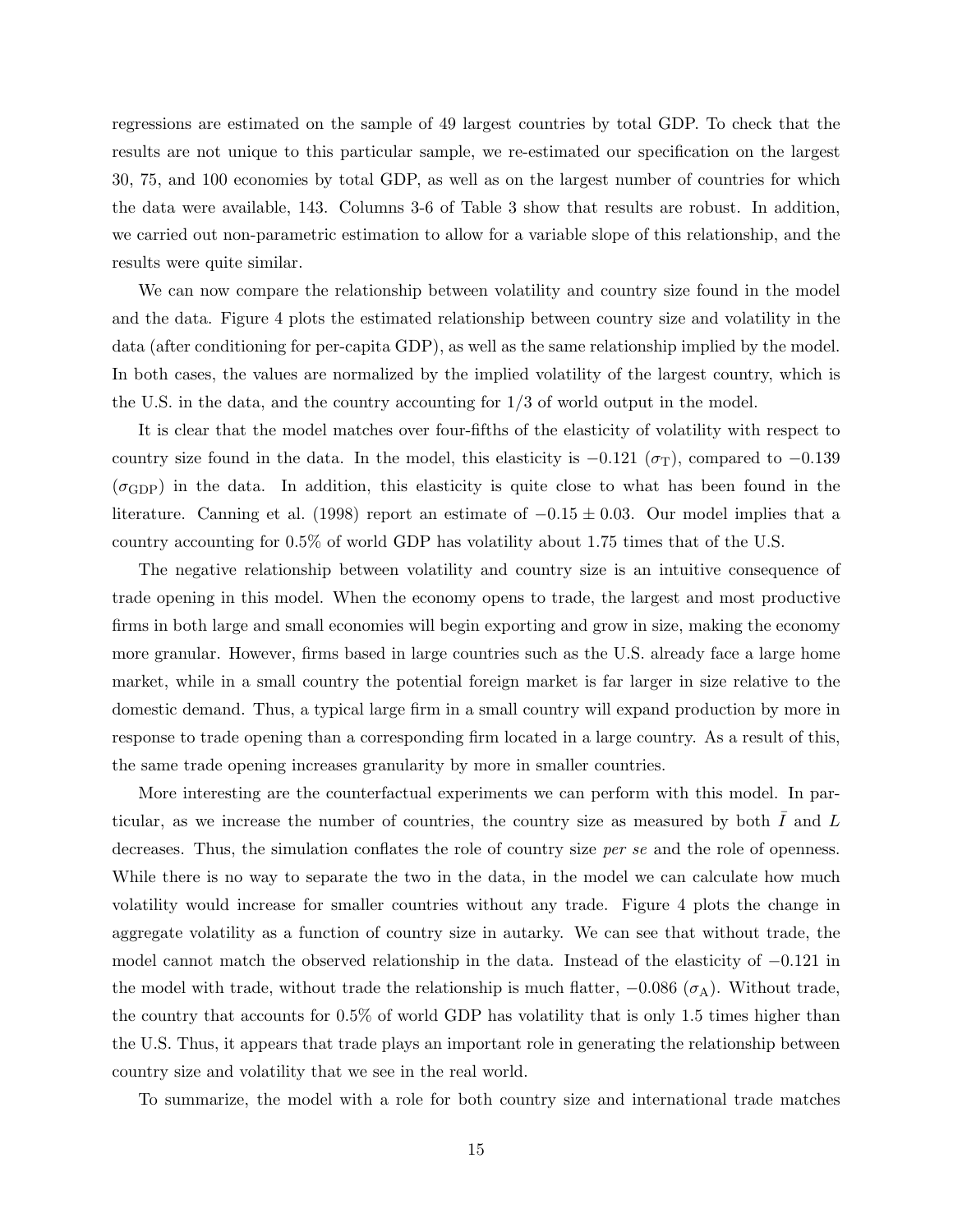quite well the estimated relationship between country size and volatility found in the data.

#### 3.2 Multi-Country Model

Though the results obtained with symmetric countries are informative, we would like to exploit the rich heterogeneity among the countries in the world. In order to do this, we numerically implement the general multi-country model laid out in Section 2. We use information on country size and trade barriers to solve the model, and then simulate the random draws of firm productivity to compute the Herfindahl indices of firm sales in each country. This will allow us to examine the relationship between granular volatility and various country characteristics in the model, a well as to evaluate the contribution of international trade to aggregate volatility in each country.

In order to fully solve the model numerically, we must find the wages for each country,  $w_i$ , using the system of equations (8). To solve this system, we must calibrate the values of  $L_i$ ,  $\bar{I}_i$ ,  $\tau_{ij}$ , and  $f_{ij}$ for each country and country pair. For finding the values of  $L_i$ , we follow the approach of Alvarez and Lucas  $(2007)$ . First, we would like to think of L not as population per se, but as "equipped labor," to take explicit account of TFP and capital endowment differences between countries. To obtain the values of  $L$  that are internally consistent in the model, we start with an initial guess for  $L_i$  for all  $i = 1, ..., N$ , and use it to solve for the wages  $w_i$  using equation (8). Given this vector of wages, we update our guess for  $L_i$  for each country in order to match the ratio of total GDPs between each country i and the U.S.. Using the resulting values of  $L_i$ , we solve for the new set of wages, and iterate to convergence (for more on this approach, see Alvarez and Lucas 2007). Thus, our procedure generates vectors  $w_i$  and  $L_i$  in such a way as to match exactly the relative total GDPs of the countries in the sample. In practice, the results are extremely close to simply equating  $L_i$  to the relative GDPs of the countries. In this procedure, we must normalize the population of one of the countries. We thus set  $L_{US}$  to its actual value of 291 million as of 2003, and compute  $L_i$  of every other country relative to this U.S. value. Finally, we set  $\overline{I}_i$  in proportion to  $L_i$ . That is, the country's endowment of entrepreneurs is simply proportional to its "equipped labor" endowment. An important consequence of this assumption is that countries with higher TFP and capital abundance will have a greater number of potential productivity draws, all else equal. This is an assumption adopted by Alvarez and Lucas (2007) and Chaney (2008). We set  $I_{US} = 10,000,000$ , that is, there are ten million potential firms in the U.S. As discussed in the symmetric calibration above, this is the right order of magnitude when compared to the number of firms in the U.S. Economic Census, and high enough to rule out aggregate fluctuations unless the distribution of firm size is sufficiently skewed.

Next, we must calibrate the values of  $\tau_{ij}$  for each pair of countries. Rather than posit the same value of  $\tau$  across all country pairs as we did in the simulation of the symmetric case, we use available gravity estimates to obtain values of  $\tau_{ij}$  that differ across country pairs. We use two sets of gravity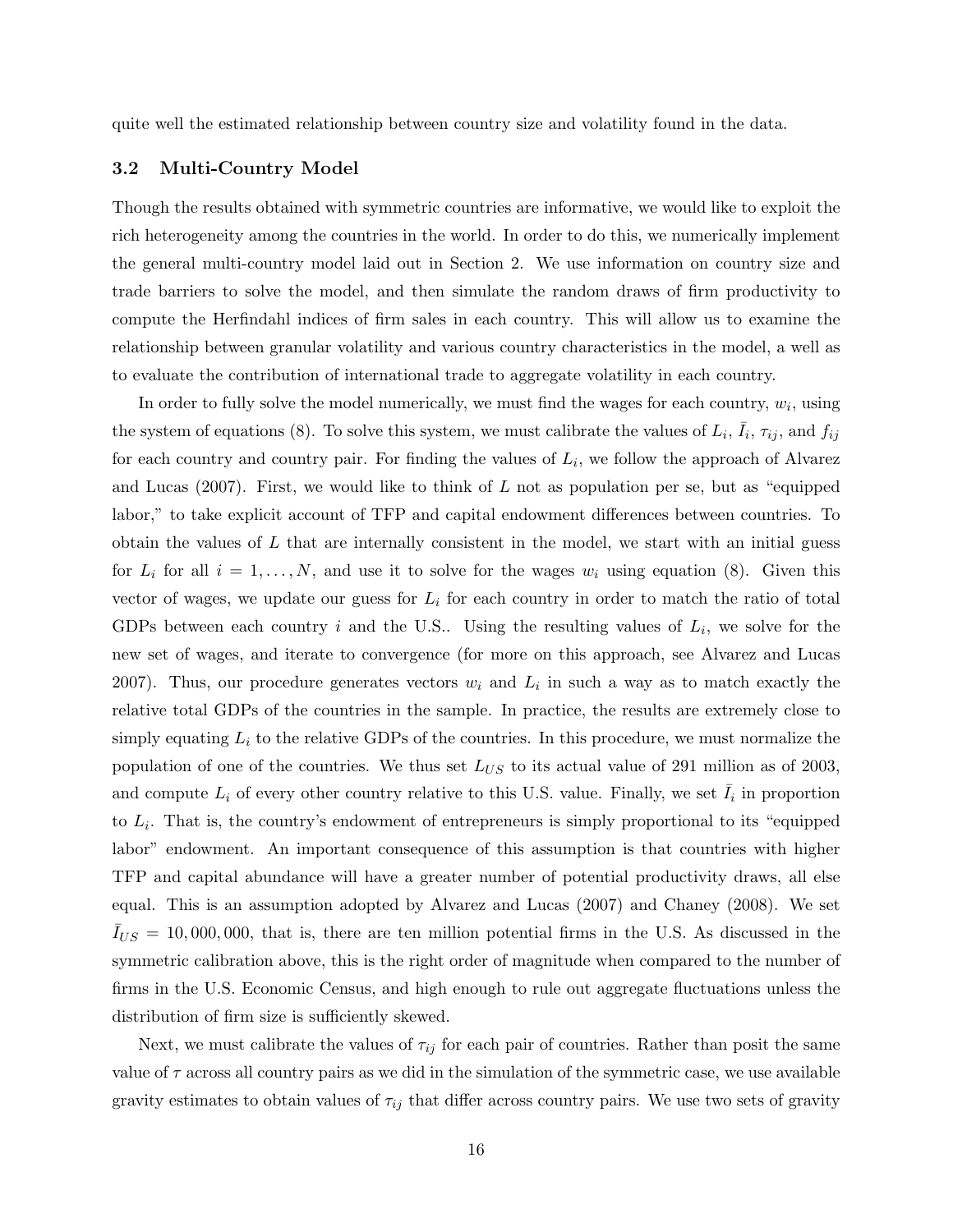estimates. The first comes from the empirical model of Helpman et al. (2008). That is, we combine geographical characteristics such as bilateral distance, common border, common language, whether the two countries are in a currency union and others, with the coefficient estimates reported by Helpman et al. (2008) to calculate values of  $\tau_{ij}$  for each country pair. As a robustness check, we also compute  $\tau_{ij}$  using the estimates of Eaton and Kortum (2002). The advantage of the Helpman et al. (2008) estimates is that they are obtained in an empirical model that accounts explicitly for both fixed and variable costs of exporting, and thus corresponds most closely to the theoretical structure in our paper. Note that in this formulation,  $\tau_{ij} = \tau_{ji}$  for all i and j.

Finally, we must take a stand on the values of  $f_{ii}$  and  $f_{ij}$ . We do not have a good way to calibrate these parameters. In addition, they cannot be calibrated separately from  $b$ , the minimum productivity of the firms in the economy. Thus, as in the symmetric simulation above, we proceed to set  $f_{ii}$  to a level just high enough to ensure an interior solution, which is (18) plus 0.003. As mentioned above this value of  $f_{ii}$  is a rather low one, implying that some 95% of potential entrepreneurs produce in the U.S.. Note that since  $\overline{I}_i$  is the same multiple of  $L_i$  in every country,  $f_{ii}$  is the same for all i in the baseline calibration. Further, we set  $f_{ij} = f_{ii} + f_{jj}$ . That is, to enter the export market the firm must pay the entry cost for both its own and the foreign market. This is a very simple configuration of fixed costs of entry and exporting. We opt for simplicity mainly because we do not have a way to model a rich variation in  $f_{ij}$  between individual country pairs. We then check that the bilateral trade volumes obtained by the model match up well with observed trade data. Finally, we use the same values for  $\varepsilon$ ,  $\theta$ , and b as the ones in the symmetric simulation (see the third column Table 1 for a summary of the parameters used in the non-symmetric case).

We carry out the analysis on the sample of the largest 49 countries by total GDP, plus the 50th that represents the rest of the world. These 49 countries together cover 97% of world GDP. We exclude entrepot economies of Hong Kong and Singapore, both of which have total trade well in excess of their GDP, due to significant re-exporting activity. Thus, our model is not intended to fit these countries. (We do place them into the rest-of-the-world category). The country sample, sorted by total GDP, is reported in Table 4.

#### 3.3 Model Fit

As described above, our iterative procedure ensures that the ratio of total GDPs in the model, given by  $\frac{1}{1-\frac{\varepsilon-1}{\varepsilon\theta}}w_iL_i$  for country *i*, for any two countries matches exactly the ratio of the total GDPs in the data. However, since the object of the paper is to examine the role of trade openness in aggregate volatility, it is more important that the model matches well the bilateral and overall trade volumes observed in the data. Comparing bilateral trade patterns generated by the model to the actual data is a good test of the model's success in describing the world economy, since the calibration procedure does not use any information on actual trade patterns, only country GDPs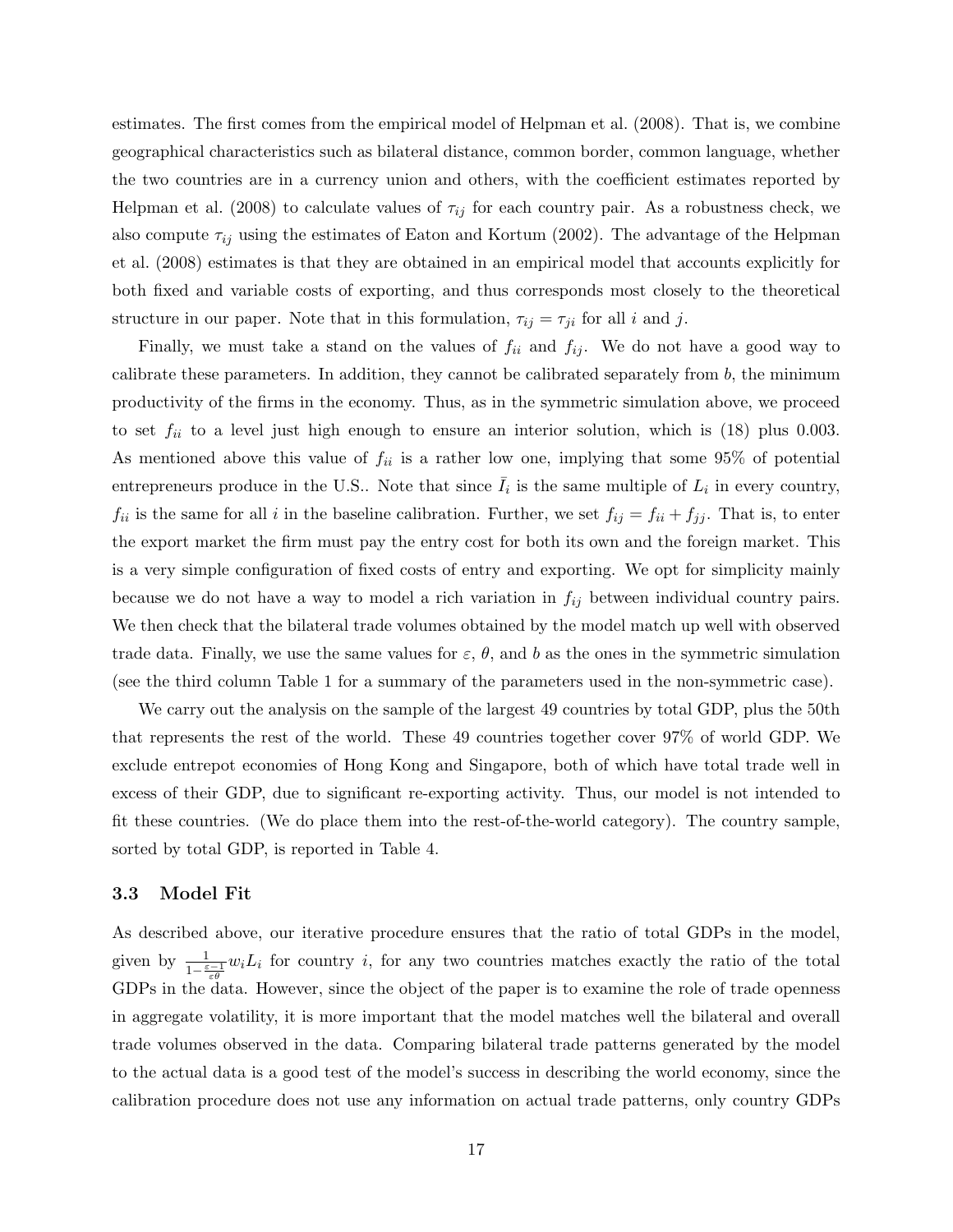and estimated bilateral trade costs.

Figure 5 reports the scatterplot of bilateral trade ratios  $\pi_{ij} = X_{ij}/X_i$ . On the horizontal axis is the natural log of  $\pi_{ij}$  that comes from the model, while on the vertical axis is the corresponding value of that bilateral trade flow in the data. Hollow dots represent exports from one country to another,  $\pi_{ij}$ ,  $i \neq j$ . Solid dots, at the top of the scatterplot, represent sales of domestic firms as a share of domestic absorption,  $\pi_{ii}$ . For convenience, we added a 45-degree line. It is clear that the trade volumes implied by the model match the actual data well. Most observations are quite close to the 45-degree line. It is especially important that we get the overall trade openness  $(1-\pi_{ii})$  right, since that will drive the contribution of trade to the granular volatility in each country. Figure 6 plots the actual values of  $(1 - \pi_{ii})$  against those implied by the model, along with a 45-degree line. We can see that though the relationship is not perfect, is it quite close.

Table 5 compares the means and medians of  $\pi_{ii}$  and  $\pi_{ij}$ 's for the model and the data, and reports the correlations between the two. The correlation between domestic shares  $\pi_{ii}$  the model and the data for this sample of countries is around 0.48. The means and the medians look very similar as well, with the countries in the model slightly more open on average than the data. The correlation between export shares,  $\pi_{ij}$ , is actually higher at 0.67.<sup>16</sup>

Overall, though the model calibration does not use any information on trade volumes, it fits bilateral trade data quite well, suggesting that it will be informative about the role of trade in aggregate volatility. This is what we turn to next.

### 3.4 Trade and Granular Volatility: a Quantitative Analysis

Having solved the model given the data on country GDPs and trade costs, we now simulate it using random productivity draws for each firm in each economy. Namely, in each country i, we draw  $\overline{I}_i$ productivities from a Pareto $(b, \theta)$  distribution. For each firm, we use the cutoffs  $a_{ji}$  for serving each market j (including its own market  $j = i$ ) given by equation (4) to determine whether the firm operates, and which, if any, foreign markets it serves. We then calculate the total sales of each firm as the sum of its sales in each market, and compute the Herfindahl index of firm sales in country  $i$ . Since the distribution of firm productivities gives rise to a highly skewed distribution of firm sales, there is variation in the Herfindahl index from simulation to simulation, even though we draw as many as 10 million firms in a given country. We thus repeat the exercise 1001 times, and take the median values of the Herfindahl index in each country. In parallel, we also compute the Herfindahl index of firm sales in autarky for each country, given all the parameters. This counterfactual exercise

<sup>&</sup>lt;sup>16</sup>We also experimented with increasing the number of countries in the simulation to 60. The model fit the data well, though it over-predicted the overall average trade openness of countries by slightly more than the 50-country model. In addition, there are more zeros in bilateral trade data in the 60-country sample compared to the 50-country one. (With 50 countries, among the 2500 possible unidirectional bilateral trade flows, only 18 are zeros.) For these reasons we stick with the largest 49 countries in our analysis.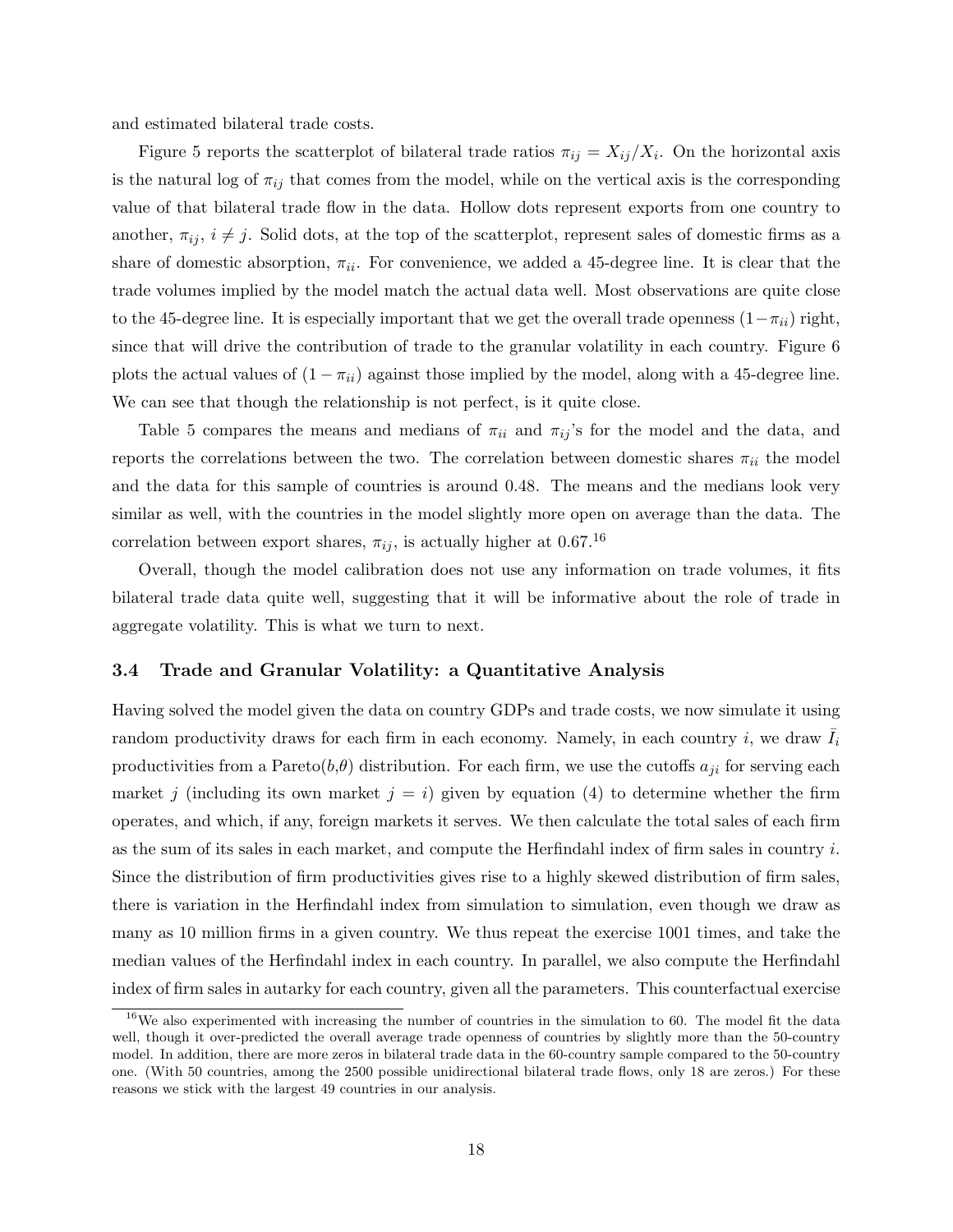allows us to gauge the contribution of international trade to aggregate volatility. Given these values of the Herfindahl index  $h$ , we can then construct each country's granular volatility under trade and in autarky using the formula for total variance (13) and a realistic value of  $\sigma$ . Following Gabaix (2005), we set  $\sigma = 0.1$ , though since in this paper we will not exploit any variation in  $\sigma$  across countries, none of the results will be driven by this choice.

Since the number of firms  $\bar{I}_i$  is a parameter in our model, chosen to be at most 10,000,000 due to computational constraints, we must check that the resulting Herfindahl indices are not too high. In our simulation, the square root of the Herfindahl index for the U.S. is  $\sqrt{h_{US}} = 0.068$ , which is quite close to the value of 0.062 reported in Gabaix (2005). Thus, choosing a value of  $\bar{I}_i$  that is unrealistically low relative to the total number of firms in the U.S. economy does not result in an economy that is too undiversified compared to the data.

How well does the model predict the actual GDP volatility found in the data? Table 6 presents regressions of actual volatility of GDP growth over the period 1970-2006 against the one predicted by the model ( $\sigma_T$ ). Column (1) includes no controls. We can see that the fit is not perfect ( $R^2 = 0.15$ ), but the relationship is clearly positive and significant. Interestingly, the slope coefficient in this specification is virtually 1. The second column includes GDP per capita. The fit of the model improves, and though the coefficient on the model volatility drops, it remains significant at the 1% level. The next two columns include measures of export structure volatility and production specialization, since opening to trade can impact aggregate volatility through a change in these variables. Column (3) adds the risk content of exports, which captures the overall riskiness of a country's export structure.<sup>17</sup> The model volatility remains significant, and the  $R^2$  of the regression is now 0.40. Finally, a measure of production specialization for the manufacturing sector (Herfindahl of production shares) is included in the fourth column.<sup>18</sup> The number of observations drops to  $35$ due to limited data availability, but the model volatility still remains significant.

As would be expected, the level of granular volatility is lower than what is observed in the data. Column 1 of Table 7 reports the ratio of the granular volatility implied by the model to the actual GDP volatility found in the data. It ranges between 0.12 and 0.70, with a value of 0.35 for the United States, almost identical to what Gabaix (2005) finds using a very different methodology. Note that the variation in aggregate volatility in the model across countries is generated by differences in country size as well as variation in bilateral trade costs. That gives us a glimpse of how important those two things are to aggregate volatility, when applied through the granular channel.

How much of the elasticity of the aggregate volatility with respect to country size can the model explain? We now return to the exercise performed in the symmetric simulation, and plot the

<sup>&</sup>lt;sup>17</sup>This measure is sourced from di Giovanni and Levchenko (2008). A country's export structure can be volatile due to a lack of diversification and/or exporting in sectors that are more volatile.

<sup>&</sup>lt;sup>18</sup>This measure is calculated using the UNIDO database of sectoral production, and sourced from di Giovanni and Levchenko (2007).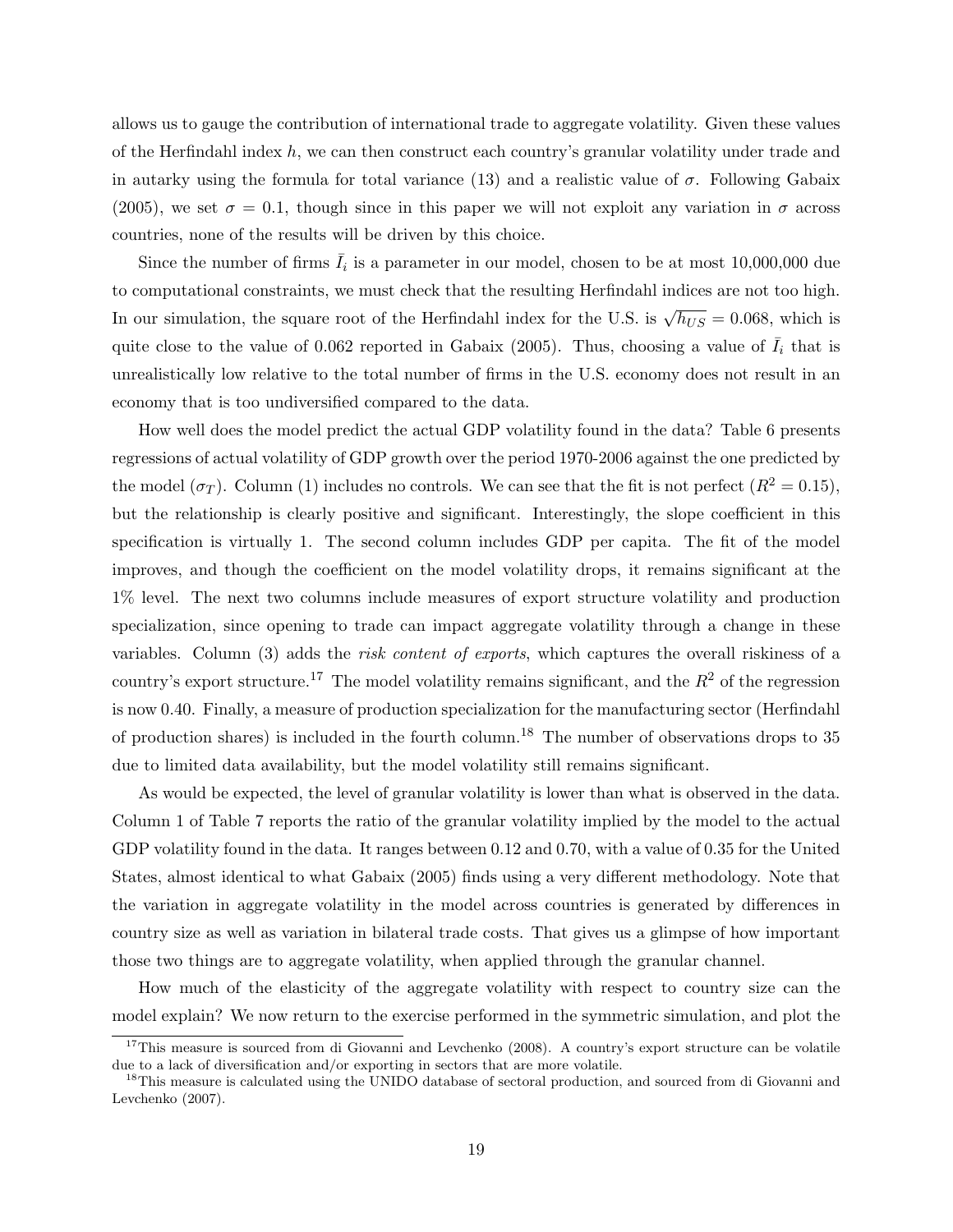predicted volatility as a function of country size in the data and the model. Figure 7 reports the results. Note that since the level of aggregate volatility in the model does not match up with the level in the data, this graph is only informative about the comparison of slopes, not intercepts. As estimated above, in the data the elasticity of GDP volatility with respect to country size is −0.139  $(\sigma_{\text{GDP}})$ . Our calibrated model produces an elasticity of  $-0.137$  ( $\sigma_{\text{T}}$ ), which is extremely close to the one in the data though slightly below it in absolute terms. We can also calculate what this relationship would look like in the absence of trade. Figure 7 reports the volatility-size relationship in autarky. We conclude that country size alone cannot account for what we observe in the data. The elasticity of volatility with respect to country size in autarky is just  $-0.097$  ( $\sigma$ A), considerably lower than the −0.139 in the data.

In addition to assessing the model's implications for aggregate GDP volatility, we can also ask whether the model replicates the salient features of the firm size distributions across countries found in the data. Doing this type of exercise requires firm-level data for a large number of countries. Currently, multi-country firm-level databases with comprehensive coverage are not readily available. Appendix D uses ORBIS, the largest public non-proprietary firm-level database, to assess whether the implications of the model regarding the firm size distributions are consistent with the data. Though the ORBIS database contains some 50 million firms, coverage is uneven across countries and years, limiting the reliability of this exercise. Nonetheless, the Appendix shows that the model closely matches a number of firm-level patterns in the data.

#### 3.4.1 Counterfactual I: The Impact of Trade Openness on Volatility

We now assess the contribution of international trade to the aggregate granular volatility in our sample of countries. Our model yields not only the predicted granular volatility in the simulated trade equilibrium, but also the granular volatility of autarky. Table 7 reports the ratio of the two in each country in the sample. In the table, countries are ranked by overall size, in descending order. We can see that international trade contributes very little to overall GDP volatility in the U.S.. The country is so large and trade volumes are so low that its volatility under trade is only 1.037 times higher than it would be in complete absence of trade. By contrast, smaller countries experience substantially higher volatility as a result of trade openness. For instance, in a country like Ireland, the volatility under trade is some 32 percent higher than it would be in autarky.

## 3.4.2 Counterfactual II: The Impact of Further Reduction in Trade Costs in All Countries

Having computed what granular volatility would be in the absence of trade, we next carry out the opposite counterfactual experiment: a reduction in trade costs. It would not be very informative to consider totally free trade  $(\tau_{ij} = 1 \forall i, j)$ , since it is unrealistic to model a case in which distance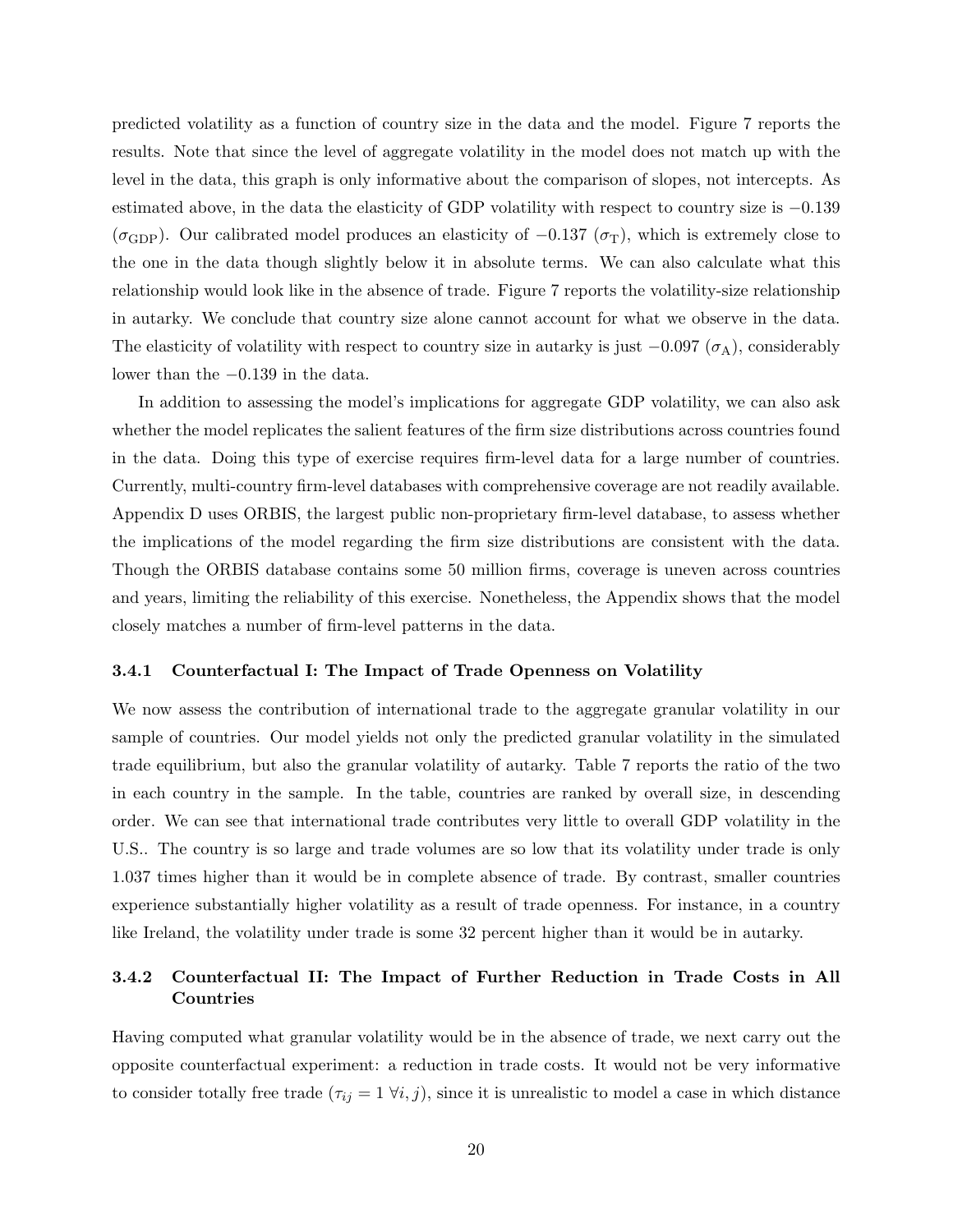between countries does not affect trade costs, for instance. In this section, we simulate a halving of ad valorem trade costs. This is still a substantial reduction in barriers, that leads to a dramatic increase in the volume of trade. When the model was calibrated to the data, the median domestic sales as a share of domestic absorption  $\pi_{ii}$  was equal to 0.72, which matches the actual data reasonably well. When trade costs decrease by 50%,  $\pi_{ii}$  drops to 0.23, representing a threefold increase in world trade as a share of absorption.

Column 3 of Table 7 reports, for each country, the percentage increase in granular volatility resulting from this reduction in trade costs. We would expect that a further expansion of trade is likely to increase volatility as countries become progressively more specialized. The model predicts that this expansion of trade leads to an increase in granular volatility of 21% on average in this sample of countries. This effect is most pronounced in small and remote countries, as a reduction in trade costs affects them most strongly. The maximum increase, 29%, is predicted to occur in New Zealand, followed by Chile, Thailand, and the Philippines. By contract, the impact is much more muted in countries of similar size but not remote: Ireland and Belgium are both in the bottom five countries, experiencing an increase of 13 and 15% respectively. Predictably, the largest economies experience the smallest increase in granular volatility as a result of further trade opening. The bottom two countries by estimated impact are U.S. and Japan. Note, however, that even for those countries, the impact of the further reduction in trade barriers is more dramatic than the impact of trade so far. For both U.S. and Japan, we calculated that trade increases aggregate volatility by about 3.5-4% compared to autarky. The 50% reduction in trade barriers implies a further increase of 8.5-10% over the status quo.

To better summarize these range of country experiences and possible trade cost reductions, Columns (1) through (4) of Table 8 report the distribution of increases in granular volatility in our set of countries coming from a 10%, 25%, 50% and a 75% reduction in  $\tau_{ij}$ . Not surprisingly, in this range of trade costs, greater reductions lead to uniform increases in granular volatility throughout the distribution of countries.

## 3.4.3 Counterfactual III: The Impact of Further Reduction in Trade Costs in a Single Country

It is also informative to compute the volatility impact of a reduction in trade costs for an individual country, holding all third-country trade costs constant. From an individual country's perspective, this counterfactual experiment could be a proxy for a comprehensive liberalization program, or for joining a free trade agreement such as the WTO. To do this exercise, we run the simulation reducing trade costs by 50% for each individual country one-by-one. Column (4) of Table 7 reports the results. The main conclusion from this exercise is that the increase in volatility experienced by a country when its trade costs decrease is similar in magnitude, but always slightly *larger* than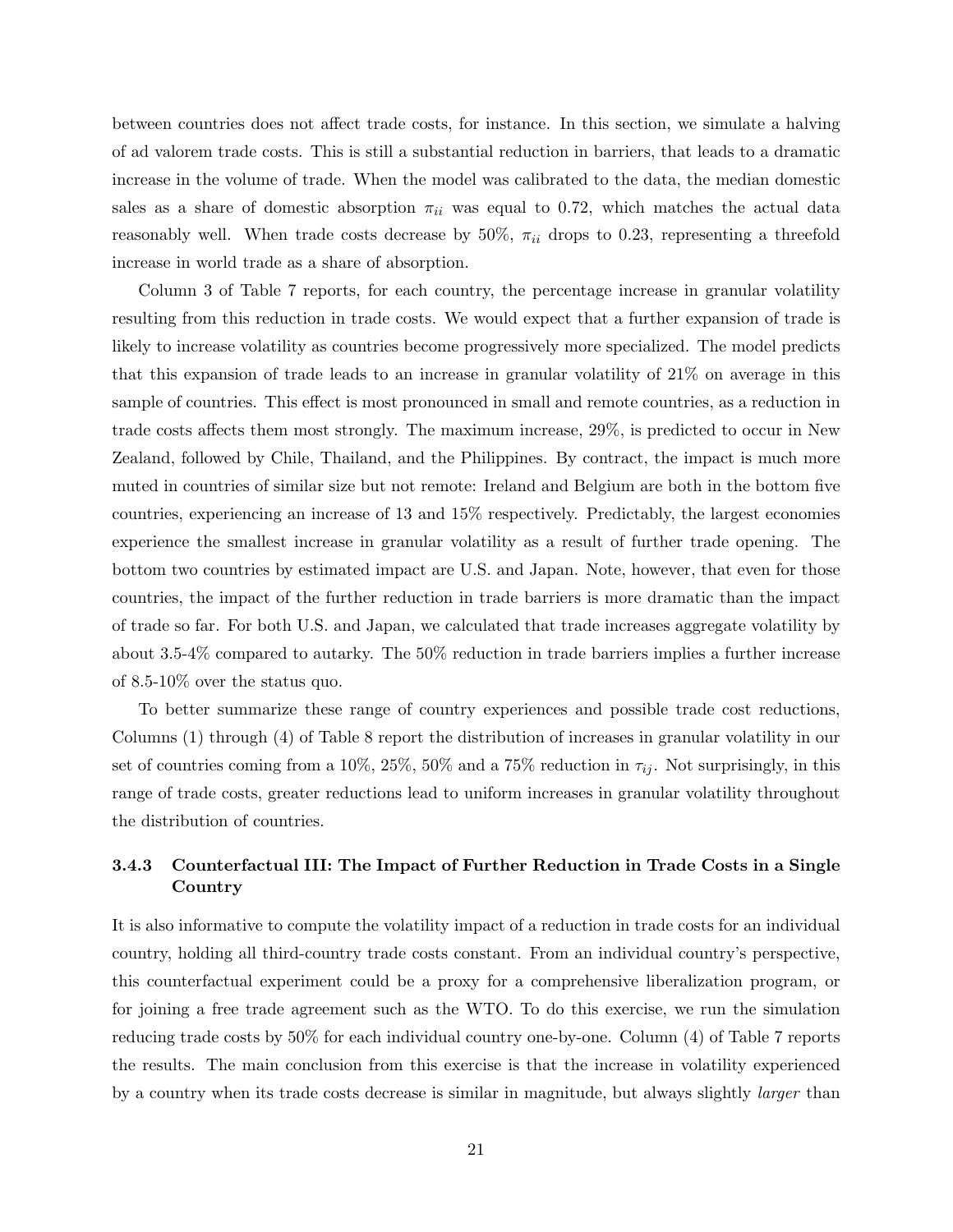the increase in granular volatility coming from a full multilateral liberalization. This result is quite striking, and the intuition for it is as follows. When a country's trade costs decrease, domestic large firms find it easier to penetrate foreign markets. This familiar effect acts to make the largest firms larger, thereby increasing granular volatility. When the liberalization is multilateral, there is also an effect that acts in the opposite direction: firms from all other countries also find it easier to penetrate each market. Thus, in a multilateral liberalization, the price level decreases dramatically in each country, making it more competitive and reducing demand for each firm's good. However, when a liberalization is unilateral, this second effect is absent. As trade costs drop, the size of the domestic exporters increases by more than it would under a multilateral reduction in trade costs. Therefore, the impact on granular volatility is that much greater. Columns (5) through (8) of Table 8 show the increases in aggregate volatility due to single-country trade cost reductions of various sizes, from 10% to 75%. Once again, we see that the magnitudes involved are uniformly greater than those in a multilateral liberalization.

## 4 Robustness Checks and Model Perturbations

#### 4.1 Volatility Varying with Firm Size

An assumption that makes the analysis above possible is that the volatility of the proportional change in sales,  $\sigma$ , does not change in firm size x. As discussed at the end of Section 2, if firmlevel volatility decreases sharply enough in size, shocks to large firms will not generate aggregate volatility. In practice, however, the negative relationship between firm size and volatility of its sales is not very strong. Stanley et al. (1996) and Sutton (2002) estimate the relationship of the type  $\sigma = Ax^{-\xi}$ , and find a value of  $\xi = 1/6$ . That is, firm-level volatility does decrease with size, but this elasticity is quite low. To check robustness of our results, we allow the firm-specific volatility to decrease in firm size as estimated by these authors. In that case, aggregate (granular) variance is given by

$$
\text{Var}_z\left(\frac{\Delta X}{\mathcal{E}_z(X)}\right) = \sum_{k=1}^I \left(Ax(k)^{-\xi}h(k)\right)^2,
$$

where, once again,  $x(k)$  are sales of firm k, while  $h(k)$  is the share of firm k's sales in total output in the economy.

The rest of the simulation remains unchanged. Since we are not matching the level of aggregate volatility, just the contribution of trade, we do not need to posit a value of the constant A. However, it would be easy to calibrate to match the volatility of the top 100 firms in the U.S. as reported by Gabaix (2005), for example. Note that compared to the baseline simulation, modeling a decreasing relationship between country size and volatility is a double-edged sword: while larger firms may be less volatile as a result, smaller firms are actually more volatile. This implies that the impact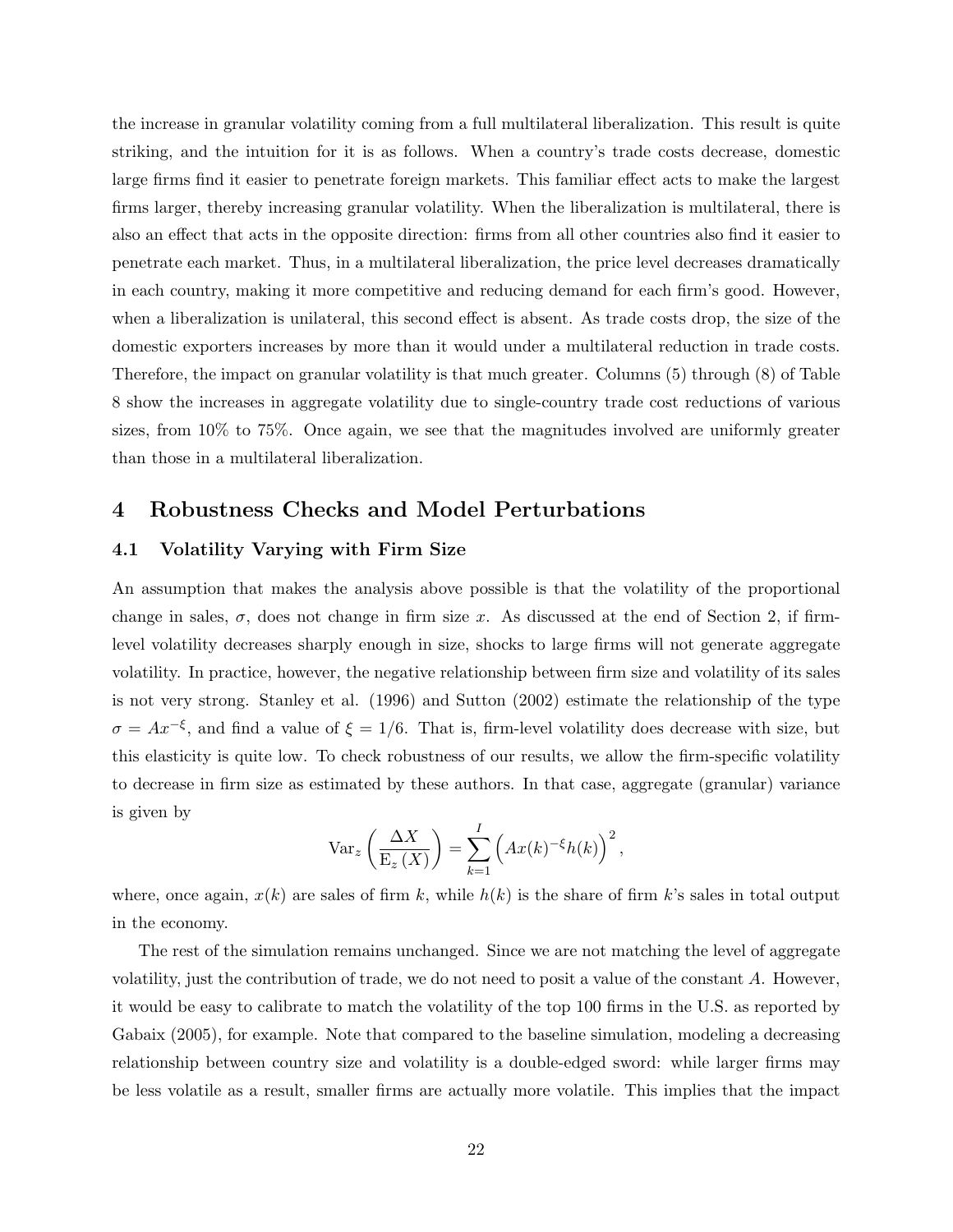of international trade will not necessarily be more muted when we make this modification to the basic model.

Table 9 reports the results of this robustness check in column 1. We can see that the impact of allowing large firms to have lower volatility is minimal. The contribution of trade to granular volatility is virtually the same: while in the baseline simulation trade increases aggregate volatility by 21%, when volatility is allowed to vary by firm, the corresponding increase is 24%. Somewhat surprisingly, therefore, allowing volatility to decrease in firm size implies a larger contribution of trade to aggregate volatility, not a smaller one. In fact, this is the case in every country in the sample save the U.S.

#### 4.2 Robustness to Parameter Changes

We now discuss two further sensitivity checks we performed on the model. The first is to use an alternative parametrization of bilateral iceberg costs  $\tau_{ij}$ . Instead of using the Helpman et al. (2008) empirical model we use instead that of Eaton and Kortum (2002). The latter employs fewer explanatory variables, and breaks up the bilateral distance variable into discrete intervals rather than using it as a continuous variable. The resulting estimated iceberg trade costs are considerably lower than those implied by the baseline model. While the mean  $\tau_{ij}$  resulting from the Helpman et al. (2008) estimates is 2.86, the average iceberg cost implied by Eaton and Kortum (2002) is 2.18. Table 9, column 2 reports the contribution of trade to aggregate volatility implied by the model with Eaton and Kortum (2002) trade costs. Predictably, since the trade costs are lower, the contribution of trade to aggregate volatility is higher. In fact, the average increase implied by these alternative trade costs is 41%, about twice the 21% value in the baseline simulation.

Finally, we attempt to calibrate cross-country variations in domestic fixed costs,  $f_{ii}$ , using data. The level of  $f_{US,US}$  is set to ensure an interior solution for the domestic production cutoff. Then, we use the information on the costs of entry from The World Bank (2007a) to set  $f_{ii}$  for every other country relative to the U.S.. In this application, the particular Doing Business indicator is the amount of time required to set up a business. We favor this indicator compared to others that measure entry costs either in dollars or in units of per capita income, because in our model  $f_{ii}$  is a quantity of inputs rather than value. To be precise, if according to the Doing Business Indicators database, in country  $i$  it takes 10 times longer to register a business than in the U.S., then  $f_{ii} = 10 \times f_{US,US}$ . Further, as in our baseline, we set  $f_{ij} = f_{ii} + f_{jj}$ . That is, to enter the export market the firm must pay the entry cost for both its own and the foreign market. Column 3 of Table 9 reports the contribution of trade to aggregate volatility under this configuration of fixed costs. The results are very similar, with the average increase in aggregate volatility due to trade of 26% (compared to 21% in the baseline case).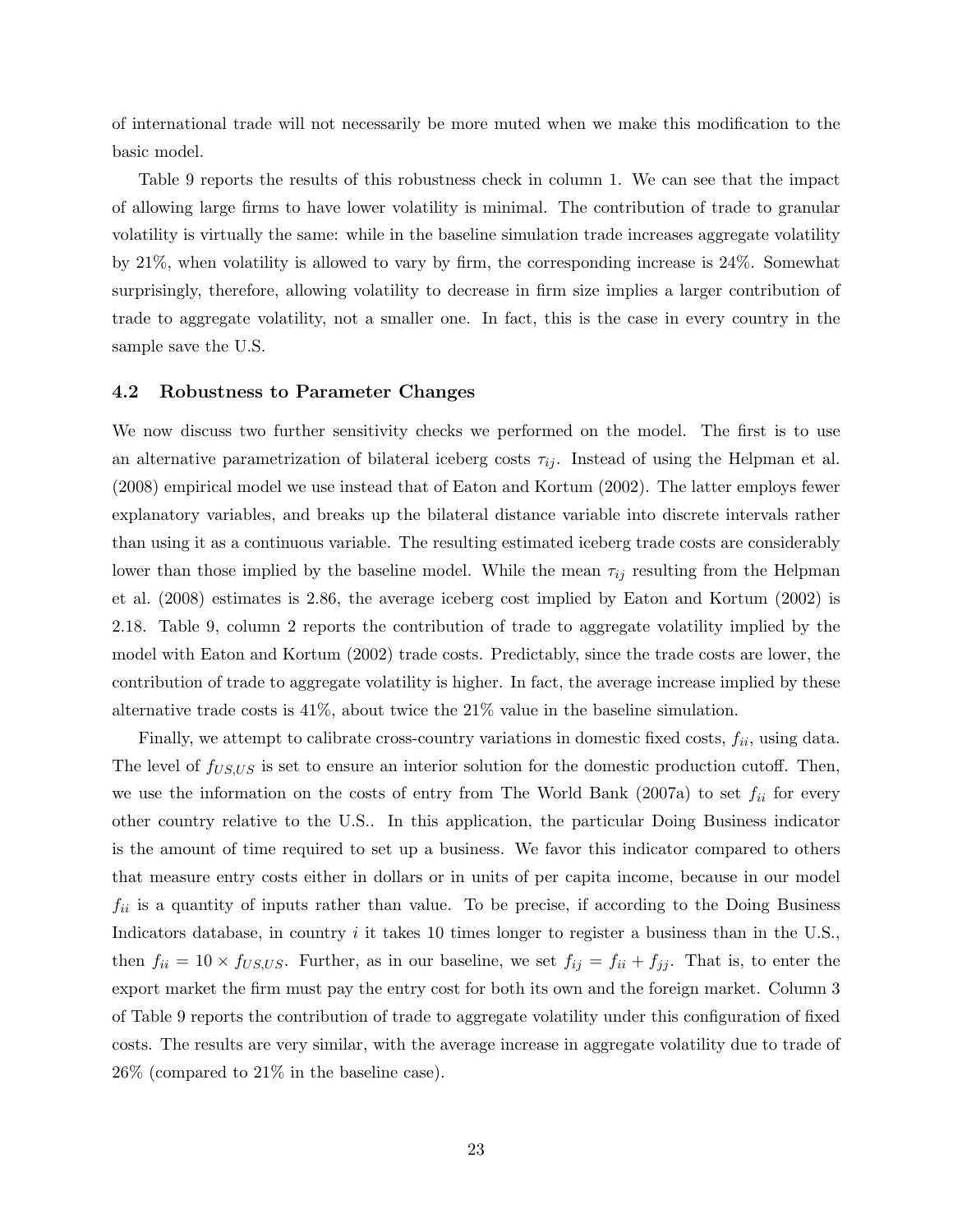# 5 Conclusion

Recent literature in both macroeconomics and international trade has focused attention on the role of firms. We now know that international trade is mostly carried out by the largest firms (Bernard et al. 2007), and these firms are relatively more important in the overall economy because of their exporting activity (Melitz 2003). It turns out that large firms also matter for the macroeconomy. Gabaix (2005) demonstrates that if the distribution of firm size follows a power law with an exponent close to  $-1$  – which appears to be the case in the data – shocks to the largest firms can lead to aggregate fluctuations, which are dubbed "granular."

This paper argues that openness to international trade can have an impact on aggregate fluctuations by increasing the relative importance of large firms and in effect making the economy more granular. While anecdotal evidence on the macro importance of large exporting firms abounds, our main goal is quantitative. We calibrate and simulate a multi-country model of firm-level production and trade that can generate granular fluctuations. The model matches quite well both the observed bilateral trade volumes, as well as the elasticity of GDP volatility with respect to country size. The counterfactual exercises reveal that the contribution of international trade to aggregate volatility varies a great deal depending on country characteristics. While it is minimal in large, relatively closed economies like the U.S. or Japan, trade increases volatility by as much as 30-40% in small open economies such as Belgium, Poland, or Romania. In addition, our calculations show that a further reduction in trade costs could increase aggregate volatility by as much as a further 30% in some countries.

Recent research incorporates heterogeneous firms into fully dynamic general equilibrium macroeconomics models, focusing on the impact of persistent aggregate shocks and firm entry and exit (Ghironi and Melitz 2005, Alessandria and Choi 2007). The importance of firm-specific idiosyncratic shocks for macroeconomic volatility via the granular channel emphasized in this paper should be viewed as complementary to this work. Future research incorporating these different mechanisms, as well as bringing disaggregated data to the models, will help provide an even more complete picture of the macroeconomic impact of trade integration.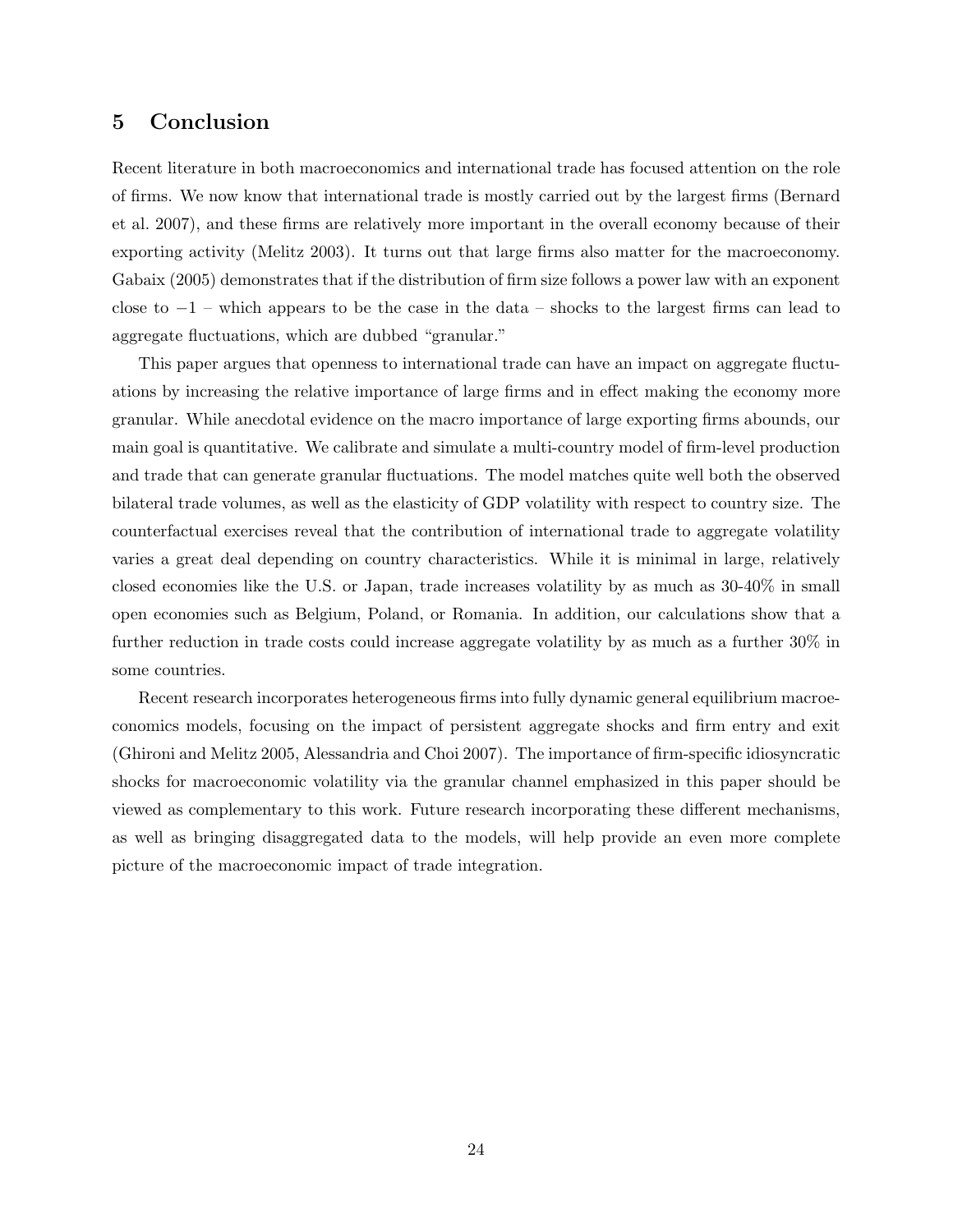# Appendix A Proof of Proposition 1

**Proof:** The total variable profits from selling to country  $j$  from country  $i$  are:

$$
\Pi_{ji}^V = \sum_{k=1}^{I_{ji}} \frac{X_j}{\varepsilon P_j^{1-\varepsilon}} \left( \frac{\varepsilon}{\varepsilon - 1} \tau_{ji} w_i a(k) z(k) \right)^{1-\varepsilon}.
$$

The total sales from  $i$  to  $j$  are:

$$
X_{ji} = \sum_{k=1}^{I_{ji}} \frac{X_j}{P_j^{1-\varepsilon}} \left( \frac{\varepsilon}{\varepsilon - 1} \tau_{ji} w_i a(k) z(k) \right)^{1-\varepsilon}.
$$

Therefore,  $\Pi_{ji}^V = \frac{X_{ji}}{\varepsilon}$  $\frac{ji}{\varepsilon}$  .

The total fixed costs paid by firms in country i to enter market j are equal to  $f_{ji}w_i\overline{I}_i(ba_{ji})^{\theta}$ . We need to show that this quantity is also a constant multiple of  $X_{ji}$ . To do so, write

$$
X_{ji} = \frac{X_j}{P_j^{1-\varepsilon}} \left( \frac{\varepsilon}{\varepsilon - 1} \tau_{ji} w_i \right)^{1-\varepsilon} \sum_{k=1}^{I_{ji}} (a(k)z(k))^{1-\varepsilon}
$$
  
\n
$$
= \frac{X_j}{P_j^{1-\varepsilon}} \left( \frac{\varepsilon}{\varepsilon - 1} \tau_{ji} w_i \right)^{1-\varepsilon} \overline{I}_j \frac{b^{\theta} \theta}{\theta - (\varepsilon - 1)} a_{ji}^{\theta - (\varepsilon - 1)}
$$
  
\n
$$
= \frac{X_j}{P_j^{1-\varepsilon}} \left( \frac{\varepsilon}{\varepsilon - 1} \tau_{ji} w_i \right)^{1-\varepsilon} \overline{I}_j \frac{b^{\theta} \theta}{\theta - (\varepsilon - 1)} a_{ji}^{\theta} w_i f_{ji} \frac{\varepsilon P_j^{1-\varepsilon}}{X_j} \left( \frac{\varepsilon - 1}{\varepsilon} \right)
$$
  
\n
$$
= \frac{\theta}{\theta - (\varepsilon - 1)} \varepsilon \overline{I}_j (b a_{ji})^{\theta} w_i f_{ji}.
$$

Therefore, the total fixed costs paid by firms in i to export to j are a constant multiple of  $X_{ji}$ :

$$
\bar{I}_j (ba_{ji})^{\theta} w_i f_{ji} = \frac{\theta - (\varepsilon - 1)}{\theta} \frac{X_{ji}}{\varepsilon}.
$$

Therefore, the total profits from selling to  $j$  from country  $i$  are:

$$
\Pi_{ji} = \Pi_{ji}^V - \frac{\theta - (\varepsilon - 1)}{\theta} \frac{X_{ji}}{\varepsilon}
$$

$$
= \frac{X_{ji}}{\varepsilon} \left( 1 - \frac{\theta - (\varepsilon - 1)}{\theta} \right)
$$

$$
= X_{ji} \frac{(\varepsilon - 1)}{\varepsilon \theta}.
$$

This means that the total profits from selling to all countries equal:

$$
\Pi_i = \sum_{j=1}^N \Pi_{ji} = \frac{(\varepsilon - 1)}{\varepsilon \theta} \sum_{j=1}^N X_{ji}.
$$

Since in equilibrium total income equals total expenditure in each country,  $X_i = \sum_{j=1}^{N} X_{ji}$ , leading to the result that  $\Pi_i = \frac{(\varepsilon - 1)}{\varepsilon \theta} X_i$ .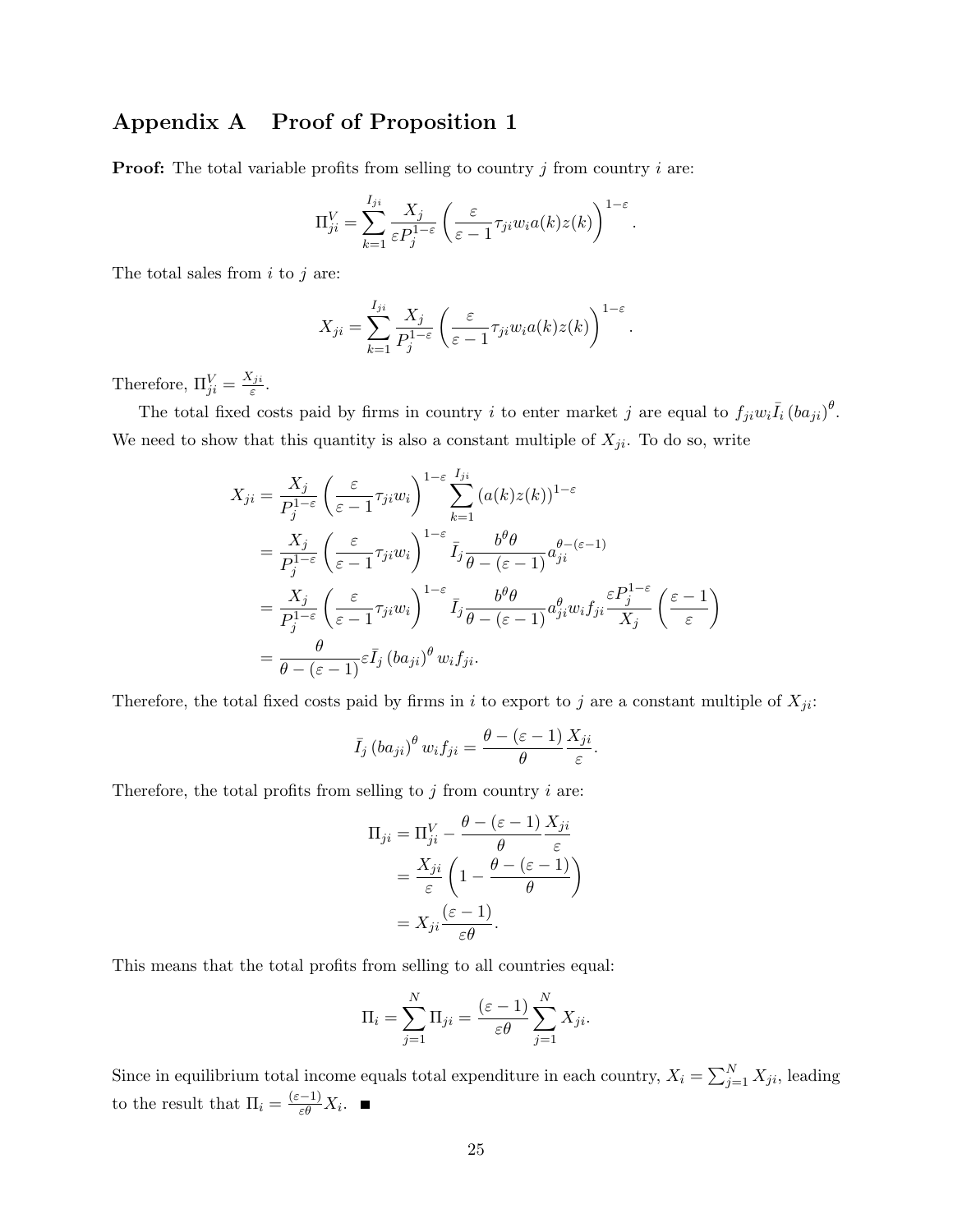# Appendix B Aggregate Volatility Derivation

Given the expression for the actual sales of the firm with a transitory shock  $z$  in (10), and the expected sales of the firm with productivity  $a$  in  $(11)$ , the actual sales as an approximation around  $E_z[x(a,z)]$  are:

$$
x(a, z) = \mathbf{E}_{z} [x(a, z)] + \frac{dx}{d\tilde{z}} \bigg|_{\tilde{z}=1} \Delta \tilde{z}
$$

Therefore, the proportional change in  $x(a, z)$ , or the growth rate, is given by:

$$
\frac{\Delta x(a,z)}{\mathrm{E}_z(x(a,z))} = \tilde{z} - 1,
$$

and the variance of this growth rate is:

$$
\text{Var}_z\left(\frac{\Delta x(a,z)}{\text{E}_z\left(x(a,z)\right)}\right) = \sigma^2.
$$

The total sales in the economy are given by (12), thus the change in the total sales relative to the non-stochastic steady state (the growth rate) is:

$$
\frac{\Delta X}{\mathcal{E}_z X} = \frac{\sum_{k=1}^I \Delta x(a(k), z(k))}{\mathcal{E}_z X} = \sum_{k=1}^I \frac{\Delta x(a(k), z(k))}{\mathcal{E}_z [x(a(k), z(k))]} \frac{\mathcal{E}_z [x(a(k), z(k))]}{\mathcal{E}_z X}.
$$

This means that the aggregate volatility is

$$
\operatorname{Var}_{z}\left(\frac{\Delta X}{\mathrm{E}_{z}X}\right) = \operatorname{Var}_{z}\left(\sum_{k=1}^{I} \frac{\Delta x(a(k), z(k))}{\mathrm{E}_{z}\left[x(a(k), z(k))\right]} \frac{\mathrm{E}_{z}\left[x(a(k), z(k))\right]}{\mathrm{E}_{z}X}\right)
$$

$$
= \sum_{k=1}^{I} \operatorname{Var}_{z}\left(\frac{\Delta x(a(k), z(k))}{\mathrm{E}_{z}\left[x(a(k), z(k))\right]}\right) \left(\frac{\mathrm{E}_{z}\left[x(a(k), z(k))\right]}{\mathrm{E}_{z}X}\right)^{2} =
$$

$$
= \sigma^{2} \sum_{k=1}^{I} \left(\frac{\mathrm{E}_{z}\left[x(a(k), z(k))\right]}{\mathrm{E}_{z}X}\right)^{2}
$$

$$
= \sigma^{2} \sum_{k=1}^{I} h(k)^{2},
$$

where  $h(k)$  is the share of the firm k's sales in total sales. As expected, the volatility of total output in the economy is equal to the volatility of an individual firm's output times the Herfindahl index of production shares.

# Appendix C Data Description and Sources

Data on total GDP come from the World Bank's World Development Indicators database (The World Bank 2007b). In order to compute the share of each country in world GDP, we compute shares of each country in world GDP expressed in nominal U.S. dollars in each year over the period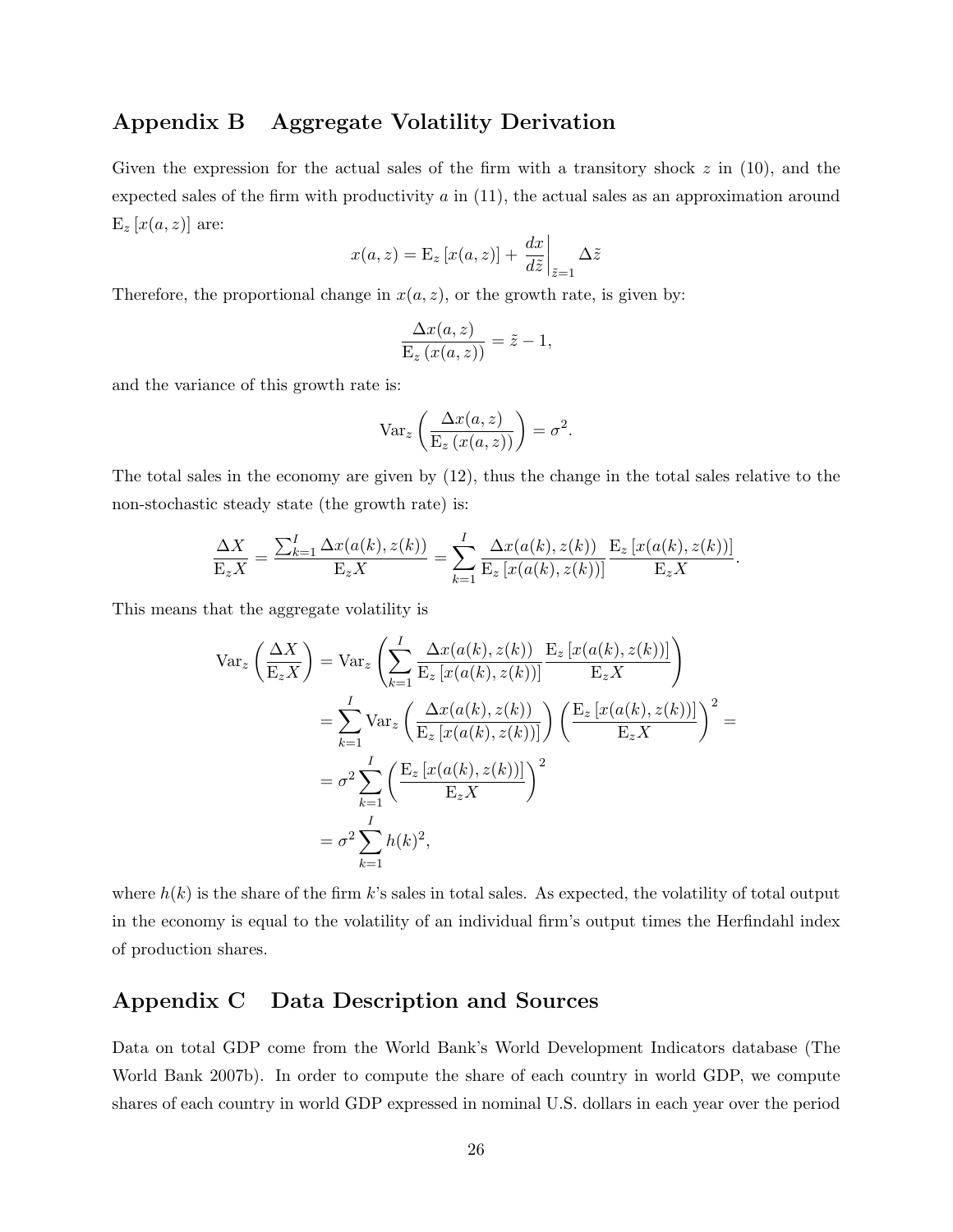1970-2006, and take the average share over this period. To compute the GDP volatility, we compute the yearly growth rates of GDP expressed in constant local currency units, and take the standard deviation of that growth rate over 1970-2006. We also use the real PPP-adjusted per capita GDP figures from The World Bank (2007b) to control for the overall level of development in Section 3.

To obtain values  $\tau_{ij}$  following the estimates of Helpman et al. (2008) and Eaton and Kortum (2002), we use data on bilateral distance, common border, whether the country is an island or landlocked, common language, and colonial ties from Centre d'Etudes Prospectives et Informations Internationales (CEPII). Data on legal origins come from La Porta, Lopez-de Silanes, Shleifer and Vishny (1998). Finally, information on currency unions and free-trade areas come from Rose (2004), and supplemented by internet searches whenever needed.

## Appendix D Model Fit to Firm-Level Data

In the main text of the paper, we evaluate the fit of the calibrated model to observed bilateral and overall trade volumes and to the elasticity of aggregate volatility with respect to country size found in the data. However, the model also makes predictions about the features of the firm size distributions across countries that are important for the central mechanism of the paper. This Appendix uses a large cross-country firm-level database to compare the predictions of the model at the firm level to available data. While this exercise is informative, we do not include it in the main text of the paper due to concerns about data quality. Though we use the largest available non-proprietary firm-level database in this analysis, coverage is quite uneven across countries and years, implying that measures of concentration may not be reliable or comparable across countries. Nonetheless, as we describe below, the model is quite consistent with the firm-level patterns found in the data.

To compare the model predictions regarding the firm size distribution to the data, we use ORBIS, a large multi-country database published by Bureau van Dijk that contains information on more than 50 million companies worldwide. The data come from a variety of sources, including, but not limited to, registered filings and annual reports. Coverage varies by world region: there are data on some 17 million companies in the U.S. and Canada, 22 million companies in the 46 European countries, 6.2 million companies from Central and South America, 5.3 million from Asia, but only 260,000 from Africa and 45,000 from the Middle East. Importantly, the database includes both publicly traded and privately held firms. For 41 European countries, the AMADEUS database also published by Bureau van Dijk contains similar information but often has better coverage (more firms). In addition, the data in AMADEUS appear more standardized across countries. Thus, for countries with better coverage and data quality in AMADEUS compared to ORBIS, we use information from the former database.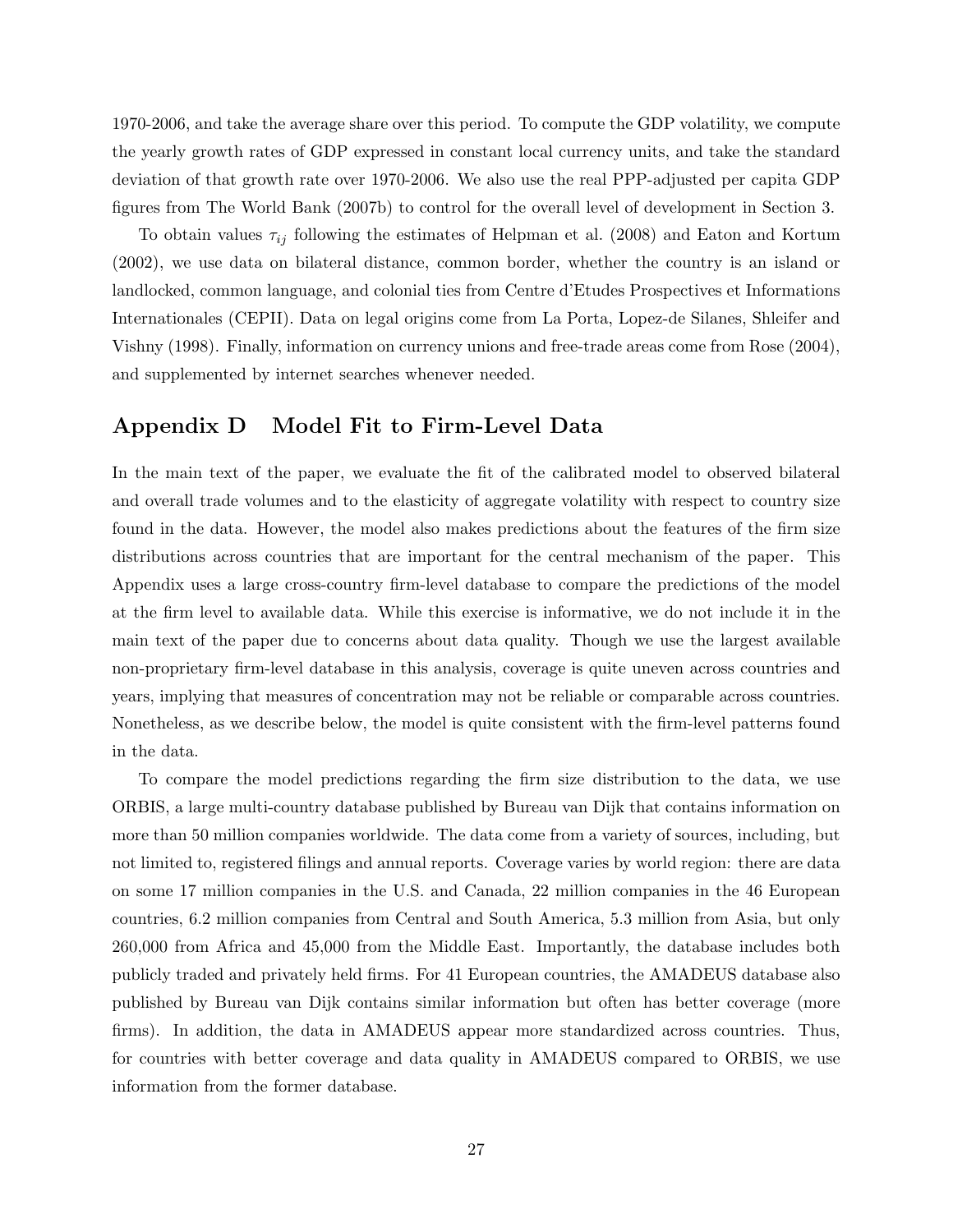While in principle data are available going back to mid-1990s for some countries, coverage improves dramatically for more recent years. For this reason, we focus our analysis on 2006, the year with the most observations available. The main variable used in the analysis is total sales.

We first assess whether the firm-level indices of concentration in the data behave in the way predicted by the model. To that end, we calculate the Herfindahl indices of firm sales in each country, and regress those on the share of the country in world GDP (the main indicator of country size used throughout the paper), as well as per capita income to control for the level of development. Panel A of Table A1 reports the results. The first column uses all 113 countries for which it is possible to calculate the Herfindahl index in ORBIS-AMADEUS data. The second column restricts the sample to those countries for which there are at least 100 firms; the third column, at least 1,000 firms. The last column reports the same relationship in the calibrated multi-country model. In the data, the relationship between concentration and country size is highly statistically significant, even controlling for the level of development. At the same time, comparing the slope coefficients in the data to those implied by the model, we can see that the relationship between the concentration and country size is if anything more pronounced in the data than in the model.

The Herfindahl index is the variable most relevant to the quantitative results in the paper. However, because ideally it requires information on the entire firm size distribution, the Herfindahl index may also suffer the most from the incomplete coverage problems in the ORBIS-AMADEUS database. Because of this, we also check the model fit using two other indicators of firm size: the combined sales of the largest 10 firms in the country, and the size of the single largest firm. Because these indicators focus on the very largest firms that are measured more reliably in the data, the problems of coverage are less severe.

Panel B of Table A1 compares the relationship between the combined size of the 10 largest firms to country size in the data to the model. There is a significant positive relationship between the absolute size of the largest 10 firms and country size: not susprisingly, larger countries have bigger firms. Thus, qualitatively, the data agree with the model. The magnitudes of the coefficients in the data and the model are quite similar as well, especially in the widest sample of countries. Compared to the coefficients in the more selective samples (columns 2 and 3), the model actually underpredicts the relative size of large firms in small countries. The smaller slope coefficient in the data compared to the model means that in the data, large firms in small countries are actually larger than the model predicts, relative to country size and relative to the U.S.. If anything, this probably implies that we underpredict granular volatility in smaller countries, relative to the U.S.. Panel C reports the analogous results for the size of the single largest firm in each country. The conclusions are virtually the same as in Panel B.

We conclude that overall, the predictions of the model regarding these aspects of the firm size distribution across countries match fairly well the patterns observed in the data.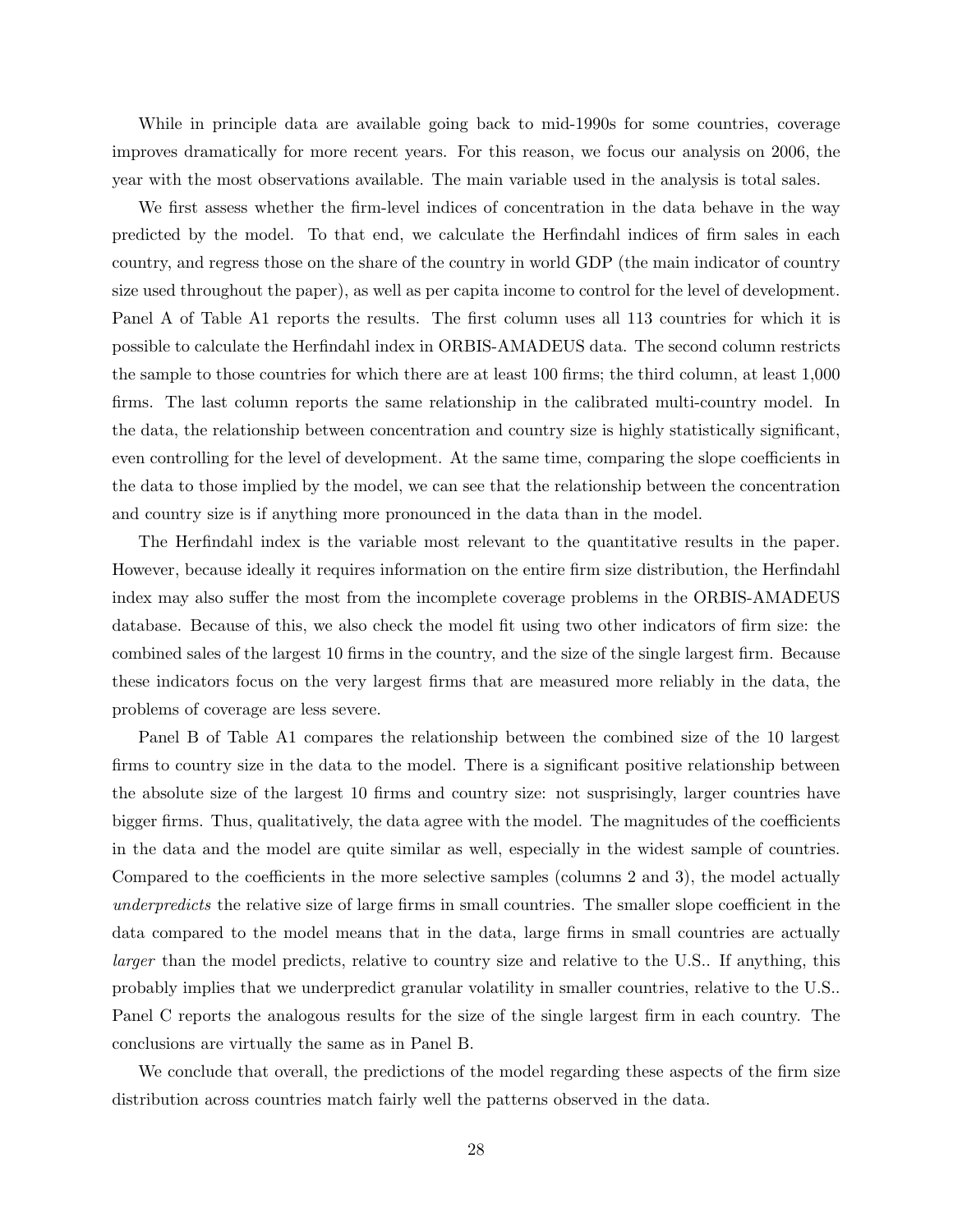# References

- Acemoglu, Daron and Fabrizio Zilibotti, "Was Prometheus Unbound by Chance? Risk, Diversification, and Growth," Journal of Political Economy, August 1997, 105 (4), 709–51.
- , Simon Johnson, James Robinson, and Yunyong Thaicharoen, "Institutional Causes, Macroeconomic Symptoms: Volatility, Crises and Growth," Journal of Monetary Economics, January 2003, 50 (1), 49–123.
- Adalet, Müge, "Multi-Product Exporters and Product Turnover Behaviour of New Zealand Firms," September 2008. Mimeo, New Zealand Treasury.
- Alessandria, George and Horag Choi, "Do Sunk Costs of Exporting Matter for Net Export Dynamics?," *Quarterly Journal of Economics*, 2007, 122 (1), 289–336.
- Alvarez, Fernando and Robert E., Jr. Lucas, "General Equilibrium Analysis of the Eaton-Kortum Model of International Trade," Journal of Monetary Economics, September 2007, 54 (6), 1726–1768.
- Anderson, James and Eric van Wincoop, "Trade Costs," Journal of Economic Literature, 2004, 42 (3), 691–751.
- Arkolakis, Costas, "Market Penetration Costs and the New Consumers Margin in International Trade," 2008. Mimeo, Yale University.
- Axtell, Robert L., "Zipf Distribution of U.S. Firm Sizes," Science, September 2001, 293 (5536), 1818–1820.
- Barlevy, Gadi, "The Costs of Business Cycles Under Endogenous Growth," American Economic Review, September 2004, 94 (4), 964–990.
- Bernard, Andrew B., J. Bradford Jensen, and Peter Schott, "Falling Trade Costs, Heterogeneous Firms, and Industry Dynamics," April 2003. NBER Working Paper No. 9639.

<sub>-</sub>, Stephen Redding, and Peter Schott, "Firms in International Trade," *Journal of* Economic Perspectives, 2007, 21, 105–130.

, Jonathan Eaton, J. Bradford Jensen, and Samuel Kortum, "Plants and Productivity in International Trade," American Economic Review, September 2003, 93 (4), 1268–1290.

- Canals, Claudia, Xavier Gabaix, Josep M Vilarrubia, and David E. Weinstein, "Trade Patterns, Trade Balances, and Idiosyncratic Shocks," 2007. la Caixa Working Paper 02/2007.
- Canning, D., L.A.N. Amaral, Y. Lee, M. Meyer, and H.E. Stanley, "Scaling the Volatility of GDP Growth Rates," Economics Letters, 1998, 60, 335–341.
- Chaney, Thomas, "Distorted Gravity: The Intensive and Extensive Margins of International Trade," American Economic Review, September 2008, 98 (4), 1707–1721.
- Delli Gatti, Domenico, Corrado Di Guilmi, Edoardo Gaffeo, Gianfranco Giulioni, Mauro Gallegati, and Antonio Palestrini, "A new approach to business fluctuations: heterogeneous interacting agents, scaling laws and financial fragility," Journal of Economic Behavior and Organization, April 2005,  $5\bar{6}$  (4), 489–512.
- di Giovanni, Julian and Andrei A. Levchenko, "Trade Openness and Volatility," 2007. Forthcoming, Review of Economics and Statistics.
- and  $\mu$ , "The Risk Content of Exports: a Portfolio View of International Trade," 2008. Mimeo, IMF.
- Dixit, Avinash K. and Joseph E. Stiglitz, "Monopolistic Competition and Optimum Product Diversity," American Economic Review, June 1977, 67 (3), 297–308.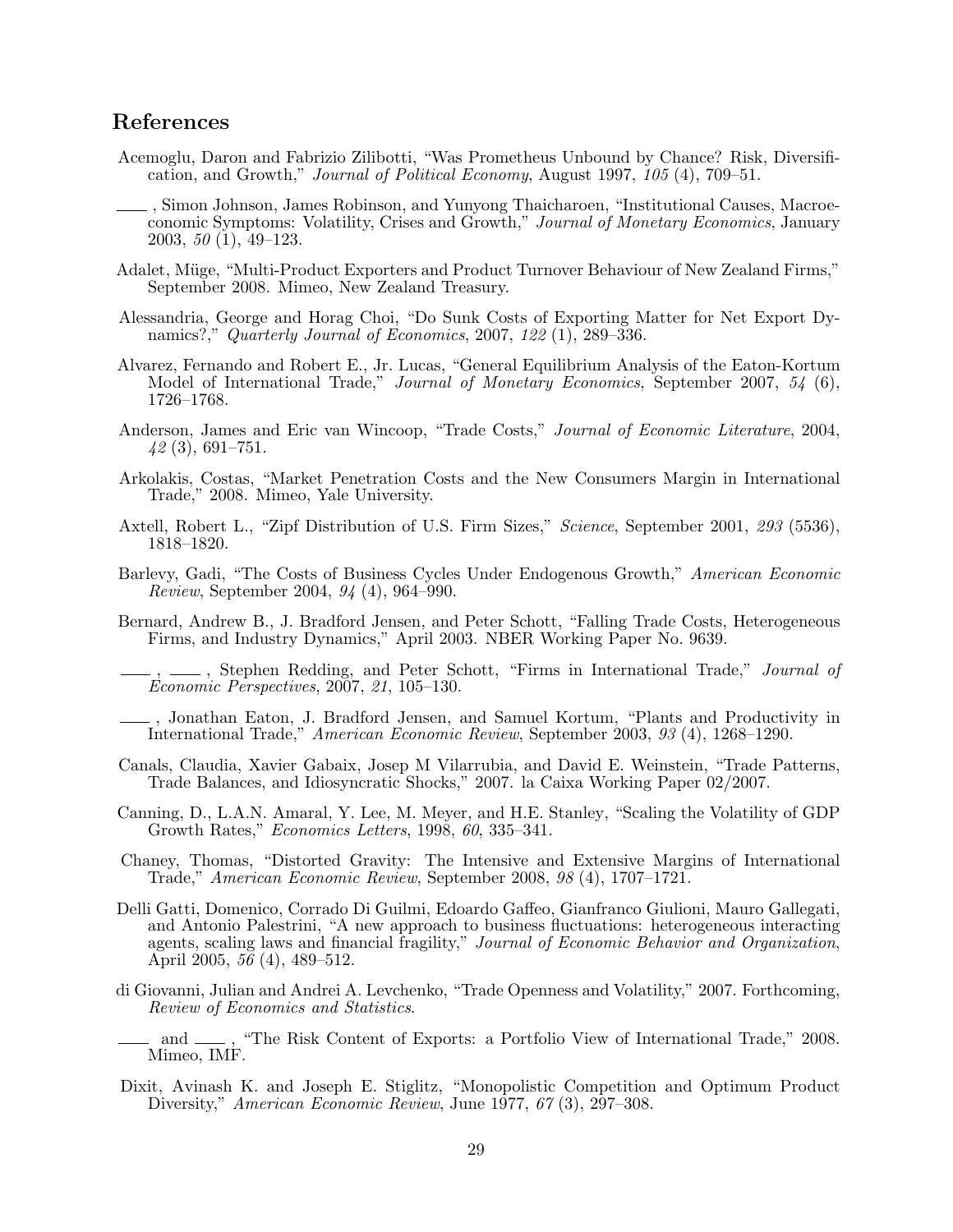- Easterly, William, Roumeen Islam, and Joseph E. Stiglitz, "Shaken and Stirred: Explaining Growth Volatility," in B. Pleskovic and N. Stern, eds., *Annual World Bank Conference on Development* Economics, 2001.
- Eaton, Jonathan and Samuel Kortum, "Technology, Geography, and Trade," Econometrica, September 2002, 70 (5), 1741–1779.
- , Samuel S. Kortum, and Francis Kramarz, "An Anatomy of International Trade: Evidence from French Firms," 2008. NBER Working Paper No. 14610.
- Gabaix, Xavier, "The Granular Origins of Aggregate Fluctuations," January 2005. Mimeo, MIT.
- Gavin, Michael and Ricardo Hausmann, "Growth with Equity: The Volatility Connection," in Nancy Birdsall, Carol Graham, and Richard H. Sabot, eds., Beyond tradeoffs: Market Reforms and Equitable Growth in Latin America, Washington, DC: Inter-American Development Bank and the Brookings Institution, 1998, pp. 91–109.
- Ghironi, Fabio and Marc J. Melitz, "International Trade and Macroeconomic Dynamics with Heterogeneous Firms," Quarterly Journal of Economics, August 2005, 120 (3), 865–915.
- Helpman, Elhanan, Marc J. Melitz, and Stephen R. Yeaple, "Export versus FDI with Heterogeneous Firms," American Economic Review, March 2004, 94 (1), 300–316.
- , Marc Melitz, and Yona Rubinstein, "Estimating Trade Flows: Trading Partners and Trading Volumes," Quarterly Journal of Economics, May 2008, 123 (2), 441–487.
- ILO, "A Fair Globalization: Creating Opportunities for All," 2004. World Commission on the Social Dimension of Globalization Report , Geneva, Switzerland.
- International Monetary Fund, "Directions of Trade Statistics," 2007.
- Kose, M. Ayhan, Eswar S. Prasad, and Marco E. Terrones, "Financial Integration and Macroeconomic Volatility," IMF Staff Papers, 2003, 50 (Special Issue), 119–41.
- Kraay, Aart and Jaume Ventura, "Comparative Advantage and the Cross-Section of Business Cycles," Journal of European Economic Association, December 2007, 5 (6), 1300–1333.
- Krugman, Paul, "Scale Economies, Product Differentiation, and the Pattern of Trade," American Economic Review, 1980, 70 (5), 950–959.
- La Porta, Florencio Lopez de Silanes, Andrei Shleifer, and Robert W. Vishny, "Law and Finance," Journal of Political Economy, December 1998, 106 (6), 1113–1155.
- Laursen, Thomas and Sandeep Mahajan, "Volatility, Income Distribution, and Poverty," in Joshua Aizenman and Brian Pinto, eds., Managing Economic Volatility and Crises: A Practitioner's Guide, Cambridge University Press New York 2005, pp. 101–136.
- Melitz, Marc J., "The Impact of Trade on Intra-Industry Reallocations and Aggregate Industry Productivity," Econometrica, November 2003, 71 (6), 1695–1725.
- Newbery, David M. G. and Joseph E. Stiglitz, "Pareto Inferior Trade," Review of Economic Studies, January 1984, 51 (1), 1–12.
- Pallage, Stéphane and Michel A. Robe, "On The Welfare Cost of Economic Fluctuations in Developing Countries," International Economic Review, May 2003, 44 (2), 677–698.
- Pavcnik, Nina, "Trade Liberalization, Exit, and Productivity Improvements: Evidence from Chilean Plants," Review of Economic Studies, January 2002, 69 (1), 245–76.
- Ramey, Garey and Valerie A. Ramey, "Cross-Country Evidence on the Link Between Volatility and Growth," American Economic Review, December 1995, 85 (5), 1138–1151.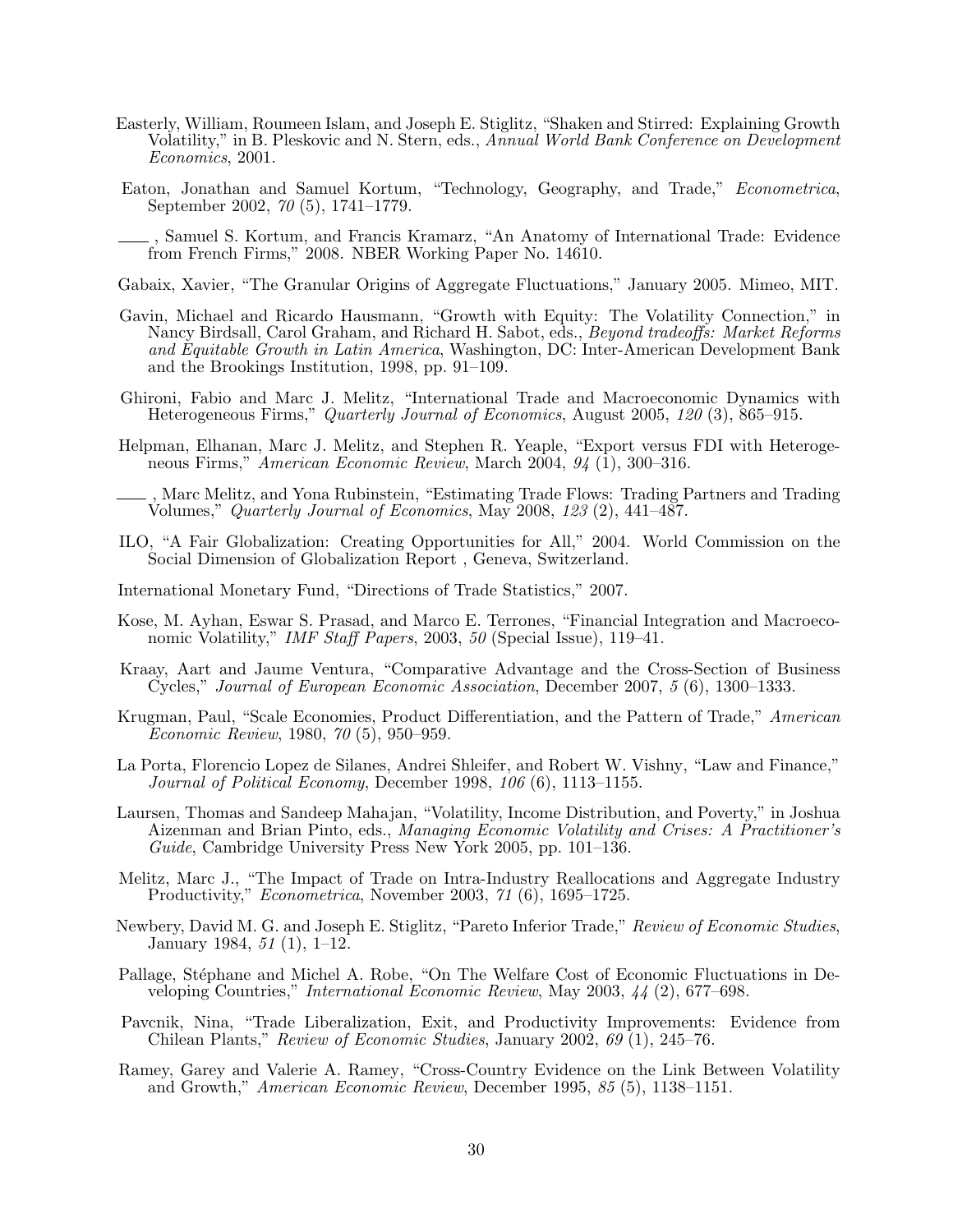- Rodrik, Dani, Has Globalization Gone Too Far?, Washington, D.C.: Institute for International Economics, 1997.
- Rose, Andrew K., "Do We Really Know That the WTO Increases Trade?," American Economic Review, March 2004, 94 (1), 98–114.
- Stanley, Michael H.R., Luis A.N. Amaral, Sergey V. Buldyrev, Shlomo Havlin, Heiko Leschhorn, Philipp Maass, Michael A. Salinger, and H. Eugene Stanley, "Scaling Behaviour in the Growth of Companies," Nature, February 1996, 379, 804–806.
- Sutton, John, "The Variance of Firm Growth Rates: the 'Scaling' Puzzle," Physica A, 2002, 312, 577–590.

The World Bank, "Doing Business Indicators," 2007.

, "World Development Indicators," 2007.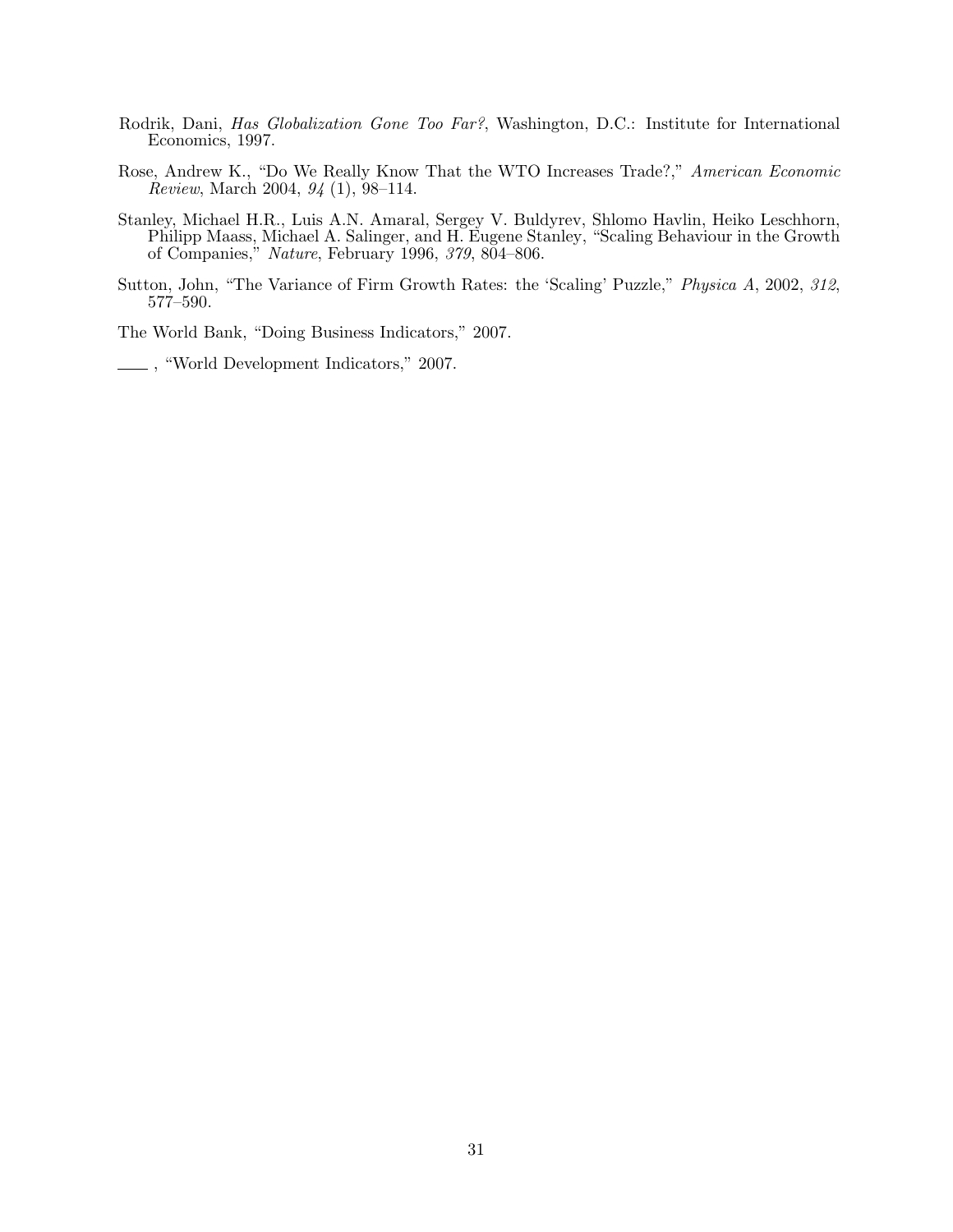| Parameter                                   | Symmetric*      | Non-Symmetric**         |
|---------------------------------------------|-----------------|-------------------------|
| $\varepsilon$                               | 6               | 6                       |
| $\theta^{\rm a}$                            | 5.3             | 5.3                     |
| b                                           | 0.1             | 0.1                     |
| $\overline{N}$                              | [3, 200]        | 50                      |
| L                                           | $10e6\times3/N$ | endogenous <sup>e</sup> |
| $\bar{I}$                                   | $10e6\times3/N$ | $\propto L^{\rm f}$     |
| $\tau_{ii}$                                 |                 |                         |
| $\tau_{ij}^{\text{b}} \\ f_{ii}^{\text{c}}$ | 2.86            | [1.42, 3.71]            |
|                                             | 0.0142          | 0.3287                  |
| $f_{ij}^{\mathrm{d}}$                       | 0.00034         | 0.6574                  |
| $\sigma$                                    | 0.1             | $0.1\,$                 |

Table 1. Parameter Values for Symmetric and Non-Symmetric Country Simulations

Notes:

<sup>a</sup>  $\theta = 1.06(\varepsilon - 1)$ , where 1.06 is the power law exponent estimated for U.S. firm sales by Axtell (2001).

b  $\tau_{ij} = \tau_{ji}.$ 

<sup>c</sup>  $f_{ii}$  is set to insure an interior solution in equilibrium, so that we set  $f_{ii} = \frac{L}{I} \frac{\theta - (\varepsilon - 1)}{\theta \varepsilon - (\varepsilon - 1)} + 0.003$ . <sup>d</sup>  $f_{ij} = f_{ji}$ . Symmetric case:  $f_{ij}$  set so that  $\frac{G(a_X)}{G(a_D)} = \tau_{ij}^{-\theta} \left( \frac{f}{f^2} \right)$  $\left(\frac{f}{f^X}\right)^{\frac{\theta}{\varepsilon-1}} = 0.2$ . Non-Symmetric Case:  $f_{ij} = f_{ii} + f_{jj}$ .

 $e^{\epsilon}$  L is solved endogenously with w. We solve relative to the U.S., where  $L_{US} = 291,000,000$ . <sup>f</sup>  $\overline{I}$  is set proportional to L. We solve relative to the U.S., where  $\overline{I}_{US} = 10,000,000$ .

\* This column represents the baseline case. The "same-size" symmetric case holds L and  $\bar{I}$ constant at 10e6 for each country, regardless of the size of N.

<sup>\*\*</sup> This column represents the baseline case. Robustness checks include (1)  $\sigma$  varying with firm sales:  $\sigma = Ax^{-\xi}$ , where  $\xi = 1/6$ ; (2)  $\tau_{ij}$  based on estimates from Eaton and Kortum (2002), so that  $\tau_{ij} \in [1.39, 2.55]$ ; (3)  $\varepsilon$  is set to 4 or 8, which in turn implies that  $\theta$  equals 3.18 or 7.42, respectively.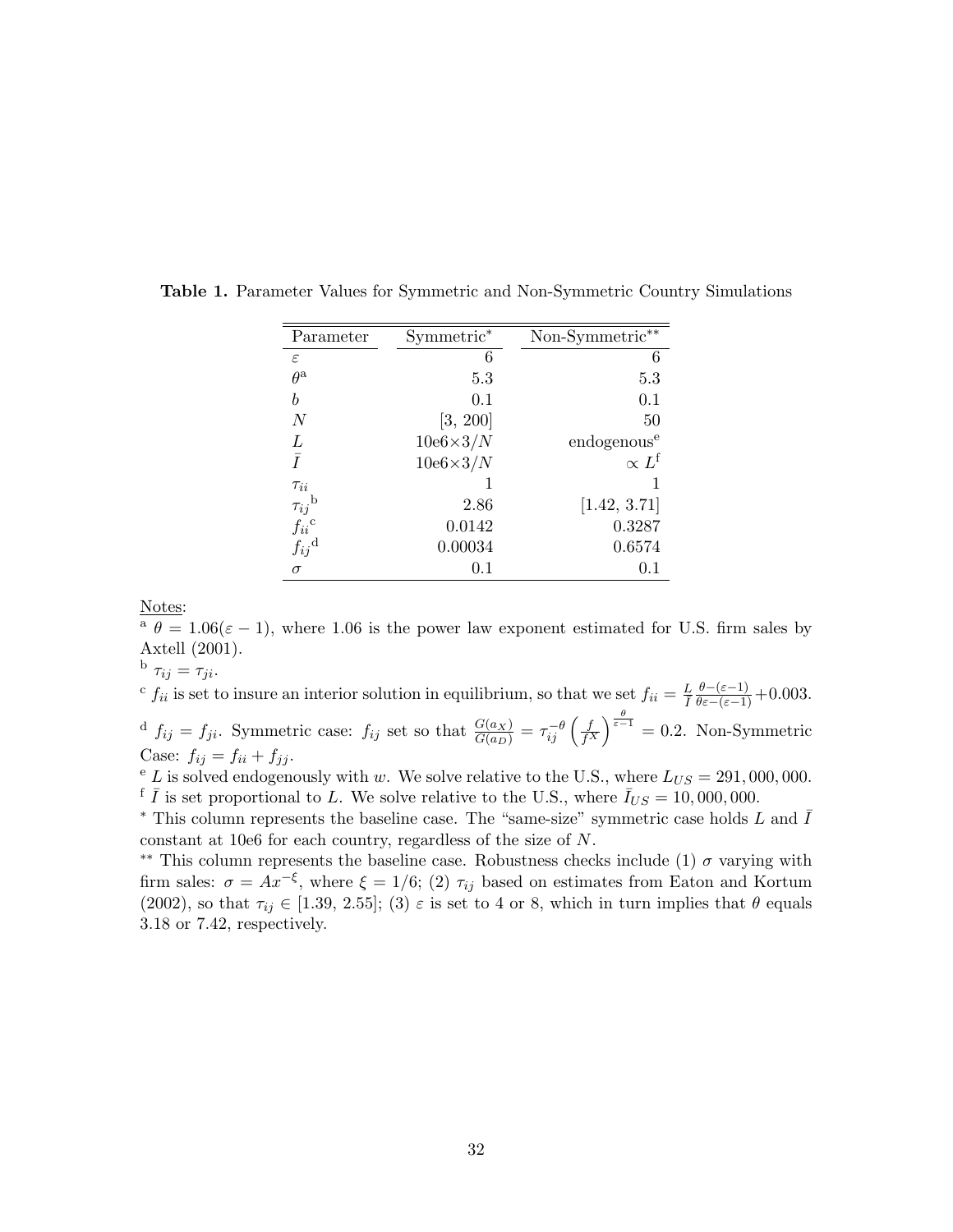| Number of |            | Ratio of Volatilities |
|-----------|------------|-----------------------|
| countries | $\sqrt{h}$ | Trade/Autarky         |
| 3         | 0.0672     | 1.002                 |
| 5         | 0.0724     | 1.005                 |
| 10        | 0.0768     | 1.011                 |
| 15        | 0.0804     | 1.016                 |
| 20        | 0.0803     | 1.022                 |
| 40        | 0.0854     | 1.044                 |
| 50        | 0.0895     | 1.055                 |
| 60        | 0.0912     | 1.065                 |
| 70        | 0.0925     | 1.075                 |
| 100       | 0.0991     | 1.102                 |
| 150       | 0.1105     | 1.141                 |
| 200       | 0.1177     | 1.175                 |

Table 2. Symmetric Model Simulation Results

Notes: This table reports the square root of the Herfindahl index of firm shares  $(\sqrt{h})$  for trade equilibrium, and the ratio of volatility under trade to the volatility under autarky. The values are medians based on 1001 simulations of the symmetric model for each number of countries.

|                            | $\mathbf{1}$ | $\left( 2\right)$ | $\left( 3\right)$ | $\left(4\right)$ | $\left(5\right)$ | $\left(6\right)$ |
|----------------------------|--------------|-------------------|-------------------|------------------|------------------|------------------|
| Dep. Var: GDP Volatility   |              |                   |                   |                  |                  |                  |
| Share                      | $-0.177**$   | $-0.139**$        | $-0.090+$         | $-0.209**$       | $-0.180**$       | $-0.142**$       |
|                            | (0.038)      | (0.044)           | (0.045)           | (0.035)          | (0.027)          | (0.023)          |
| Income                     |              | $-0.157*$         | $-0.261**$        | $-0.049$         | $-0.019$         | 0.018            |
|                            |              | (0.069)           | (0.070)           | (0.057)          | (0.045)          | (0.037)          |
| Constant                   | $-4.352**$   | $-2.696**$        | $-1.533+$         | $-4.010**$       | $-4.154**$       | $-4.291**$       |
|                            | (0.190)      | (0.763)           | (0.773)           | (0.601)          | (0.473)          | (0.410)          |
| <i><b>Observations</b></i> | 49           | 49                | 30                | 75               | 100              | 143              |
| $\,R^2$                    | 0.192        | 0.273             | 0.337             | 0.328            | 0.296            | 0.225            |

Table 3. GDP Volatility and Country Size Regressions

Notes: Robust standard errors in parentheses; + significant at 10%; \* significant at 5%; \*\* significant at 1%. All variables are in natural logarithms. The dependent variable is the log of the standard deviation of per capita GDP growth over the period 1970-2006. Share is a country's GDP relative to world GDP; Income is PPP-adjusted per capita income. All right-hand side variables are averages over 1970-2006.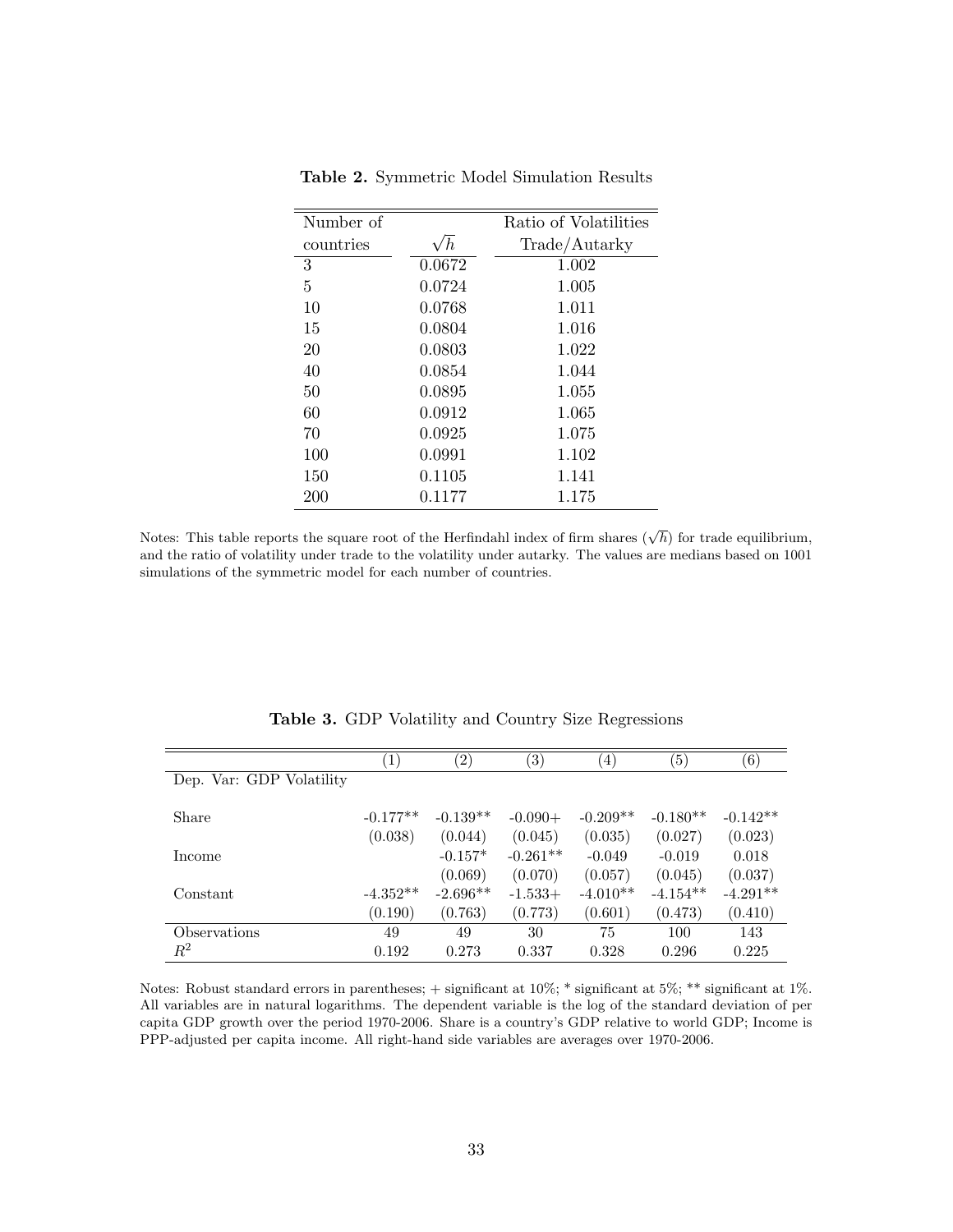|                    | GDP/      |                      | GDP/      |
|--------------------|-----------|----------------------|-----------|
| Country            | World GDP | Country              | World GDP |
| United States      | 0.300     | Indonesia            | 0.006     |
| Japan              | 0.124     | South Africa         | 0.006     |
| Germany            | 0.076     | Norway               | 0.006     |
| France             | 0.054     | Poland               | 0.005     |
| United Kingdom     | 0.044     | Finland              | 0.005     |
| Italy              | 0.041     | Greece               | 0.004     |
| China              | 0.028     | Venezuela, RB        | 0.004     |
| Canada             | 0.026     | Thailand             | 0.004     |
| <b>Brazil</b>      | 0.021     | Portugal             | 0.003     |
| Spain              | 0.020     | Colombia             | 0.003     |
| India              | 0.017     | Nigeria              | 0.003     |
| Australia          | 0.016     | Algeria              | 0.003     |
| Russian Federation | 0.015     | Israel               | 0.003     |
| Mexico             | 0.015     | Philippines          | 0.003     |
| Netherlands        | 0.015     | Malaysia             | 0.002     |
| Korea, Rep.        | 0.011     | Ireland              | 0.002     |
| Sweden             | 0.010     | Egypt, Arab Rep.     | 0.002     |
| Switzerland        | 0.010     | Pakistan             | 0.002     |
| Belgium            | 0.009     | Chile                | 0.002     |
| Argentina          | 0.008     | New Zealand          | 0.002     |
| Saudi Arabia       | 0.007     | Czech Republic       | 0.002     |
| Austria            | 0.007     | United Arab Emirates | 0.002     |
| Iran, Islamic Rep. | 0.007     | Hungary              | 0.002     |
| Turkey             | 0.007     | Romania              | 0.002     |
| Denmark            | 0.006     | Rest of the World    | 0.027     |

Table 4. Top 49 Countries and the Rest of the World in Terms of 2004 GDP

Notes: Ranking of top 49 countries and the rest of the world in terms of 2004 U.S.\$ GDP. We include Hong Kong, POC, and Singapore in Rest of the World. Source: The World Bank (2007b).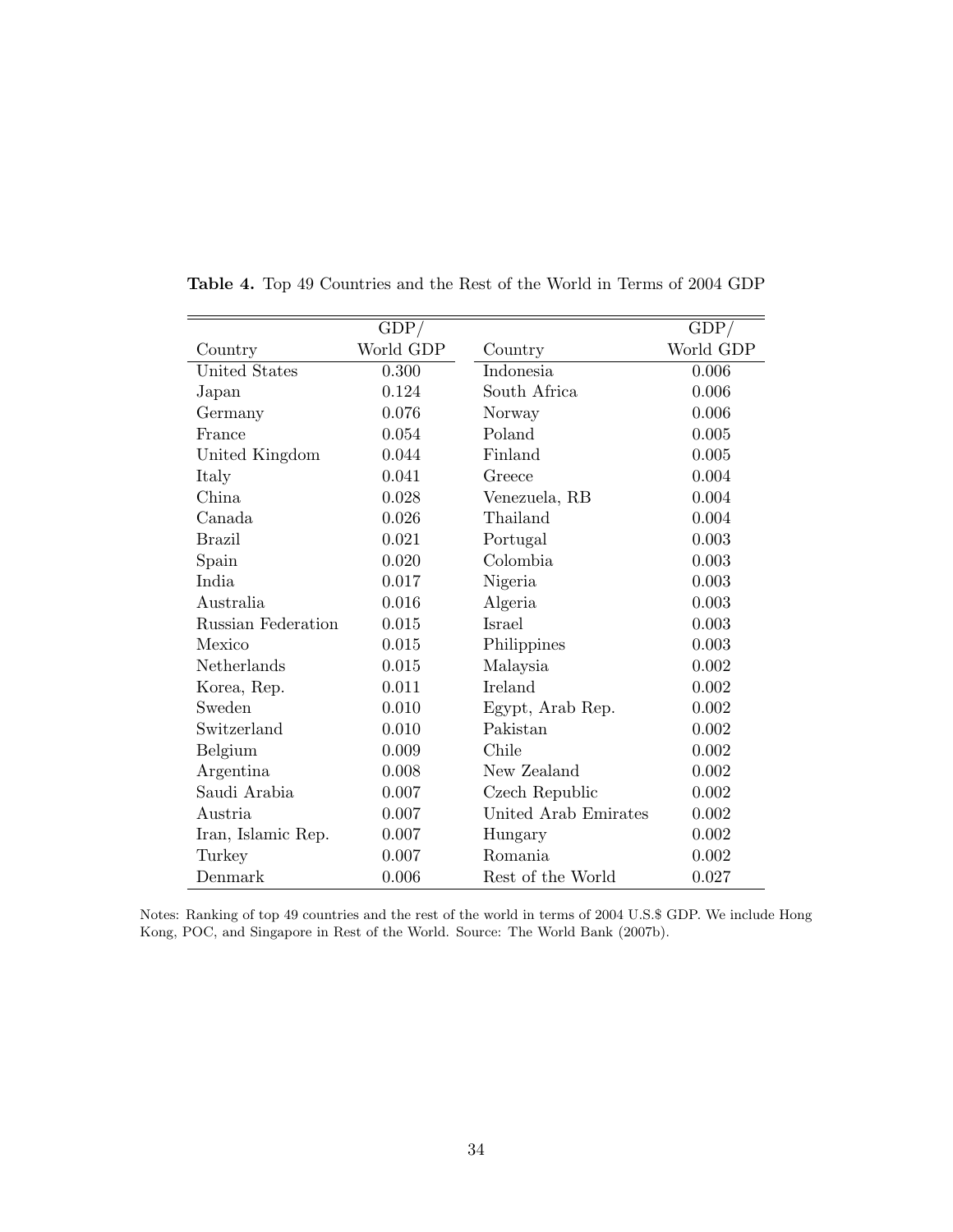|                                                               | model  | data          |
|---------------------------------------------------------------|--------|---------------|
| Domestic sales as a share of domestic absorption $(\pi_{ii})$ |        |               |
| mean                                                          | 0.7222 | - 0.7555      |
| median                                                        |        | 0.7244 0.7982 |
| corr(model, data)                                             | 0.4761 |               |
| Export sales as a share of domestic absorption $(\pi_{ij})$   |        |               |
| mean                                                          | 0.0056 | 0.0051        |
| median                                                        | 0.0026 | 0.0012        |
| corr(model, data)                                             | 0.6741 |               |

Table 5. Bilateral Trade Shares: Data and Model Predictions for the 50-Country Sample

Notes: This table reports the means and medians of domestic output (top panel), and bilateral trade (bottom panel), both as a share of domestic absorption, in the model and in the data. Source: International Monetary Fund (2007).

|                          | $\left( 1\right)$ | $\left( 2\right)$ | $\left( 3\right)$ | $\left(4\right)$ |
|--------------------------|-------------------|-------------------|-------------------|------------------|
| Dep. Var: GDP Volatility |                   |                   |                   |                  |
| $\sigma_T$               | $1.078**$         | $0.853**$         | $0.617*$          | $0.538+$         |
|                          | (0.285)           | (0.297)           | (0.279)           | (0.280)          |
| GDP-per-capita           |                   | $-0.176*$         | $-0.164*$         | $-0.199**$       |
|                          |                   | (0.067)           | (0.062)           | (0.052)          |
| Risk Content of Exports  |                   |                   | $0.131*$          |                  |
|                          |                   |                   | (0.061)           |                  |
| Herfindahl of Production |                   |                   |                   | $-0.172$         |
|                          |                   |                   |                   | (0.252)          |
| Constant                 | 1.399             | 2.032             | 1.775             | 0.218            |
|                          | (1.298)           | (1.315)           | (1.291)           | (1.158)          |
| Observations             | 49                | 49                | 47                | 35               |
| $\,R^2$                  | 0.15              | 0.25              | 0.40              | 0.38             |

Table 6. GDP and Granular Volatility: Data and Non-Symmetric Trade Model Predictions

Notes: Robust standard errors in parentheses. + significant at 10%; \* significant at 5%; \*\* significant at 1%. All variables are in natural logarithms. The dependent variable is the standard deviation of per capita GDP growth over the period 1970-2006.  $\sigma_T$  is the granular aggregate volatility implied by the simulated model. GDP-per-capita is the PPP-adjusted per capita GDP. Risk Content of Exports is the measure of the volatility of a country's export pattern sourced from di Giovanni and Levchenko (2008). Herfindahl of Production is the Herfindahl index of production shares, sourced from di Giovanni and Levchenko (2007).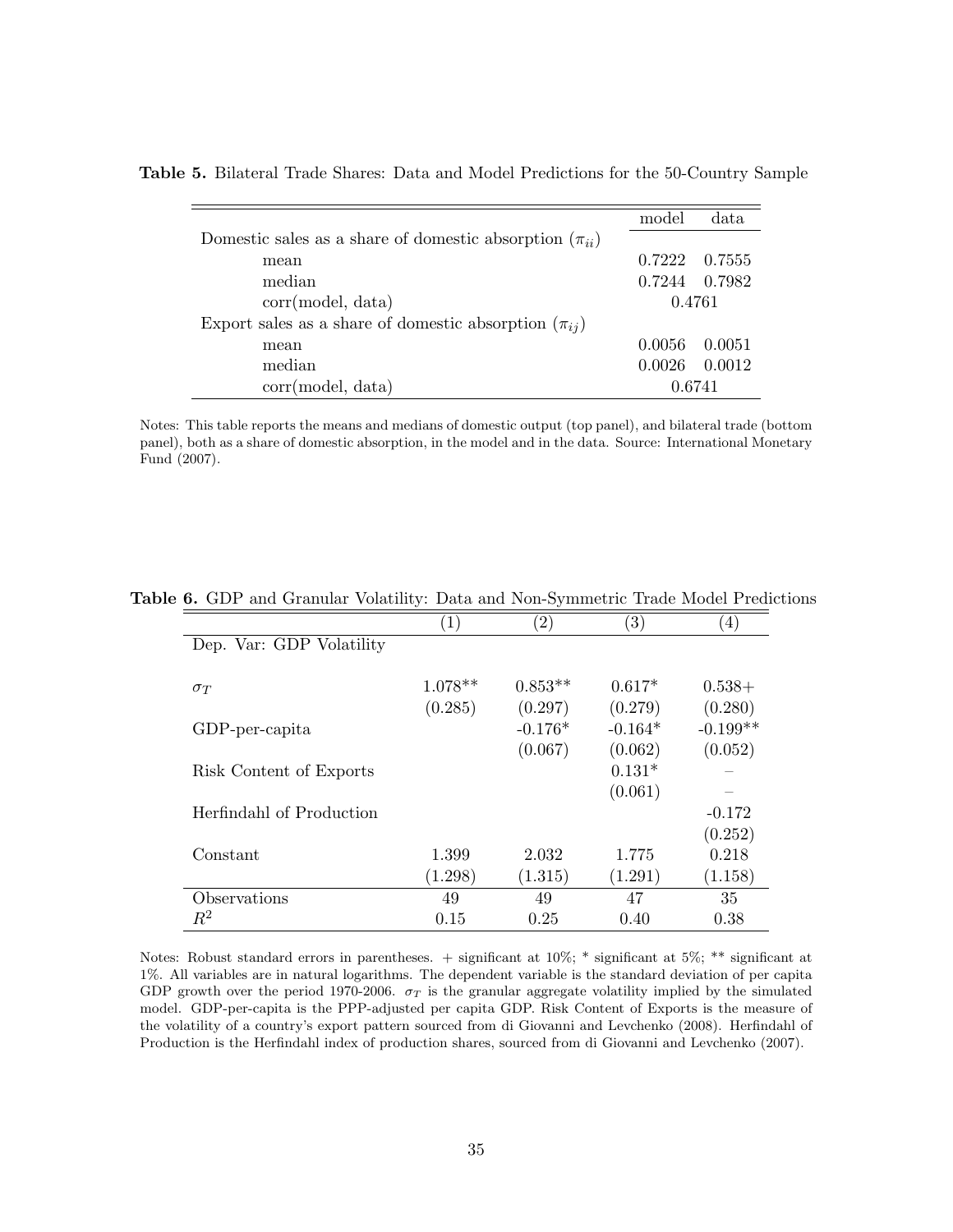|                    |                 | $\widehat{\mathbb{C}}$                                          | ව             | $\left( \pm \right)$  |                      |                 | $\widehat{\mathfrak{D}}$ | $\odot$               | $\left( 4\right)$ |
|--------------------|-----------------|-----------------------------------------------------------------|---------------|-----------------------|----------------------|-----------------|--------------------------|-----------------------|-------------------|
|                    | $\text{Trade}/$ | $\text{Trade}/$                                                 |               | Further Trade Opening |                      | $\rm{Trade}/$   | $\text{Trade}/$          | Further Trade Opening |                   |
| Country            | $_{\rm Actual}$ | Autarky                                                         | All Countries | Single Country        | Country              | $\Lambda$ ctual | Autarky                  | All Countries         | Single Country    |
| United States      | 0.348           | 1.037                                                           | 1.086         | 1.117                 | Indonesia            | 0.266           | 1.141                    | .273                  | 1.342             |
| Japan              | 0.348           | 1.036                                                           | .100          | 136                   | South Africa         | 0.442           | 1.146                    | .268                  | .331              |
| Germany            | 0.526           | 1.38                                                            | 1.155         | .206                  | Norway               | 0.701           | 1.243                    | .233                  | .277              |
| France             | 0.586           | .157                                                            | 1.66          | 1.217                 | Poland               | 0.336           | .275                     | .204                  | .248              |
| United Kingdom     | 0.472           | .146                                                            | 1.176         | .229                  | Finland              | 0.443           | .323                     | .176                  | .200              |
| $\rm{Italy}$       | 0.439           | 1.130                                                           | .189          | .249                  | Greece               | 0.371           | .290                     | .208                  | 1.242             |
| China              | 0.240           | 0.062                                                           | .167          | .221                  | Venezuela, RB        | 0.215           | .236                     | .267                  | 1.316             |
| Canada             | 0.423           | 1.135                                                           | .165          | .208                  | $\Gamma$ hailand     | 0.281           | 1.198                    | .277                  | 1.332             |
| Brazil             | 0.222           | 1.094                                                           | 1.226         | .299                  | Portugal             | 0.334           | .287                     | .192                  | 1.222             |
| Spain              | 0.454           | 1.164                                                           | .202          | .259                  | Colombia             | 0.548           | .223                     | .270                  | 1.318             |
| India              | 0.287           | 1.113                                                           | .229          | .301                  | Nigeria              | 0.233           | .294                     | .250                  | 1.292             |
| Australia          | 0.495           | 1.070                                                           | .210          | .275                  | Algeria              | 0.269           | .366                     | 187                   | 1.215             |
| Russian Federation | 0.119           | $\begin{array}{c} 1.155 \\ 1.103 \\ 1.262 \\ 1.114 \end{array}$ | .247          | 1.310                 | Israel               | 0.462           | $\overline{.301}$        | 1.229                 | 1.269             |
| Mexico             | 0.261           |                                                                 | .212          | 1.269                 | Philippines          | 0.359           | .225                     | .276                  | 1.324             |
| Netherlands        | 0.694           |                                                                 | .173          | 1.209                 | Malaysia             | 0.323           | .232                     | .261                  | 1.308             |
| Korea, Rep.        | 0.265           |                                                                 | .208          | 1.264                 | Ireland              | 0.458           | .318                     | $-147$                | 1.173             |
| Sweden             | 0.599           | 1.255                                                           | .217          | 1.263                 | Egypt, Arab Rep.     | 0.496           | .363                     | .210                  | 1.239             |
| Switzerland        | 0.480           | 1.203                                                           | .216          | 1.266                 | Pakistan             | 0.576           | .279                     | .240                  | 1.280             |
| Belgium            | 0.671           | 1.336                                                           | .129          | 1.52                  | Chile                | 0.232           | .209                     | .282                  | 1.334             |
| Argentina          | 0.187           | 1.188                                                           | .268          | 1.321                 | New Zealand          | 0.499           | 157                      | .291                  | 1.351             |
| Saudi Arabia       | 0.133           | 1.190                                                           | .273          | .337                  | Czech Republic       | 0.308           | .325                     | .198                  | 1.230             |
| Austria            | 0.663           | 1.239                                                           | .209          | .251                  | United Arab Emirates | 0.154           | .283                     | .249                  | 1.291             |
| Iran, Islamic Rep. | 0.156           | 1.236                                                           | .264          | 1.314                 | Hungary              | 1.361           | .289                     | .240                  | 1.277             |
| Turkey             | 0.258           | 1.232                                                           | 1.237         | 1.285                 | Romania              | 0.245           | 1.370                    | .198                  | 1.225             |
| Denmark            | 0.648           | 1.292                                                           | 1.192         | 1.225                 |                      |                 |                          |                       |                   |

| l                                                                                                                                    |
|--------------------------------------------------------------------------------------------------------------------------------------|
| - 221 232 342<br>l<br>Ì                                                                                                              |
| i<br>S<br>;<br>;<br>;<br>l                                                                                                           |
| ;<br>;<br>;<br><b>Contract Contract Contract Contract Contract Contract Contract Contract Contract Contract Contract Contract Co</b> |
| Î<br>$\frac{1}{1}$<br>3<br>))<br>}}<br>ļ                                                                                             |
| ;<br>)<br>)                                                                                                                          |
| $\zeta$<br>$\frac{1}{2}$<br>l<br>-<br>-<br>-<br>-<br> <br>                                                                           |

Notes: 'Trade/Actual' reports the ratio of granular volatility implied by the model under trade to the actual volatility of GDP growth. In calculating the granular volatility, this column assumes that the firm-level volat granular volatility as implied by the model under current trade costs. 'Multi' applies this reduction to all countries, while 'Single' only applies the reduction to a Notes: 'Trade/Actual' reports the ratio of granular volatility implied by the model under trade to the actual volatility of GDP growth. In calculating the granular volatility, this column assumes that the firm-level volatility is equal to  $\sigma = 0.1$ . 'Trade/Autarky' reports the ratio of granular volatility under trade to the granular volatility under autarky for each country. 'Further Trade Opening' reports the ratio of granular volatility under a 50% reduction in iceberg trade costs τij to the given country and its trading partners.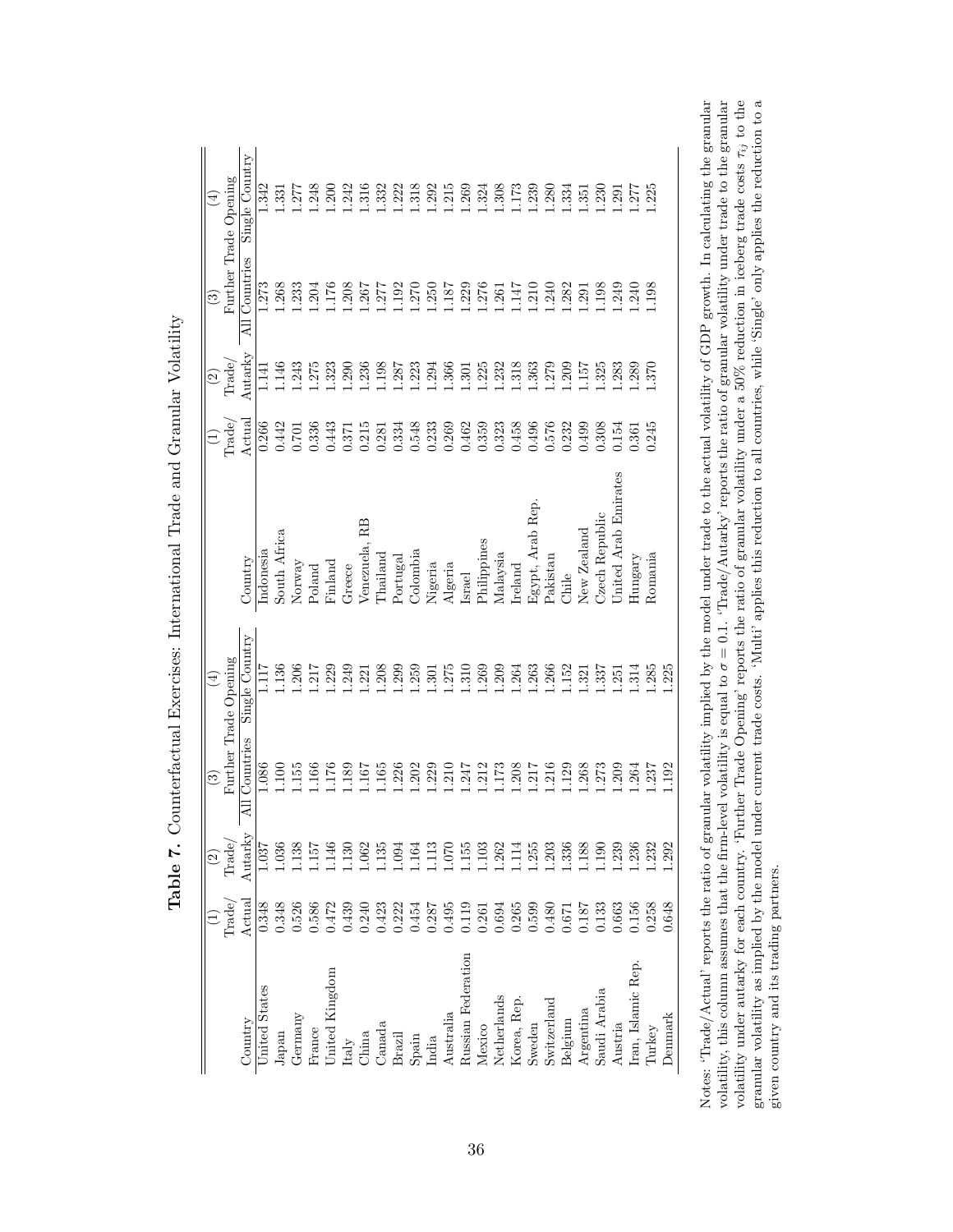|            |               | $\widetilde{\Omega}$ | త                                      | $\overline{4}$                     | جَ    | ڡؘ               |                                     | $\infty$                            |
|------------|---------------|----------------------|----------------------------------------|------------------------------------|-------|------------------|-------------------------------------|-------------------------------------|
|            |               |                      |                                        | Multi-Country Trade Liberalization |       |                  |                                     | Single-Country Trade Liberalization |
|            |               |                      | $P$ ercentage Reduction in Trade Costs |                                    |       |                  | Percentage Reduction in Trade Costs |                                     |
|            | 10%           | 25%                  | $50\%$                                 | 75%                                | 10%   | 25%              | 50%                                 | 75%                                 |
| Percentile |               |                      |                                        |                                    |       |                  |                                     |                                     |
|            | $\frac{8}{1}$ | 1.056                | 129                                    | 1.190                              | 1.020 | 1.067            | 1.152                               | 1.234                               |
|            | 1.022         | .066                 | .160                                   | 1.197                              | 1.025 | 0.079            | 1.203                               | .245                                |
| 25         | 1.028         | 1.078                | 1.188                                  | 1.242                              | 1.032 | 0.001            | 1.225                               | 1.289                               |
|            | 1.039         | 107                  | 1.211                                  | 1.268                              | 1.045 | 127              | 1.265                               | .337                                |
| 52         | 1.044         | 124                  | 1.250                                  | 1.326                              | 1.051 | 1.145            | 1.308                               | 1.389                               |
| 95         | 1.049         | 1.135                | 1.277                                  | 1.374                              | 1.056 | 1.158            | 1.337                               | 1.444                               |
| min        | 1.009         | 1.029                | 1.086                                  | 1.163                              | 1.010 | 1.034            | 1117                                | 1.208                               |
| max        | 1.050         | 137                  | 1.291                                  | 1.386                              | 1.057 | L <sub>160</sub> | 1.351                               | 1.486                               |

| $\frac{1}{2}$<br>j                      |
|-----------------------------------------|
| I<br>I                                  |
| j                                       |
| ;<br>;<br>l<br>f,                       |
| l<br>$\overline{\phantom{a}}$<br>I<br>j |
| į<br>I                                  |
|                                         |
| $\frac{1}{2}$<br>j<br>I                 |

37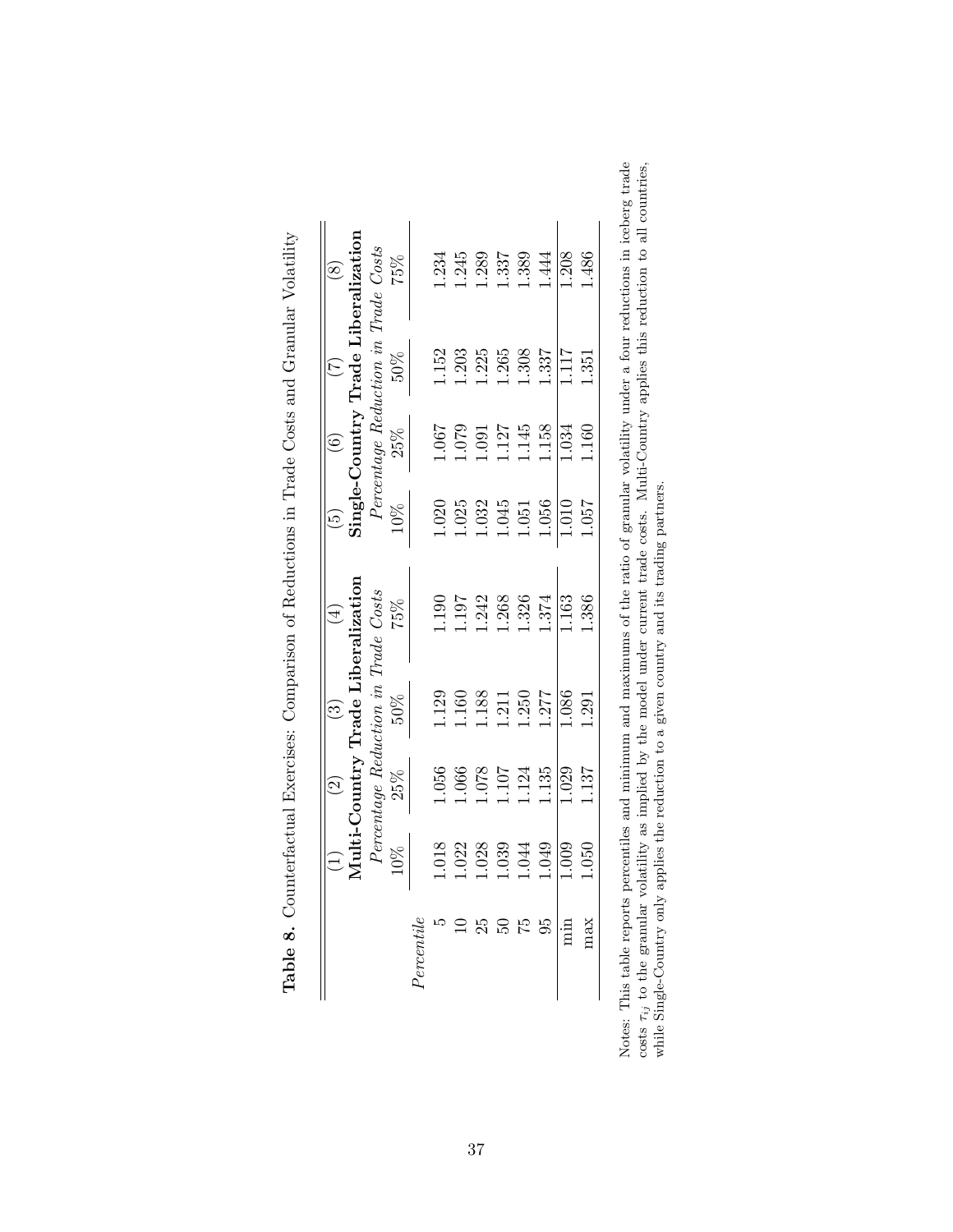| Volatility Decr.<br>in Firm Size<br>1.032<br>1.043<br>135<br>0.079<br>150<br>.155<br>.167<br>.144<br>United Kingdom<br>United States<br>Germany<br>Country<br>$\begin{array}{c} \textrm{Canada} \\ \textrm{Brazil} \end{array}$<br>France<br>Japan<br>China<br>Italy | Eaton-Kortum<br>Trade Costs<br>1.092<br>1.074<br>1.256<br>.272<br>1.281 | Doing Business<br>Fixed Costs |                      | Volatility Decr. | Eaton-Kortum | Doing Business |
|----------------------------------------------------------------------------------------------------------------------------------------------------------------------------------------------------------------------------------------------------------------------|-------------------------------------------------------------------------|-------------------------------|----------------------|------------------|--------------|----------------|
|                                                                                                                                                                                                                                                                      |                                                                         |                               | Country              | in Firm Size     | Trade Costs  | Fixed Costs    |
|                                                                                                                                                                                                                                                                      |                                                                         | 1.042                         | Indonesia            | 1.183            | 1.269        | 1.62           |
|                                                                                                                                                                                                                                                                      |                                                                         | 1.035                         | South Africa         | 1.191            | .305         | .174           |
|                                                                                                                                                                                                                                                                      |                                                                         | 1.163                         | Norway               | 1.277            | .492         | .322           |
|                                                                                                                                                                                                                                                                      |                                                                         | 1.206                         | Poland               | 1.296            | 1.513        | .340           |
|                                                                                                                                                                                                                                                                      |                                                                         | 1.173                         | Finland              | 1.348            | .524         | .406           |
|                                                                                                                                                                                                                                                                      | .277                                                                    | 1.154                         | Greece               | 1.315            | <b>LLG</b> . | .358           |
|                                                                                                                                                                                                                                                                      | 1.164                                                                   | 1.067                         | Venezuela, RB        | 1.275            | $-451$       | .273           |
|                                                                                                                                                                                                                                                                      | 1.239                                                                   | 1.155                         | <b>Thailand</b>      | .239             | 1444         | .237           |
| .124                                                                                                                                                                                                                                                                 | .201                                                                    | EQT1                          | Portugal             | 0.320            | 1.487        | .382           |
| .181<br>$\begin{array}{c} \text{Span} \\ \text{India} \end{array}$                                                                                                                                                                                                   | $\overline{311}$                                                        | 1.192                         | Colombia             | .290             | 1.449        | .290           |
| .141                                                                                                                                                                                                                                                                 | 1.285                                                                   | 137                           | Nigeria              | 1.336            | 1.570        | .372           |
| .104<br>Australia                                                                                                                                                                                                                                                    | 190                                                                     | 1.085                         | Algeria              | 1.397            | 1.602        | .491           |
| .180<br>Russian<br>Federation                                                                                                                                                                                                                                        | .395                                                                    | 1.185                         | Israel               | 1.335            | 0.600        | .370           |
| .135<br>Mexico                                                                                                                                                                                                                                                       | 1.219                                                                   | 1.122                         | Philippines          | 1.278            | 1.480        | .282           |
| 1.267<br>Netherlands                                                                                                                                                                                                                                                 | 1.424                                                                   | 1.335                         | Malaysia             | 1.274            | 1.435        | .301           |
| .144<br>Korea, Rep                                                                                                                                                                                                                                                   | 1.270                                                                   | 1.148                         | $_{\rm Ireland}$     | 1.344            | 1.502        | 405            |
| .278<br>Sweden                                                                                                                                                                                                                                                       | 1.470                                                                   | 1.316                         | Egypt, Arab Rep.     | 1.396            | 1.644        | .465           |
| .230<br>Switzerland                                                                                                                                                                                                                                                  | 1.465                                                                   | 1.248                         | Pakistan             | 1.333            | .528         | .368           |
| .340<br>Belgium                                                                                                                                                                                                                                                      | 1.479                                                                   | 1.382                         | Chile                | .271             | .399         | .267           |
| 1.222<br>Argentina                                                                                                                                                                                                                                                   | .350                                                                    | 1.244                         | New Zealand          | .215             | .378         | .195           |
| .226<br>Saudi Arabia                                                                                                                                                                                                                                                 | 1.467                                                                   | .223                          | Czech Republic       | 1.350            | .576         | .397           |
| .271<br>Austria                                                                                                                                                                                                                                                      | 1.488                                                                   | 1.289                         | United Arab Emirates | .326             | 1.528        | .343           |
| .271<br>Iran, Islamic Rep.                                                                                                                                                                                                                                           | 1.525                                                                   | 1.294                         | Hungary              | 1.333            | 1.602        | 1.347          |
| .260<br>Turkey                                                                                                                                                                                                                                                       | .480                                                                    | 1.313                         | Romania              | $\overline{414}$ | 1.621        | .514           |
| .320<br>Denmark                                                                                                                                                                                                                                                      | 1.508                                                                   | 1.400                         |                      |                  |              |                |

Table 9. Sensitivity Checks: The Impact of Trade on Granular Volatility Table 9. Sensitivity Checks: The Impact of Trade on Granular Volatility Notes: This table reports the contribution of international trade to aggregate volatility (ratio of volatility under trade to the volatility in autarky) under alternative assumptions. Column (1) reports the results of a s Notes: This table reports the contribution of international trade to aggregate volatility (ratio of volatility under trade to the volatility in autarky) under alternative assumptions. Column (1) reports the results of a simulation in which the firm-specific volatility decreases in firm size. Column (2) reports the results of applying values of  $\tau_{ij}$  based on Eaton and Kortum (2002). Column (3) reports the results when using The World Bank's Doing Business Indicators Database to calibrate entry costs,  $f_{ii}$ , relative to the United States.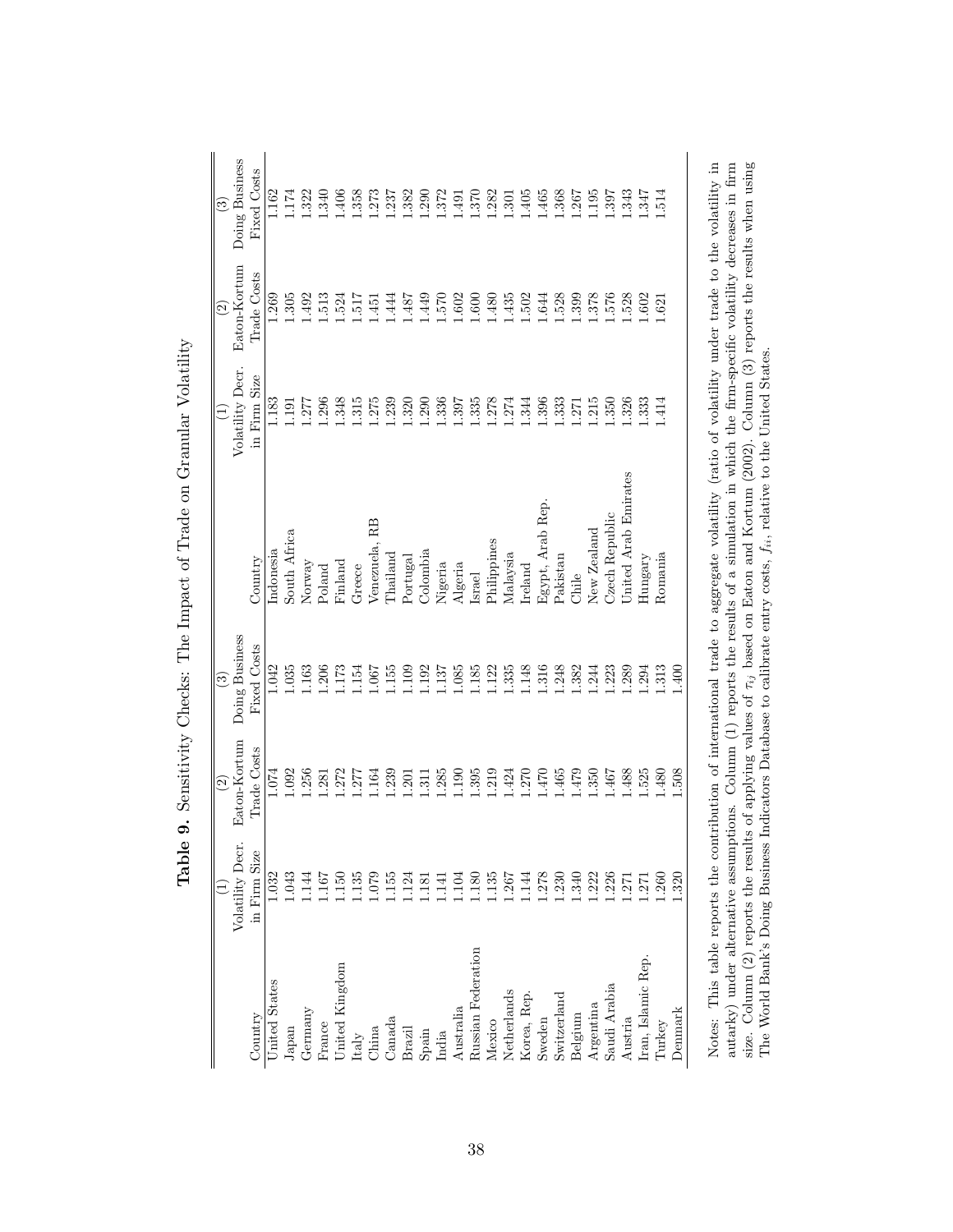|              |            |                  | $(A)$ Dep. Variable: Herfindahl              |            |
|--------------|------------|------------------|----------------------------------------------|------------|
|              | (1)        | (2)              | (3)                                          | (4)        |
|              | All        | $obs(S) \ge 100$ | $obs(S) \ge 1000$                            | Model      |
| Share        | $-0.349**$ | $-0.369**$       | $-0.192*$                                    | $-0.137**$ |
|              | (0.027)    | (0.064)          | (0.075)                                      | (0.006)    |
| Income       | 0.024      | $0.087*$         | $0.120*$                                     |            |
|              | (0.026)    | (0.036)          | (0.053)                                      |            |
| Constant     | $-4.210**$ | $-5.182**$       | $-4.974**$                                   | $-5.192**$ |
|              | (0.406)    | (0.567)          | (0.816)                                      | (0.032)    |
| Observations | 113        | 62               | 39                                           | 49         |
| $R^2$        | 0.61       | 0.42             | 0.24                                         | 0.91       |
|              |            |                  | (B) Dep. Variable: Sales of 10 Largest Firms |            |
|              | (1)        | (2)              | (3)                                          | (4)        |
|              | All        | $obs(S) \ge 100$ | $obs(S) \ge 1000$                            | Model      |
| Share        | $0.981**$  | $0.640**$        | $0.464+$                                     | $0.920**$  |
|              | (0.086)    | (0.155)          | (0.241)                                      | (0.004)    |
| Income       | 0.033      | 0.085            | 0.173                                        |            |
|              | (0.065)    | (0.094)          | (0.134)                                      |            |
| Constant     | 23.165**   | $21.169**$       | 19.728**                                     | $-0.829**$ |
|              | (0.927)    | (1.390)          | (1.949)                                      | (0.059)    |
| Observations | 112        | $\overline{62}$  | 39                                           | 49         |
| $R^2$        | 0.50       | 0.22             | 0.20                                         | 1.00       |
|              |            | $(C)$ Dep.       | Variable: Sales of Largest Firm              |            |
|              | (1)        | (2)              | (3)                                          | (4)        |
|              | All        | $obs(S) \ge 100$ | $obs(S) \ge 1000$                            | Model      |
| Share        | $0.830**$  | $0.570**$        | $0.472*$                                     | $0.922**$  |
|              | (0.087)    | (0.139)          | (0.216)                                      | (0.005)    |
| Income       | 0.047      | 0.128            | $0.241 +$                                    |            |
|              | (0.068)    | (0.095)          | (0.132)                                      |            |
| Constant     | 20.870**   | 18.896**         | 17.478**                                     | $-1.932**$ |
|              | (0.942)    | (1.296)          | (1.746)                                      | (0.078)    |
| Observations | 113        | 62               | 39                                           | 49         |
| $R^2$        | 0.57       | 0.23             | 0.14                                         | 1.00       |

Table A1. Cross-Country Evidence on the Relationship between Firm Sales' Distributions and Country Size

Notes: Robust standard errors in parentheses; + significant at 10%; \* significant at 5%; \*\* significant at 1%. All variables are in natural logarithms. The dependent variables are based on 2006 firm sales data from ORBIS/AMADEUS. Column labeled 'All' uses all available countries; columns 'obs(S)≥100'/'obs(S)≥1000' constrain the sample to countries with at least 100/1000 firm-sales observations. 'Share' is a country's GDP relative to world GDP; 'Income' is PPP-adjusted per capita income. Column 'Model' reports the corresponding relationship in the calibrated model used in the paper.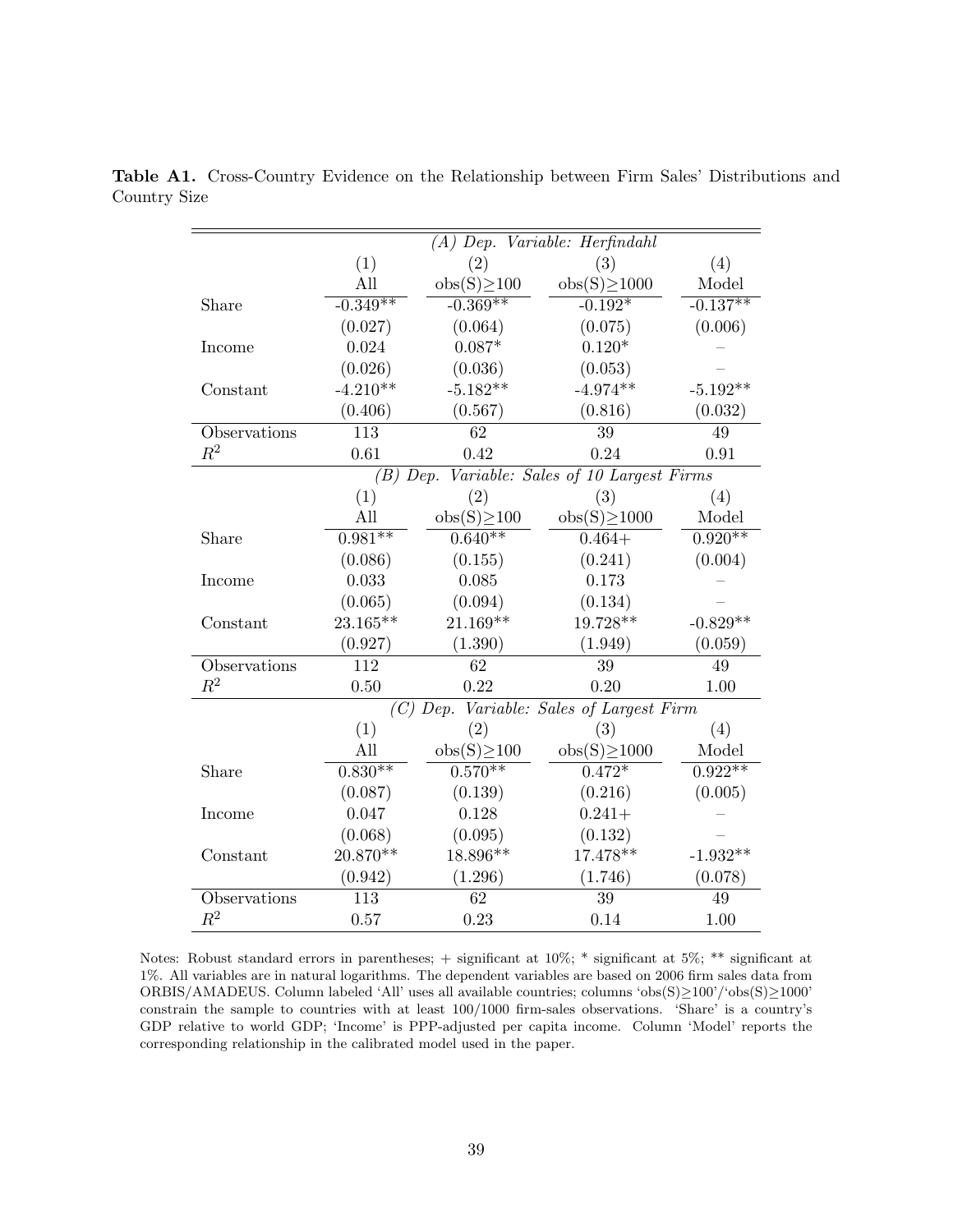



Notes: This table reports the sales of the top 10 Korean business groups, as a share of Korean GDP (blue/dark bars) and total Korean exports (red/light bars). Source: Korean Development Institute.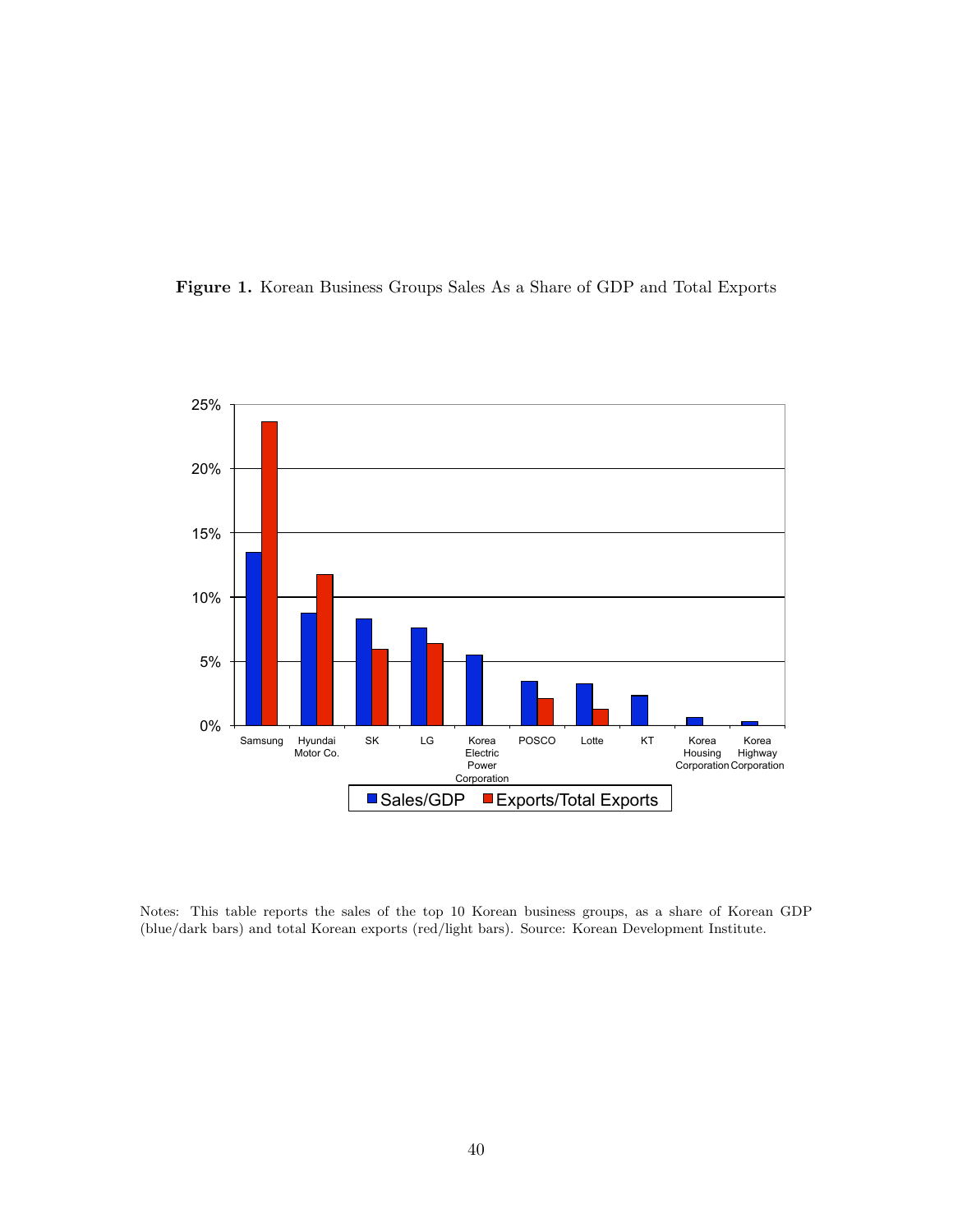Figure 2. The Timing of the Economy



Figure 3. The Analytical Power Law in the Melitz-Pareto Model

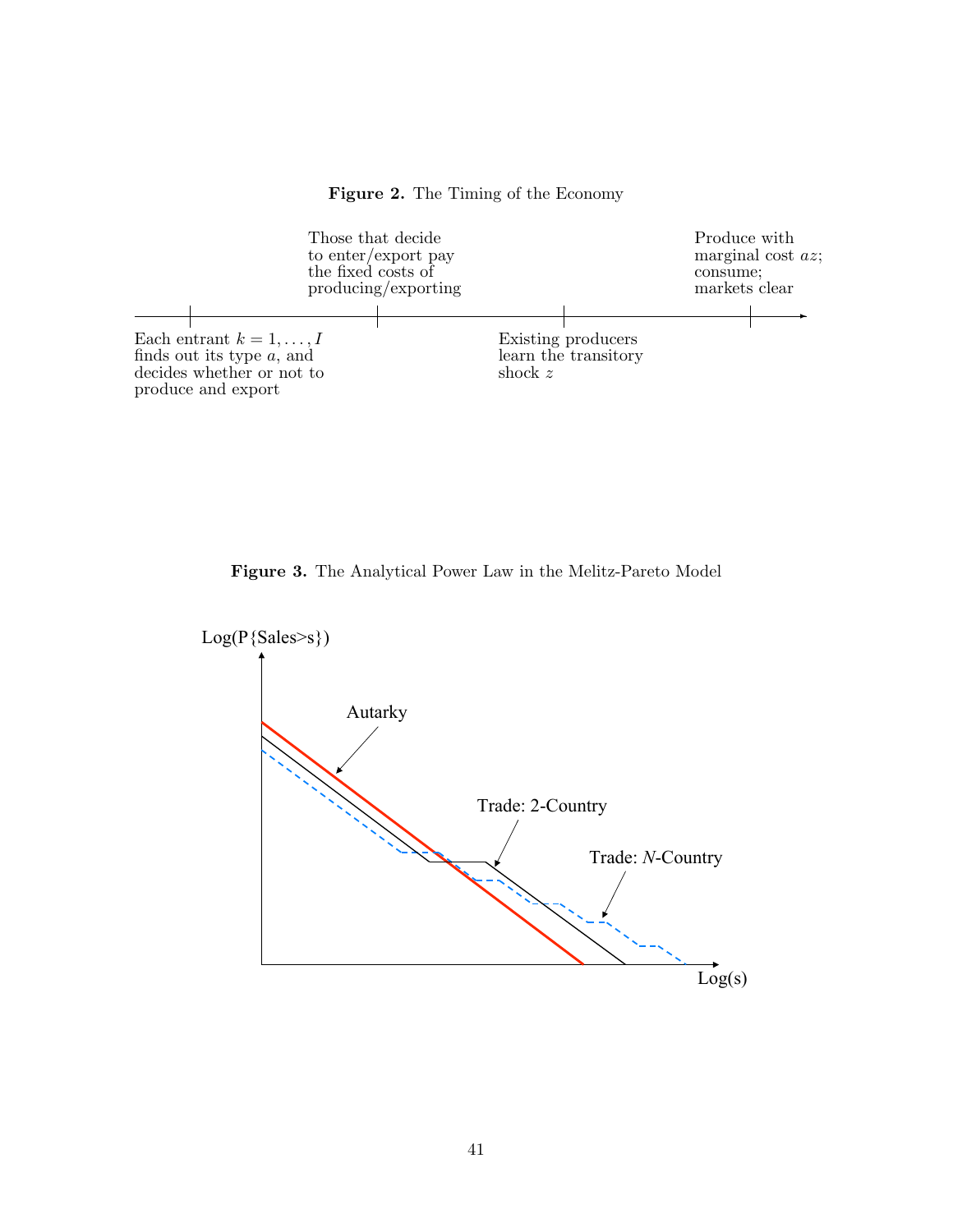

Figure 4. Volatility and Country Size: Data and Symmetric Model Predictions

Notes: This figure plots the relationship between country size and aggregate volatility implied by the data (conditioning for per-capita GDP), the model with symmetric countries under trade, and the model with symmetric countries in autarky. The dots represent actual observations of volatility. Note that the data points and regression line are shifted by a constant for ease of visual comparability with the model regressions lines. Source: The World Bank (2007b).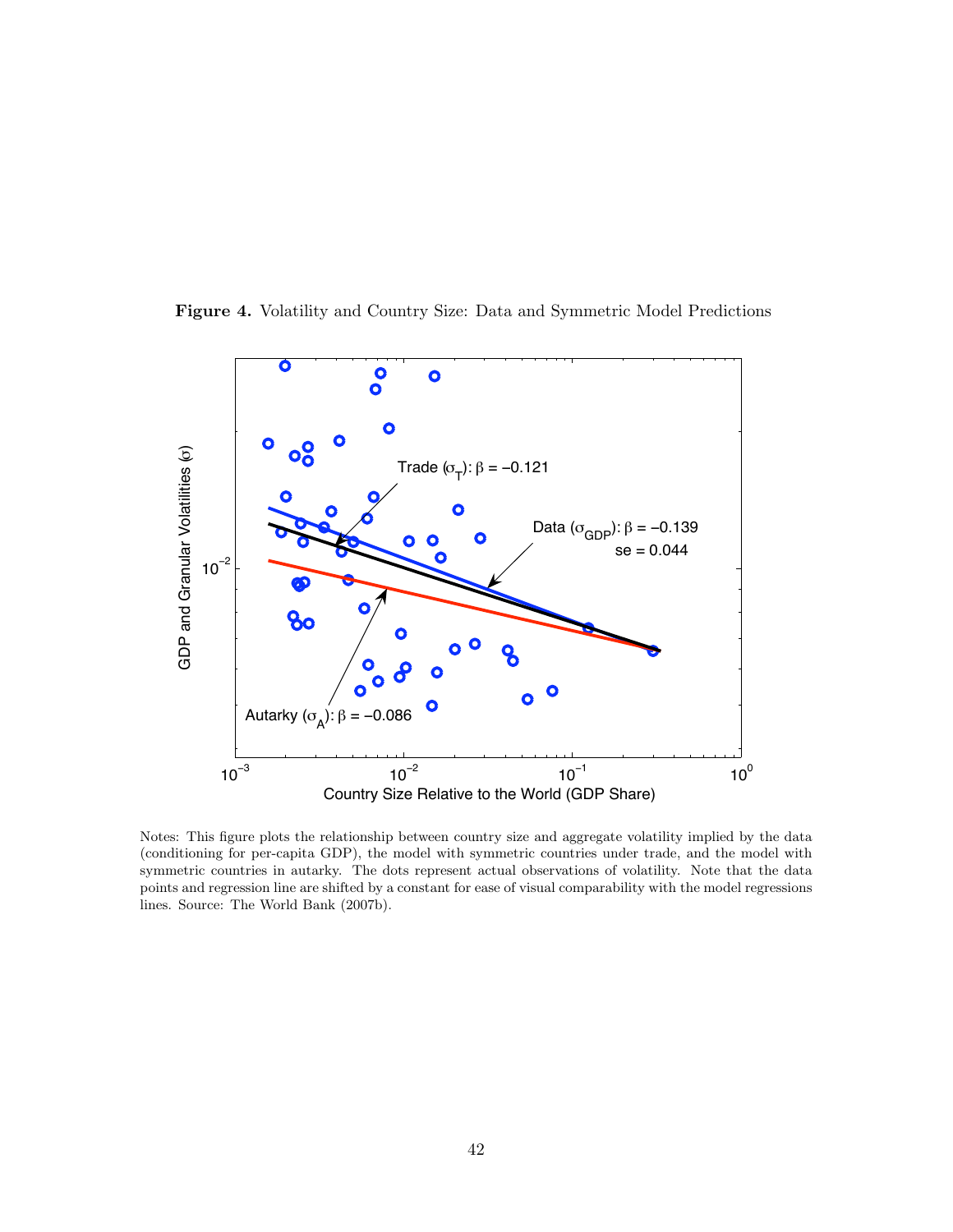

Figure 5. Bilateral Trade Shares: Data and Model Predictions

Notes: This figure reports the scatterplot of domestic output  $(\pi_{ii})$  and bilateral trade  $(\pi_{ij})$ , both as a share of domestic absorption. The values implied by the model are on the horizontal axis. Actual values are on the vertical axis. Solid dots represent observations of  $\pi_{ii}$ , while hollow dots represent bilateral trade observations  $(\pi_{ij} ).$  The line through the data is the 45-degree line.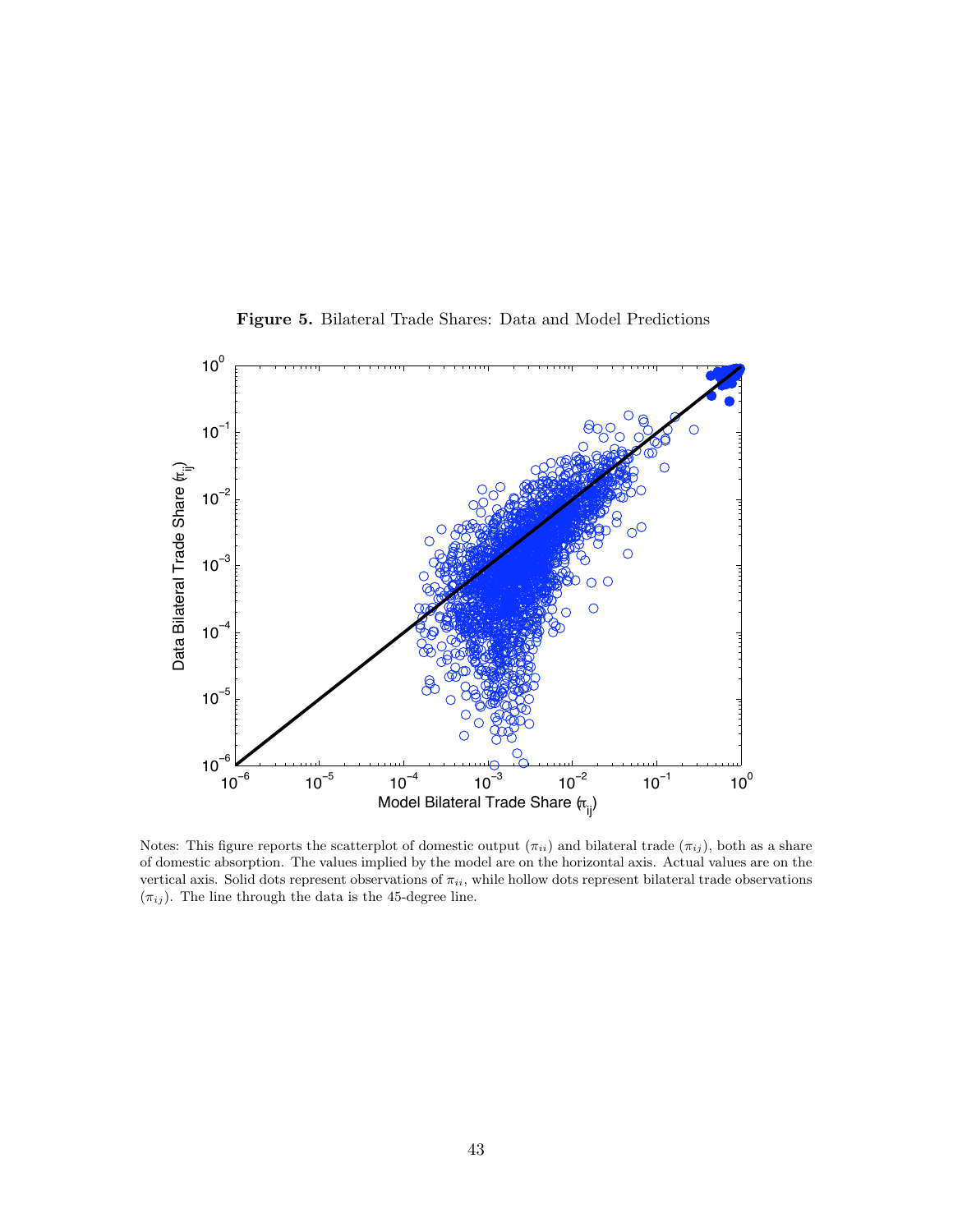

Figure 6. Trade Openness: Data and Model Predictions

Notes: This figure reports total imports as a share of domestic absorption  $(1 - \pi_{ii})$ . The values implied by the model are on the horizontal axis. Actual values are on the vertical axis. The line through the data is the 45-degree line.